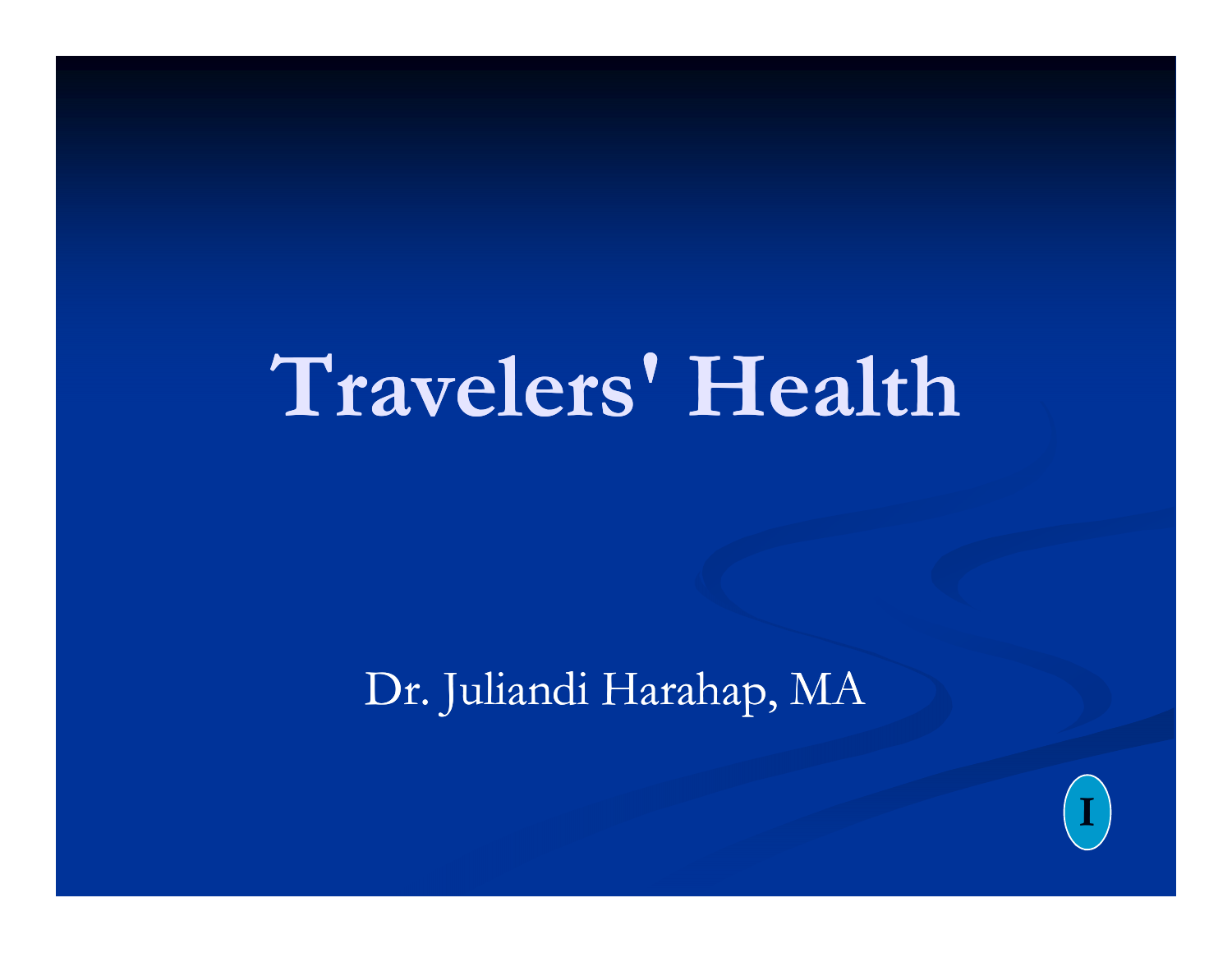## The WHO International Health Regulations (IHR)

- WHO-IHR bertujuan utk memastikan perlindungan yg maksimal thd penyebaran penyakit dengan intervensi yg minimal thd lalu-lintas dunia internasional.
- International Sanitary Regulation (1951) → International<br>Health Regulation (1969) Health Regulation (1969)
- IHR pada awalnya untuk mengontrol enam penyakit infeksi utama yaitu: cholera, plague, yellow fever, smallpox, relapsing fever, dan typhus. Tetapi saat ini yg utama hanya cholera, plague dan yellow fever.
- **Peraturan dari IHR ini meliputi penyakit yg sudah ada,** yg baru dan muncul kembali, juga penyakit yg bahaya yg disebabkan oleh penyakit tidak menular (existing, new and reemerging diseases, including emergencies caused by noninfectious disease agents)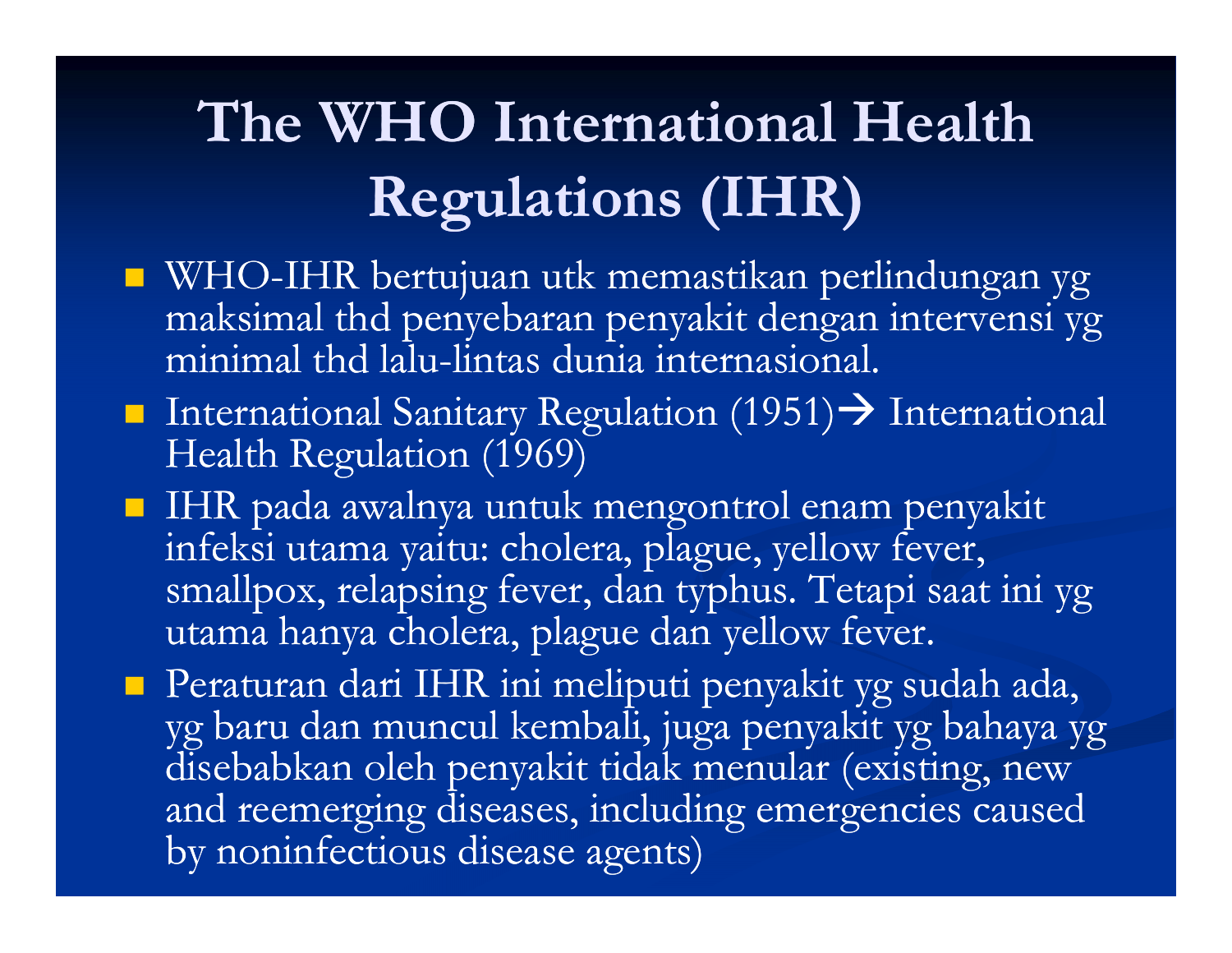Kebanyakan immunisasi dlm peraturan IHR ini tidak dibutuhkan, tetapi direkomendasikan utk melindungi traveler.

Misalnya, International Certificate of Vaccination utk yellow fever diperlukan oleh bbrp negara sbg syarat utk masuk ke negara tsb, namun ada juga negara yg memintanya jika *travelers* datang dari negara dimana penyakit yellow fever tsb masih ada.

 Travelers yang melakukan perjalanan ke negara negara-negara berkembang lebih berisiko dibanding ke negara maju.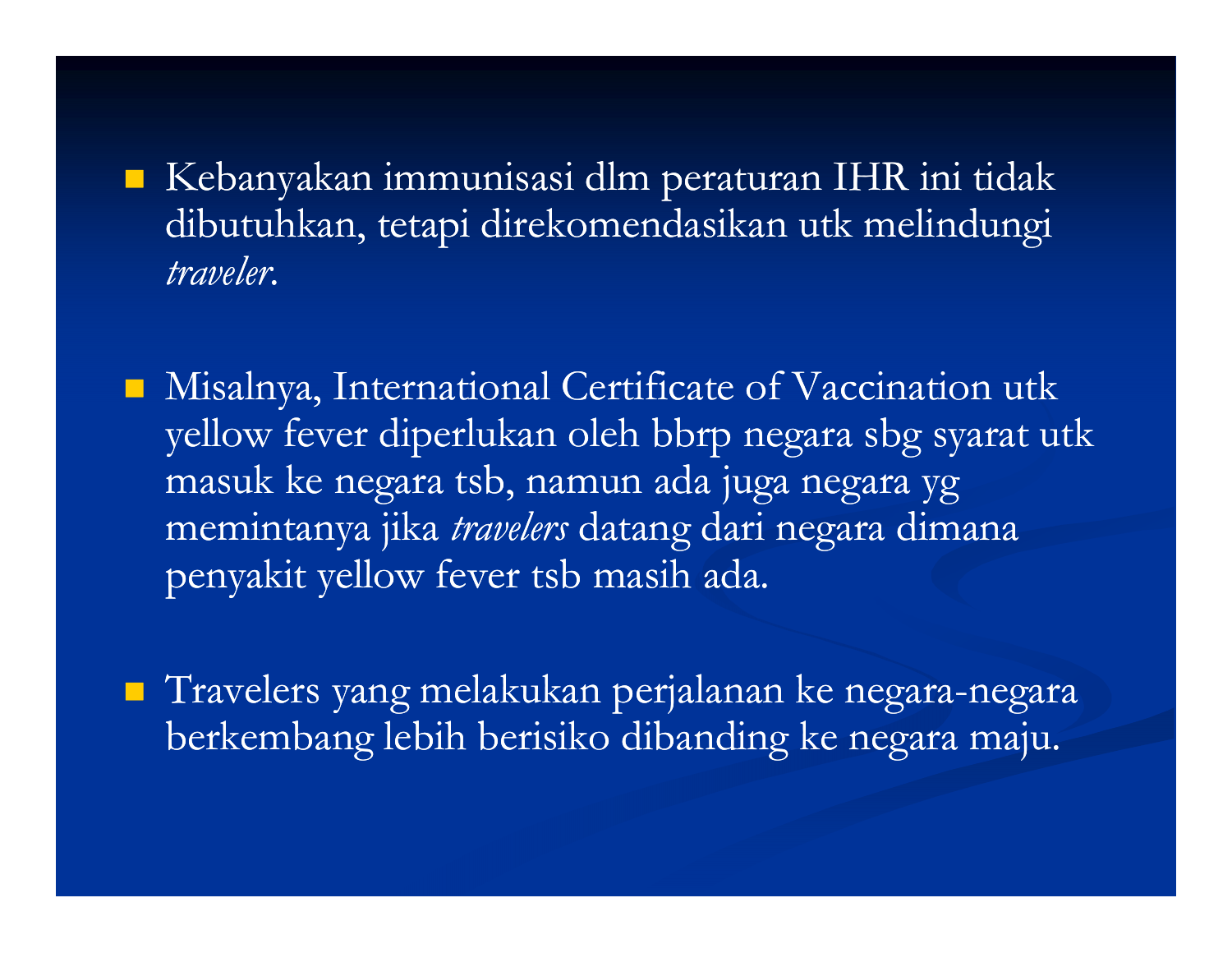Semakin banyak orang bepergian dari satu negara ke negara lainnya, maka peran travel medicine semakin penting.

 $\blacksquare$  Ok travelers harus meng-update informasi ttg imunisasi yg diperlukannya dan cara pencegahan terhadap masalah kesehatan lainnya di negara yg akan ditujunya.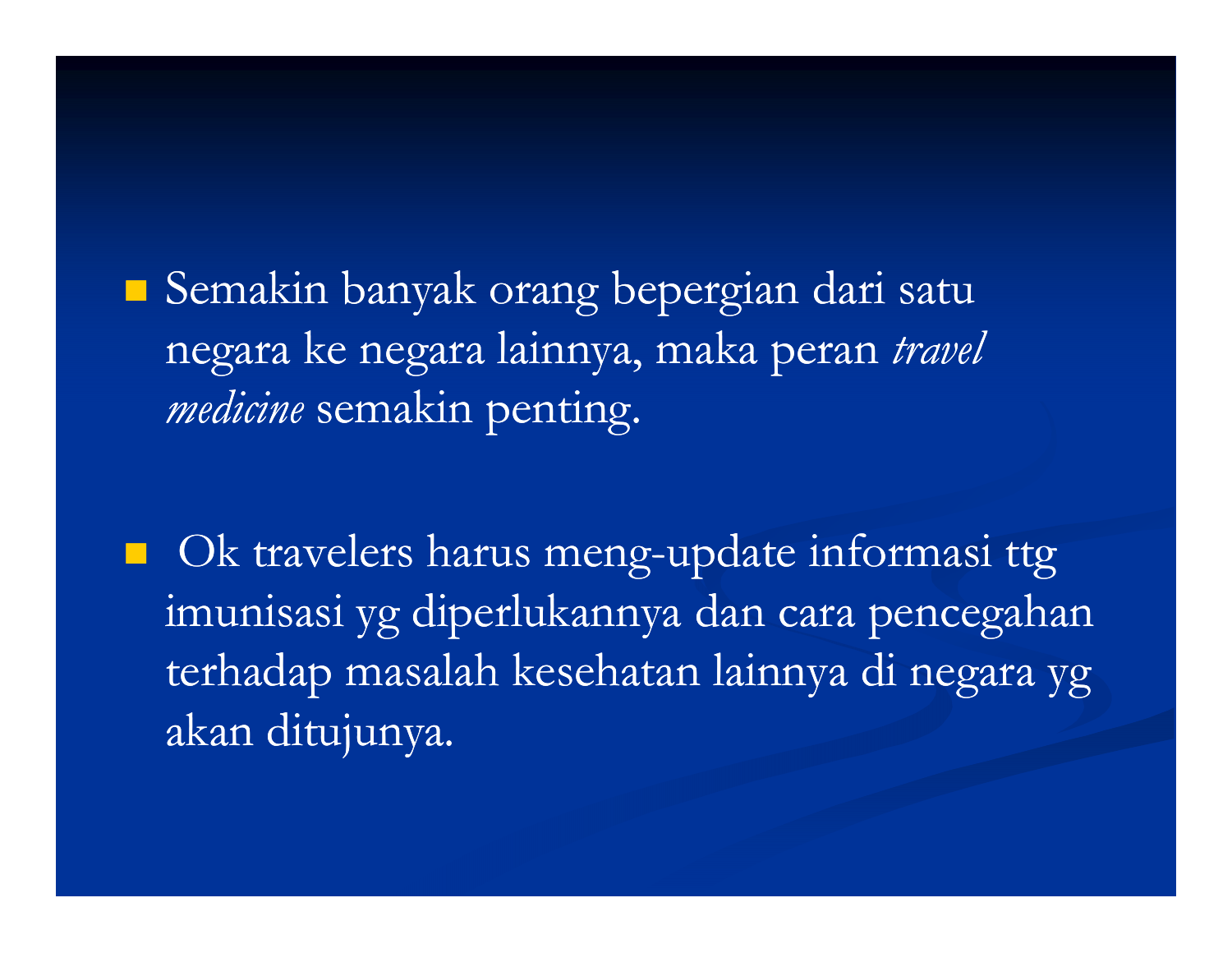#### Responsibilities ofClinicians

#### Travelers' Health

#### Responsibilities of **Travelers**

#### Responsibilities of Travel Industry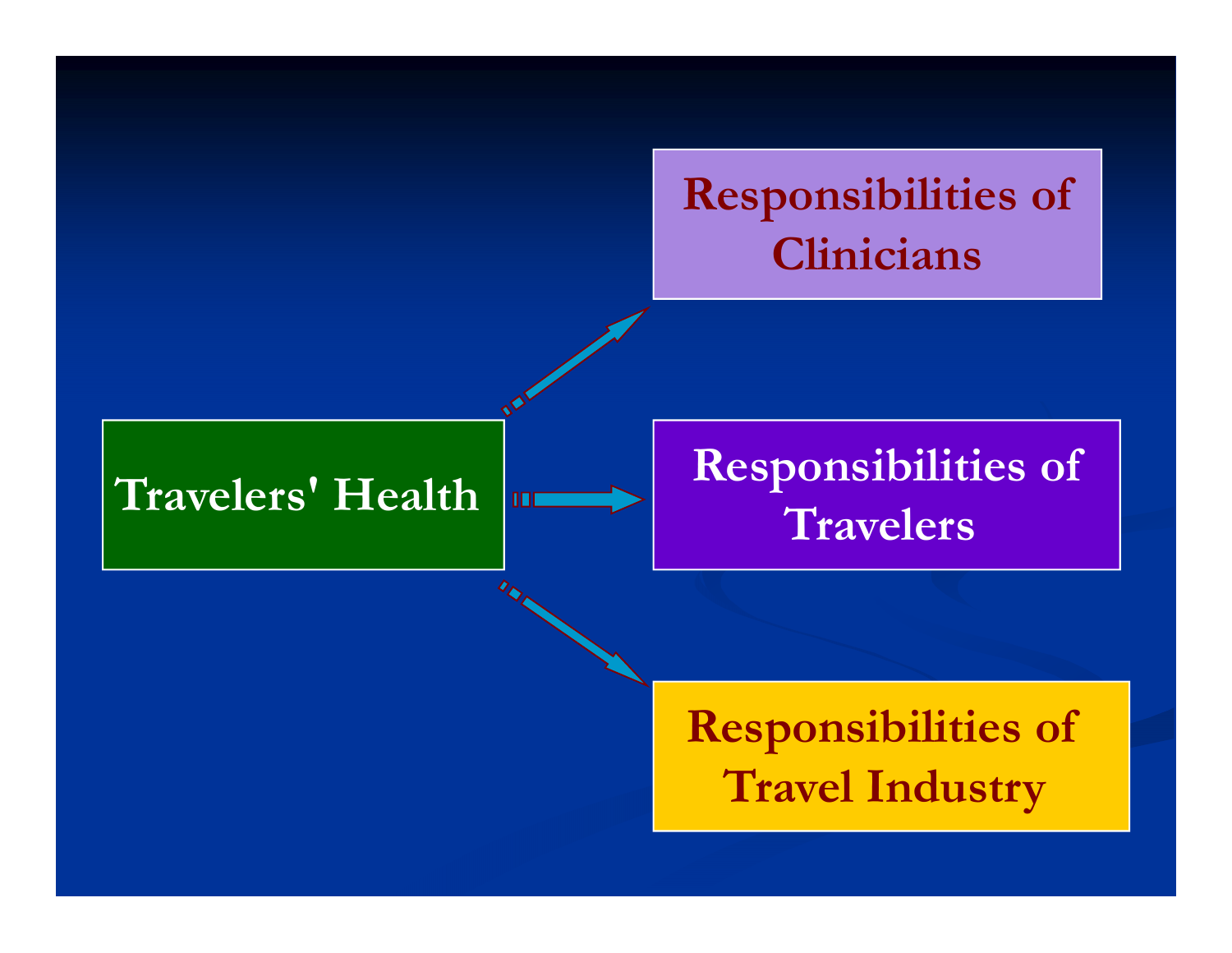### Responsibilities of Clinicians

- Tanggung jawab utama dokter adalah memberikan edukasi pada pasiennya yang akan melakukan perjalanan.
- **D**okter harus membekali trevelers dgn pengetahuan ttg travel medicine utk melindungi dirinya dari *potential health* risks, tidak hanya ttg vaksinasi dan pemberian obat, tetapi juga travels' medical history, assessment of the epidemiology of endemic diseases, health risks at the destination, dan behavioral risks (pre-travel consultation). Dokter juga dpt memberikan pelayanan *post-travel medical care* .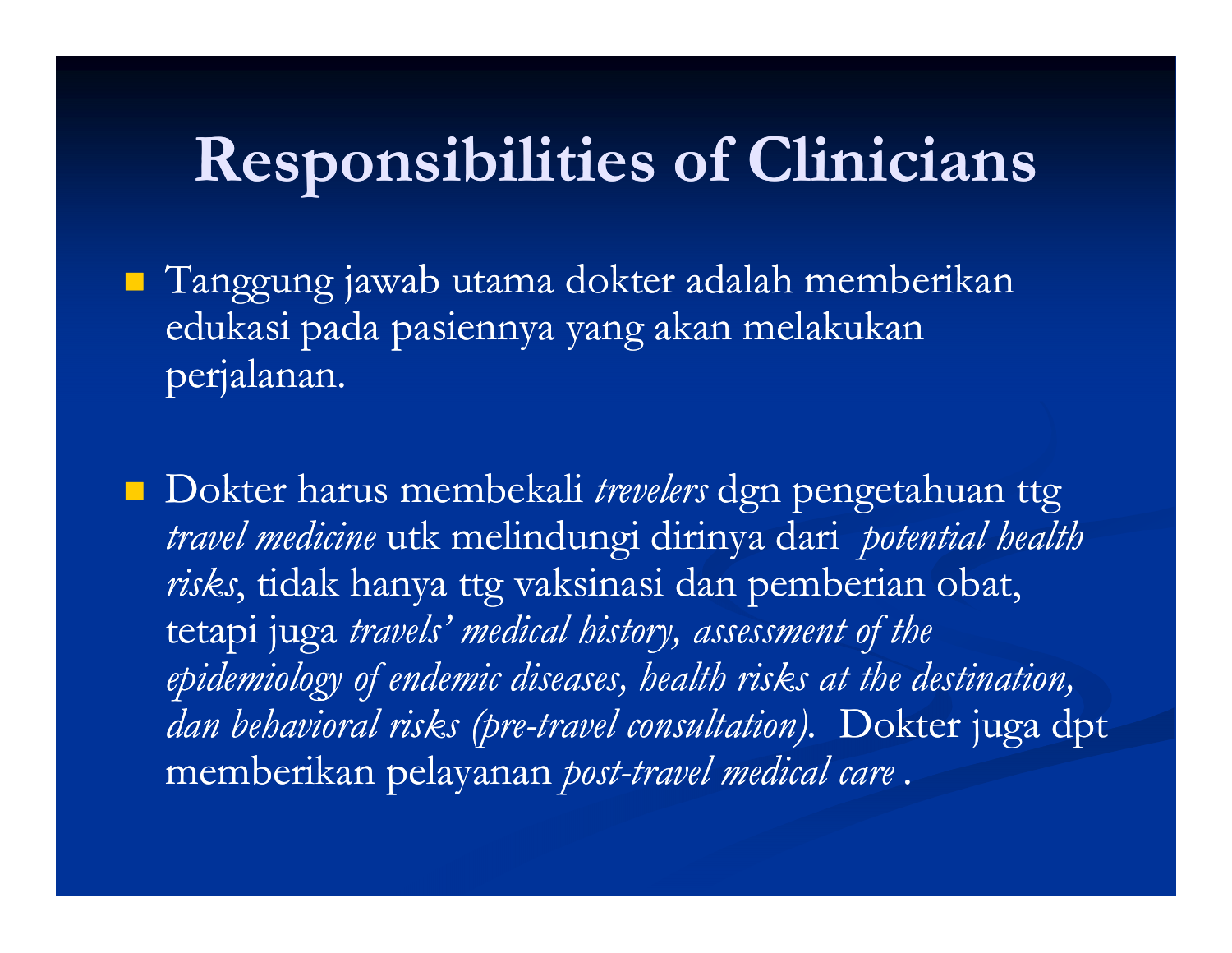### Responsibilities of Clinicians

**D**okter harus mempertimbangkan secara menyeluruh perjalanan tersebut; negara, kota, atau daerah tujuan, jenis perjalanan, lama tinggal, musim/cuaca, potential exposures dan current outbreaks.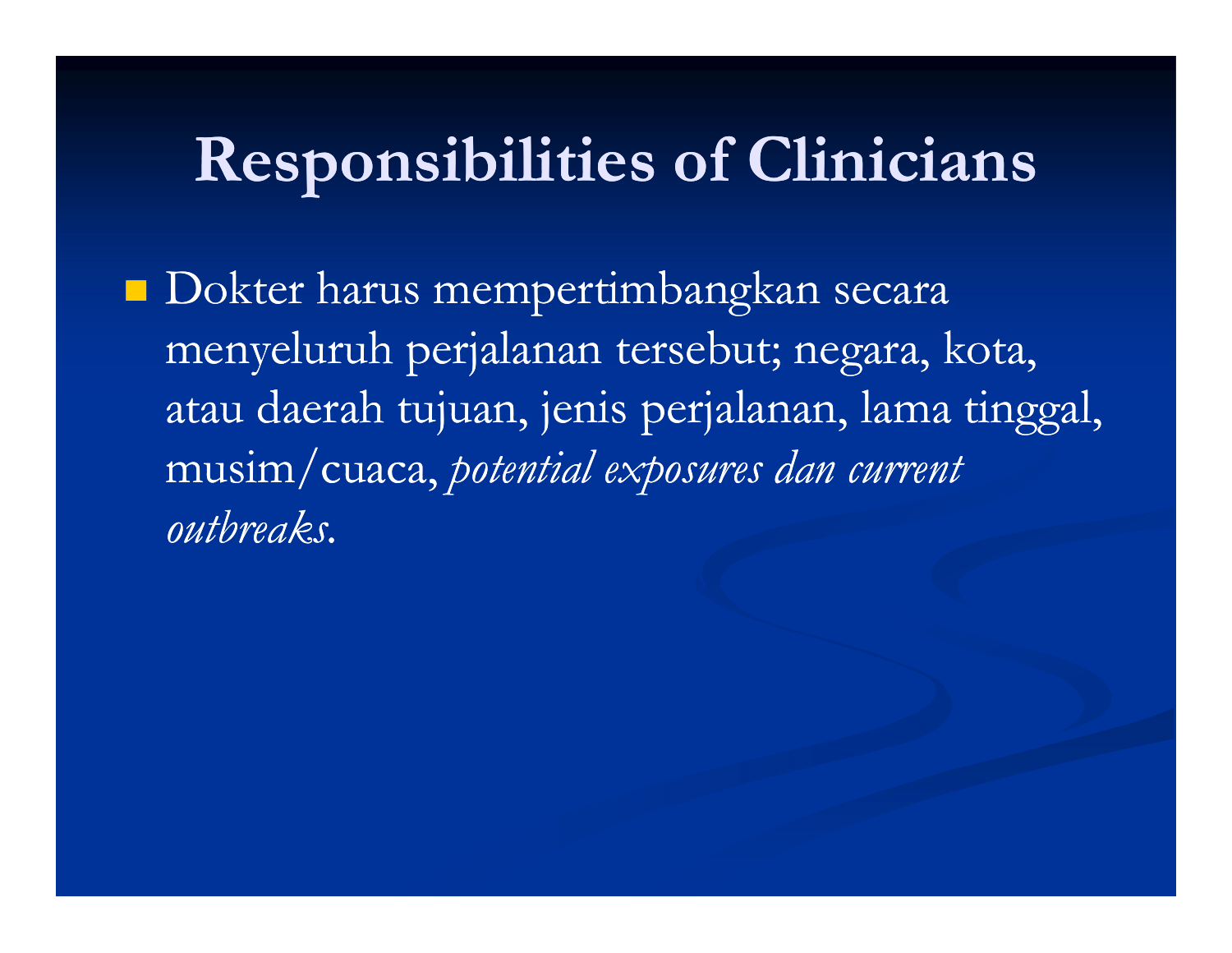#### Questions for Persons Preparing to Travel

- When are you traveling, and how long will you be at each location?
- Where are you traveling?
	- In what countries will you be traveling?
	- Where within the country or countries will you be traveling?
	- Are these destinations urban areas or rural areas?
	- What are the conditions of your lodging (such as hotel with air conditioning, screened cabin, or open-air tents)?
- What activities will you be doing while traveling (such as hiking, backpacking, scuba diving, sightseeing, etc.)?
- Have you traveled internationally in the past?
	- Where did you go?
	- When did you travel?
- How old are you?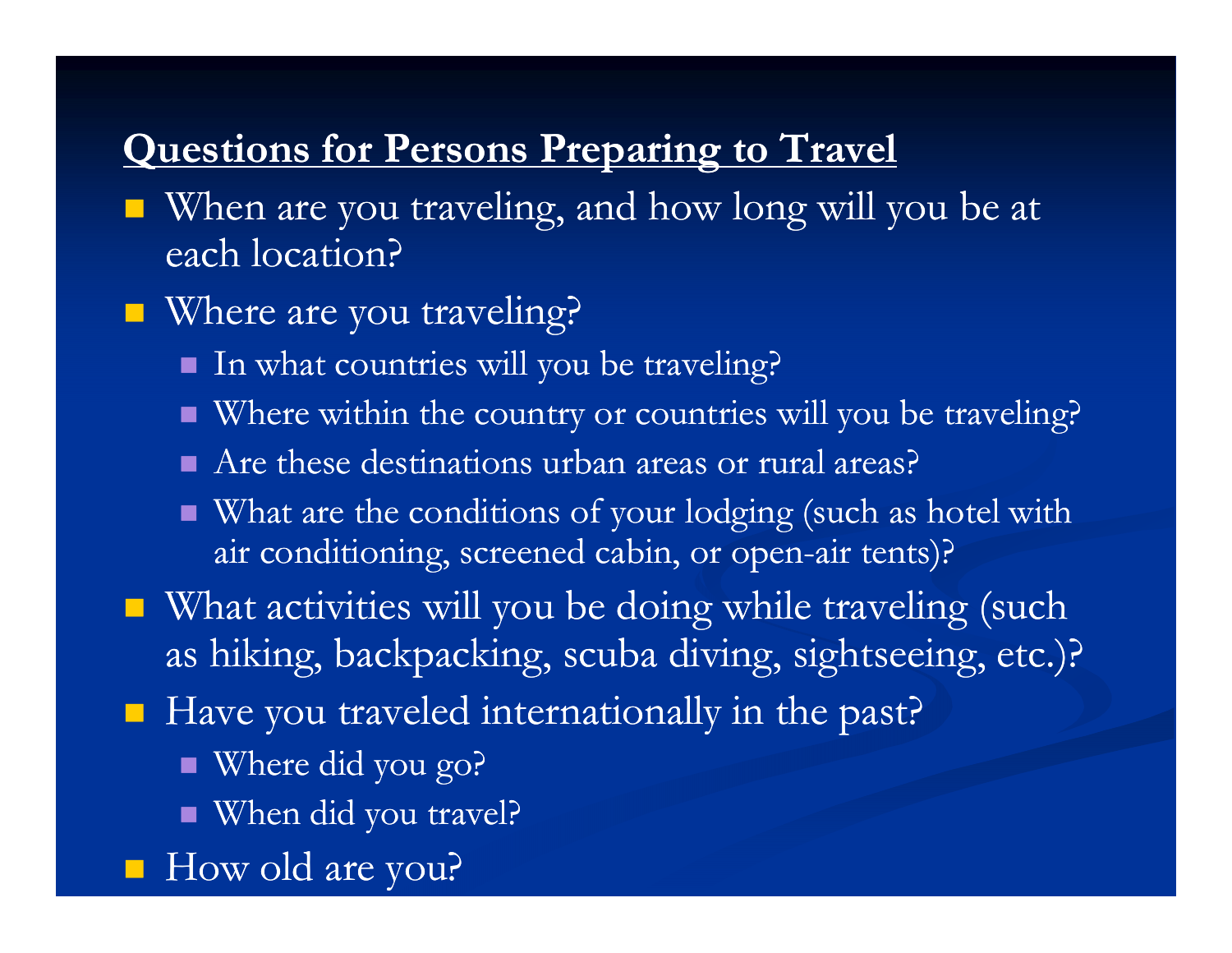- What vaccinations have you had previously?
	- When did you have these vaccinations?
	- How many doses did you have of a particular vaccine? (for example, some vaccines, such as the hepatitis A and B vaccines or the measles/mumps/rubella—MMR—vaccine, require multiple doses for long-term protection)
	- Did you have any allergies or reactions to any previous vaccines?
- Do you have any other allergies (for example, medications, foods, or environmental)?
	- In particular, do you have an allergy to eggs, latex, yeast, mercury, or  $\blacksquare$ thimerosal?
	- (eggs  $\rightarrow$  Yellow fever and influenza vaccine: thimerosal  $\rightarrow$  Japanese encephalitis vaccines) encephalitis vaccines)
- What is your medical history and current health status (for example, past illnesses and surgeries, chronic health problems, or other underlying medical conditions)?
- $\blacksquare$  What medications are you currently taking or have you taken in the past 3 months?
- **Are you immune deficient?**
- $\blacksquare$  If you are a female,
	- Are you pregnant now?
	- Are you trying to become pregnant, or will you try to become pregnant in the next 3 months?
	- $\blacksquare$  Are you breast-feeding?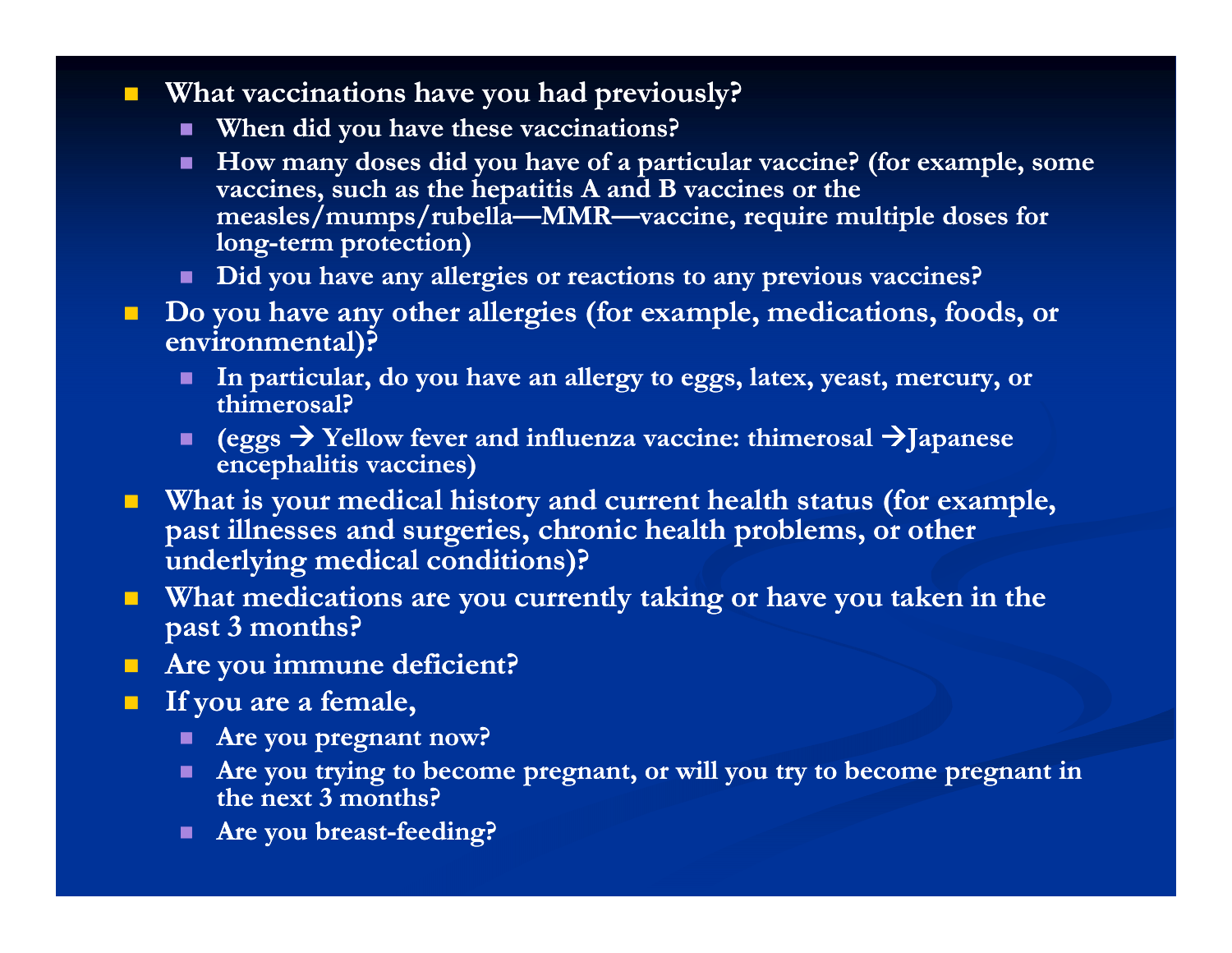### Responsibilities of Travelers

- Pada umumnya travelers tidak mencari informasi mengenai vaksinasi apa saja yang dibutuhkannya sebelum melakukan perjalanannya.
- Idealnya, travelers harus mendatangi dokter keluarganya 4-6 minggu sebelum perjalanannya. Bila perlu konsultasi dengan expertnya atau membuka web site CDC Travelers' Health untuk melihat advis yang lebih up-date.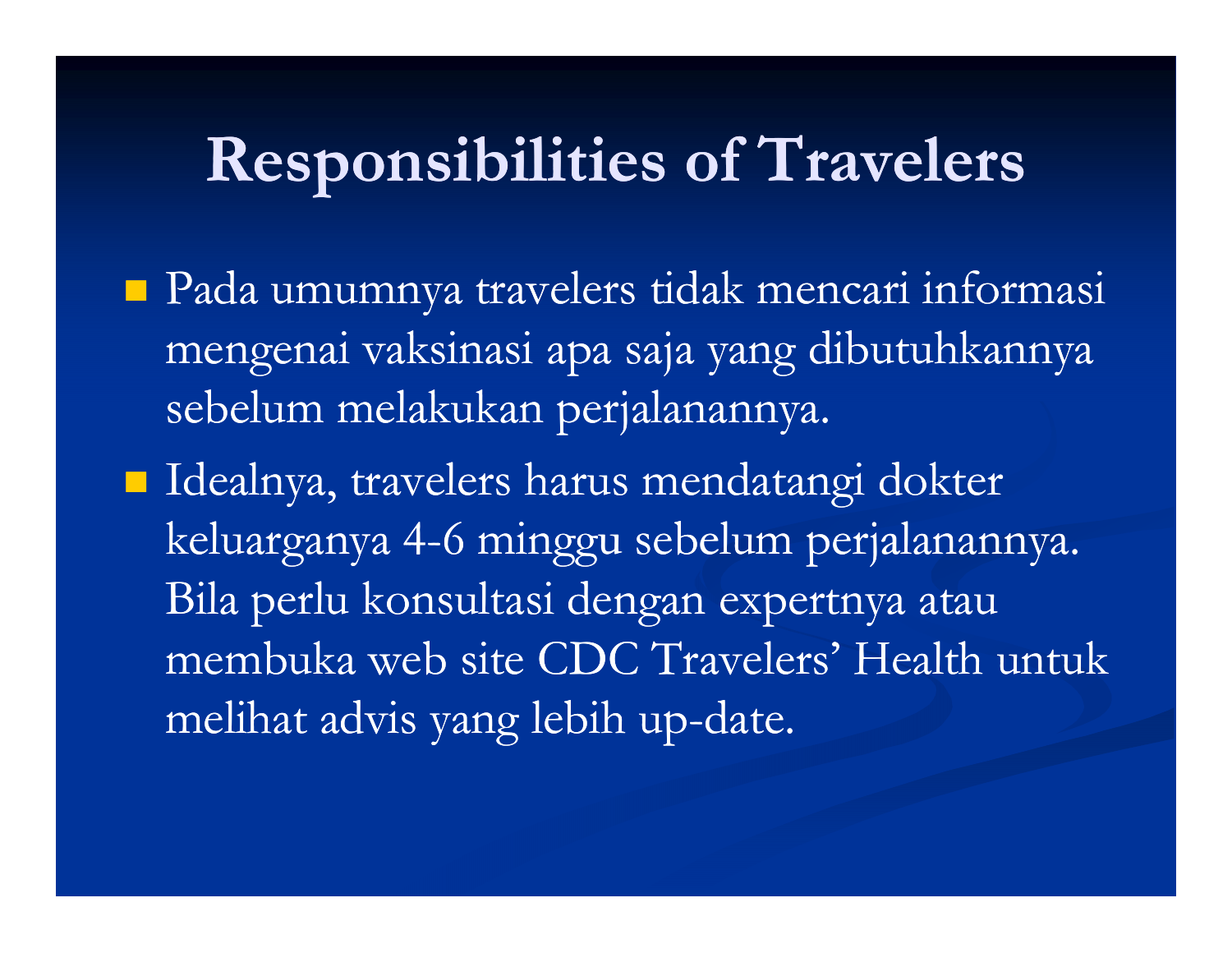#### Responsibilities of Travel Industry (travel agencies, tour operators, air and cruise lines)

- Meskipun bukan tugas utama travel industry memberikan nasehat kesehatan bagi traveler, tetapi penyediaan informasi travel health risks dan vaccinations yang diperlukan untuk daerah tujuan akan sangat membantu.
- Travel industry harus punya jaringan dengan klinikklinik/RS yang berguna untuk peningkatan pengetahuan mereka dan untuk memberikan sesi penyuluhan bagi para petugas industry.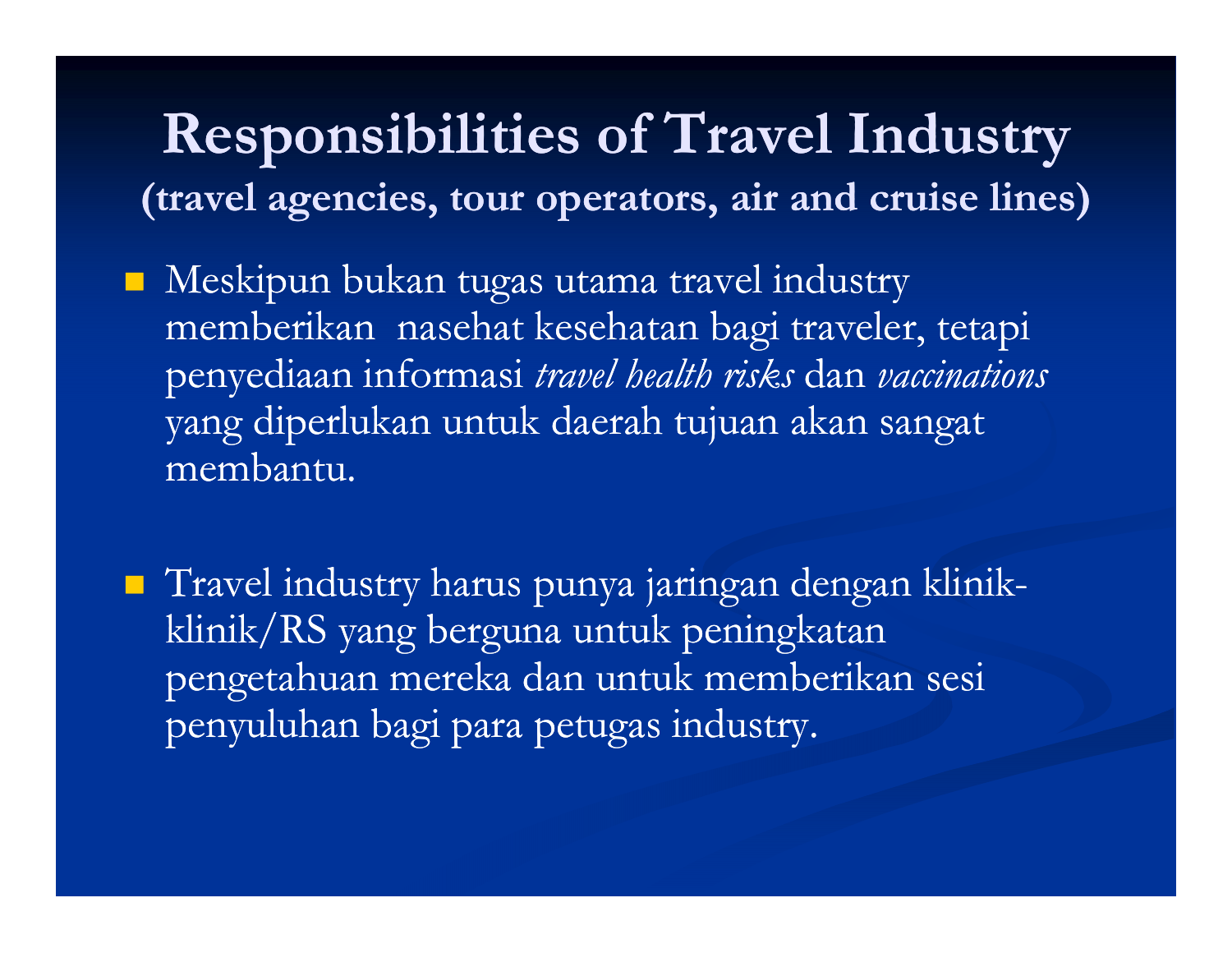# Prevention in Travel Medicine

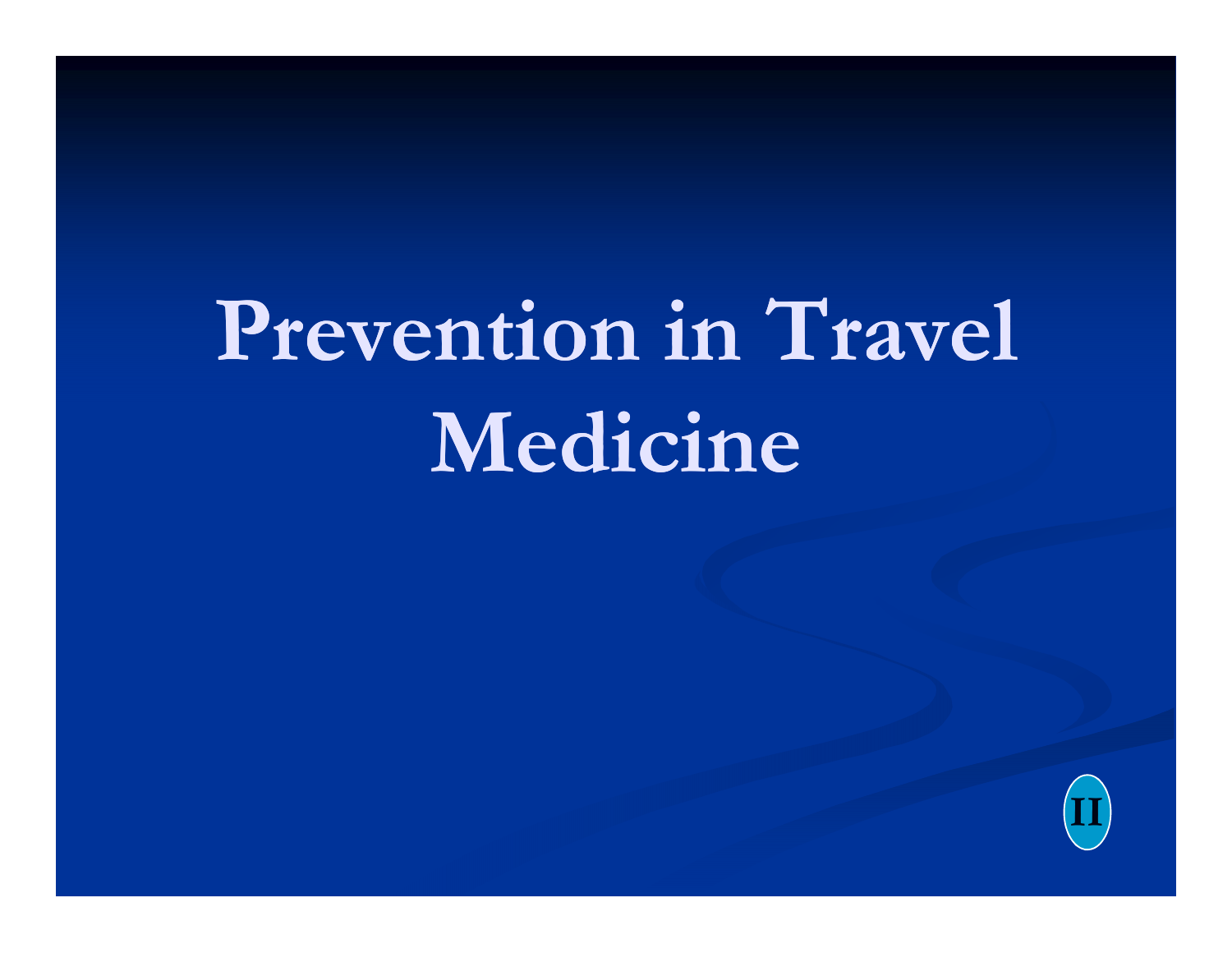#### 1. In The News

 The lowest level of notice, will provide information about sporadic cases of disease or an occurrence of a disease of public health significance affecting a traveler or travel destination.

 The risk for an individual traveler does not differ from the usual risk in that area.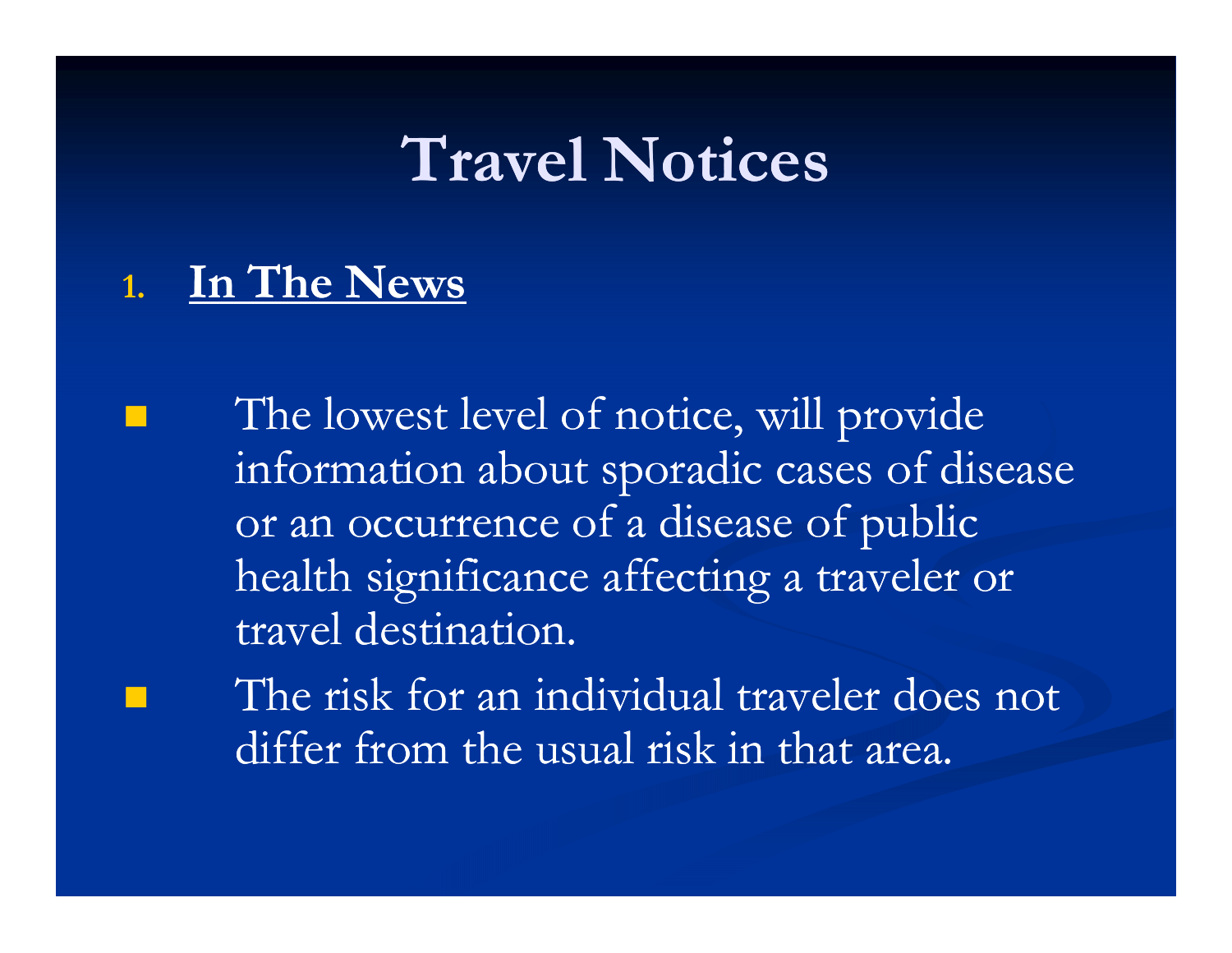#### 2.Outbreak Notice

 Provides information about a disease outbreak in a limited geographic area or setting.

 The risk to travelers is defined and limited, and the notice will remind travelers about standard or enhanced travel recommendations, such as vaccination.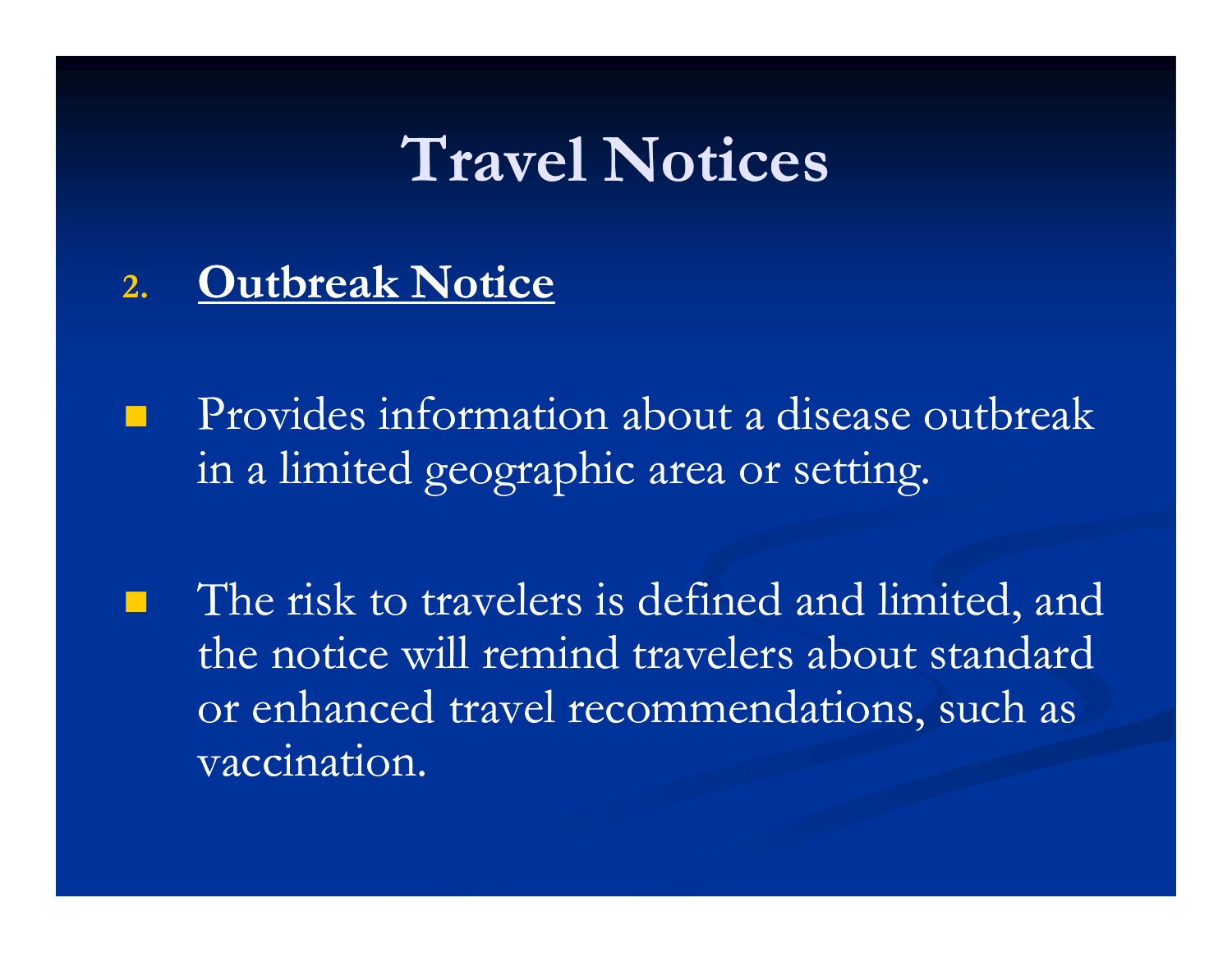#### 3. Travel Health Precaution

- Provides specific information about a disease outbreak of greater scope and over a larger geographic area so travelers can take measures to reduce the risk of infection.
- The precaution also provides guidance to travelers about what to do if they become ill while in the area. CDC does not recommend against travel to a specific area but may recommend limiting exposure to a defined setting, such as poultry farms or health-care settings.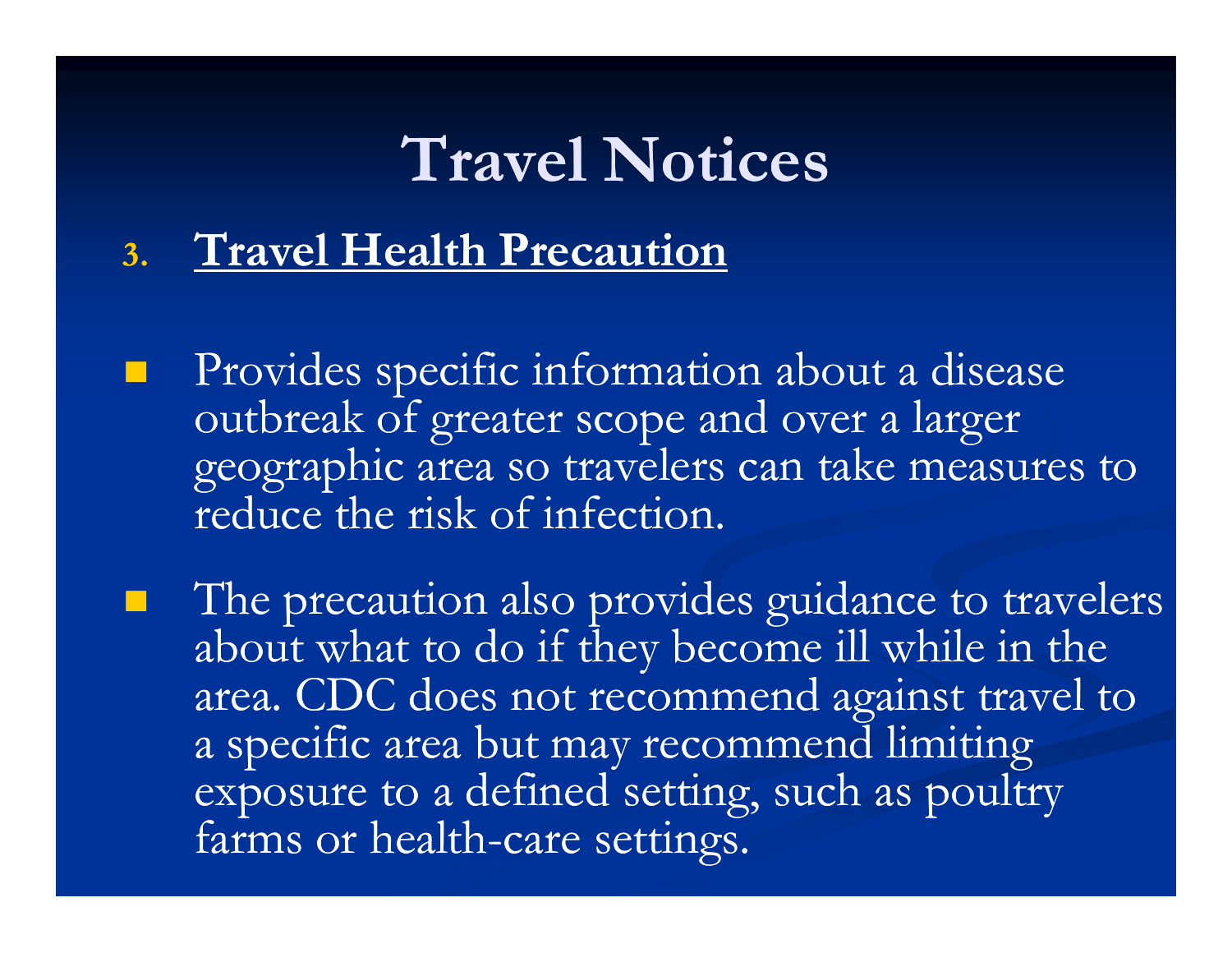#### 4.Travel Health Warning

- Recommends against nonessential travel to an area because a disease of public health concern is expanding outside the areas or populations that were initially affected.
- The purpose of a travel warning is to reduce the volume of traffic to affected areas, thus limiting the risk of spreading the disease to unaffected areas.
- SARS outbreak in Asia in 2003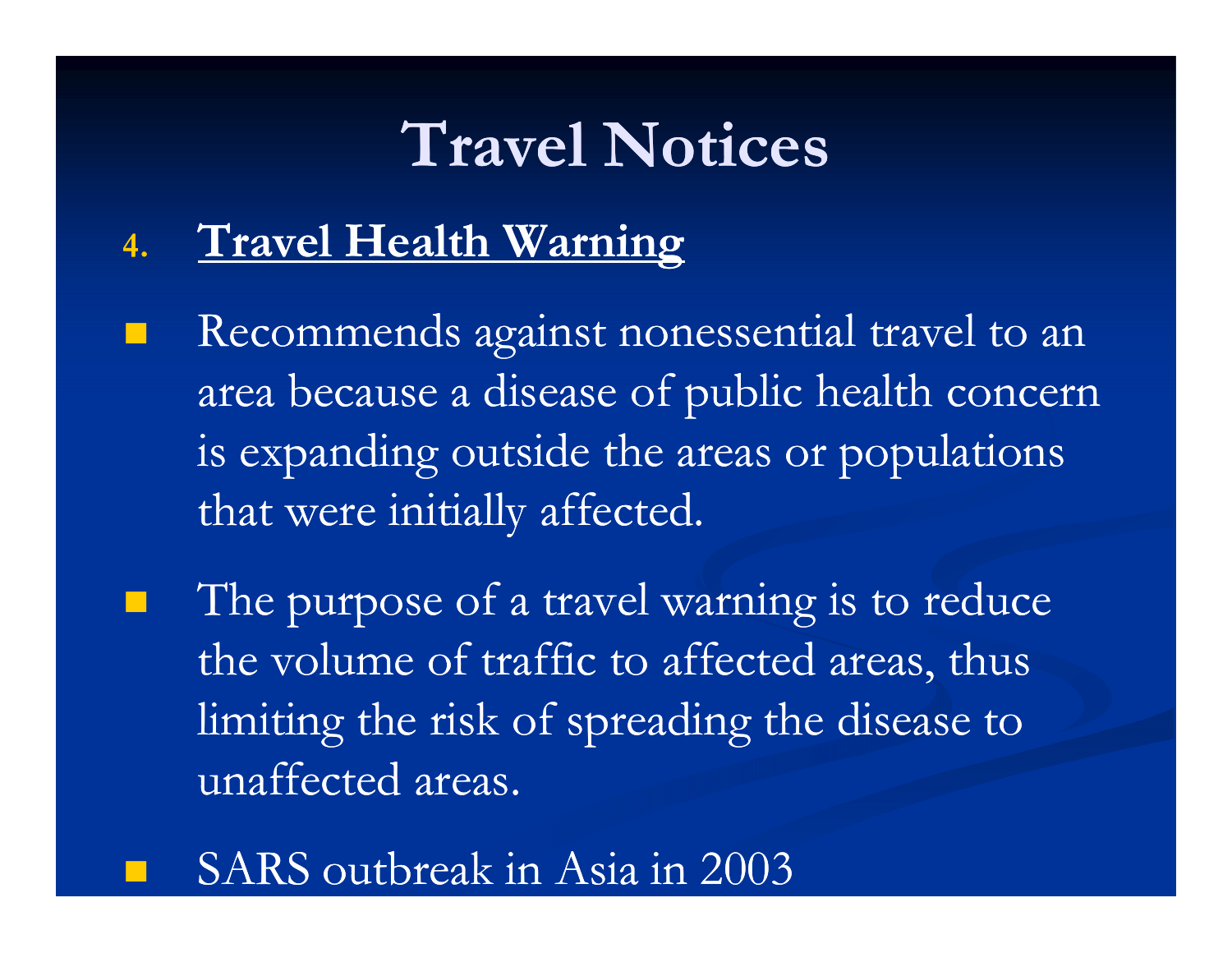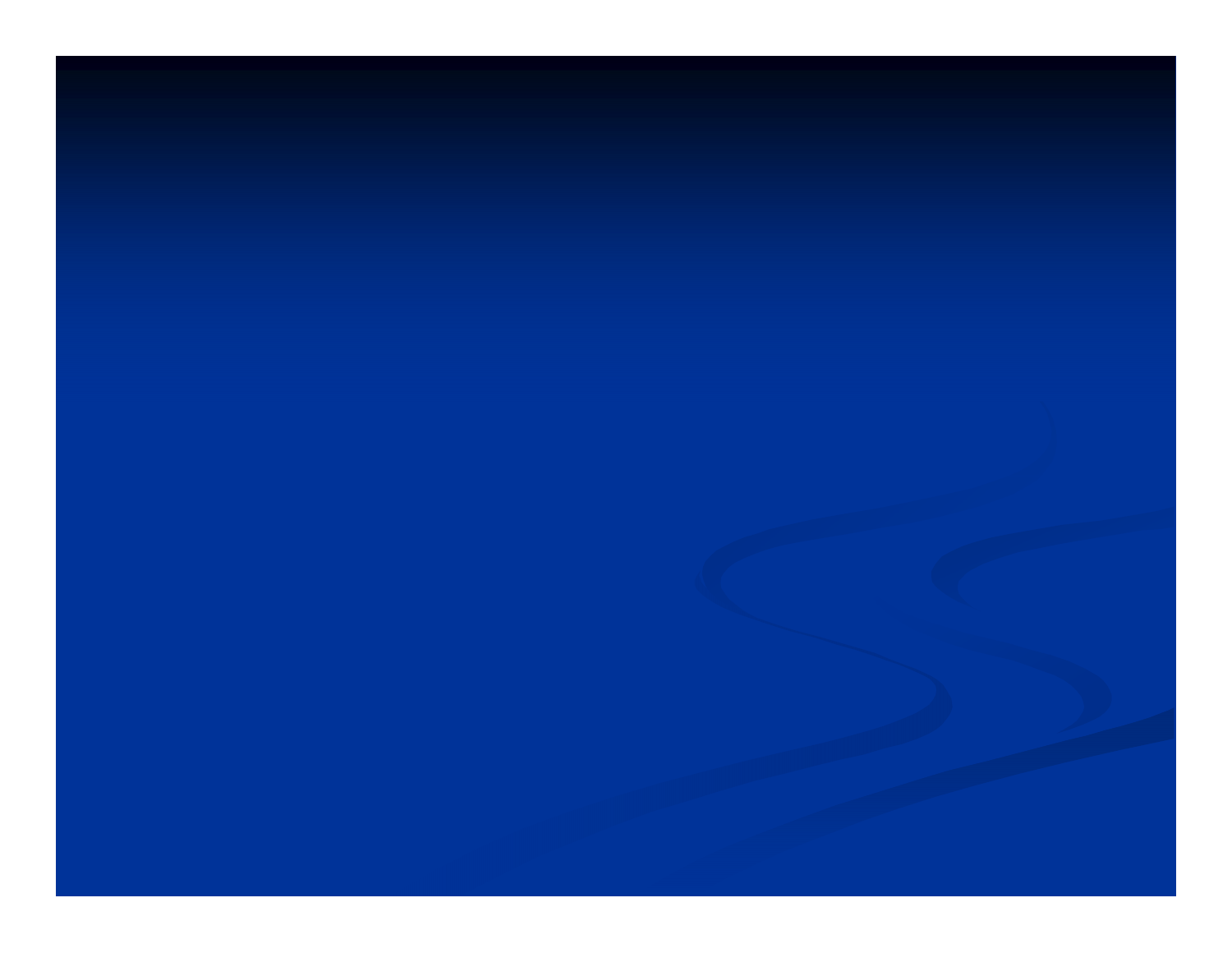### Pre- and Post-travel General Health Recommendations

- A. Protection against Mosquitoes, Ticks, Fleas and Other Insects and Arthropods
	- vector-borne diseases
	- mosquito-borne diseases
	- $\blacksquare$  travel to areas where the intensity of diseasetransmitting vectors is high, it may be wise to use insect repellents containing DEET(N,Ndiethylmetatoluamide), or picaridin.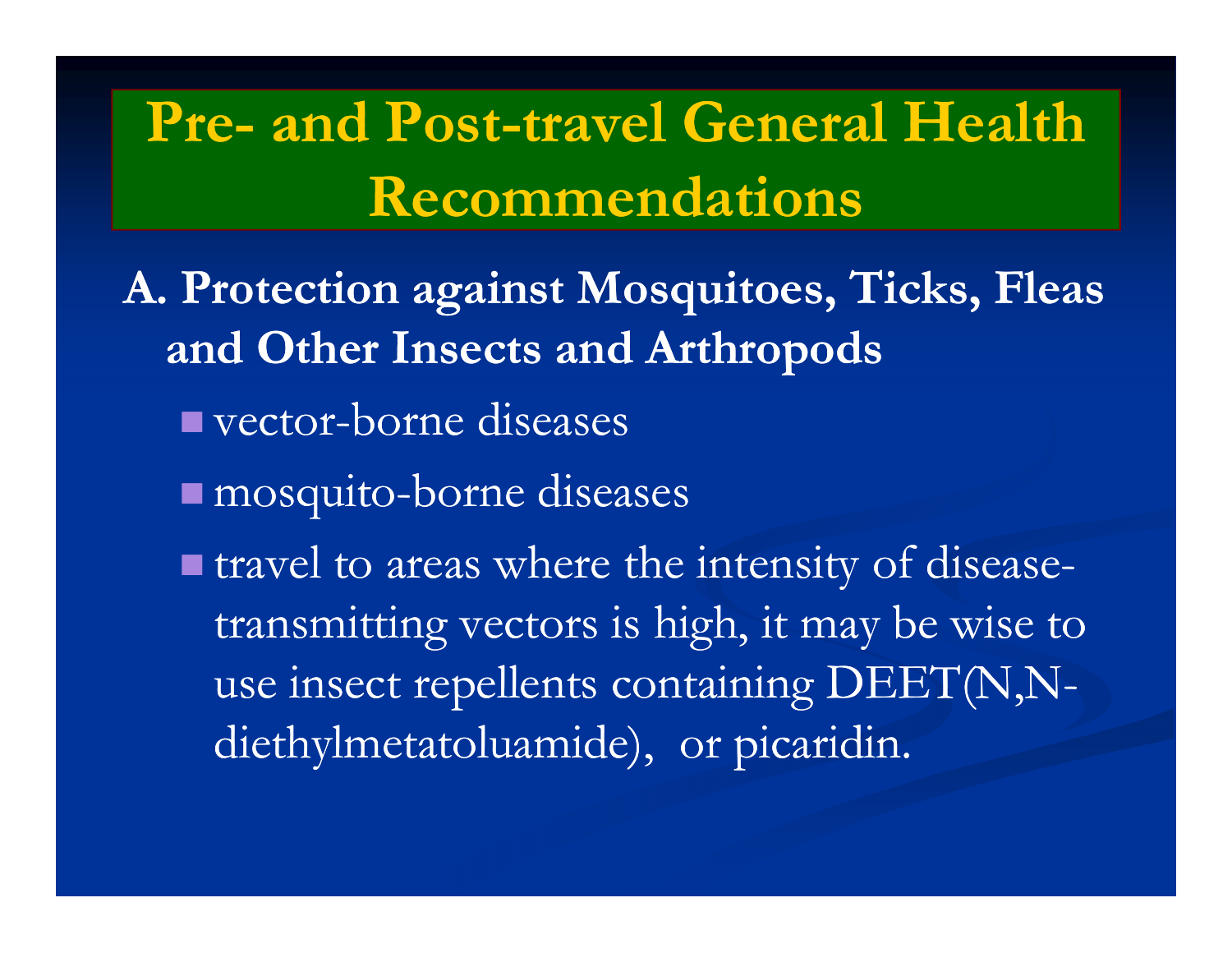Some vector mosquitoes are most active in twilight periods (i.e., dawn and dusk) or in the evening after dark. Avoidance of outdoor activity during these periods can reduce risk of exposure.

- $\blacksquare$  Wearing long-sleeved shirts, long pants, and hats minimizes areas of exposed skin.
- Bed nets are most effective when treated with a repellent such as permethrin.
- Aerosol insecticides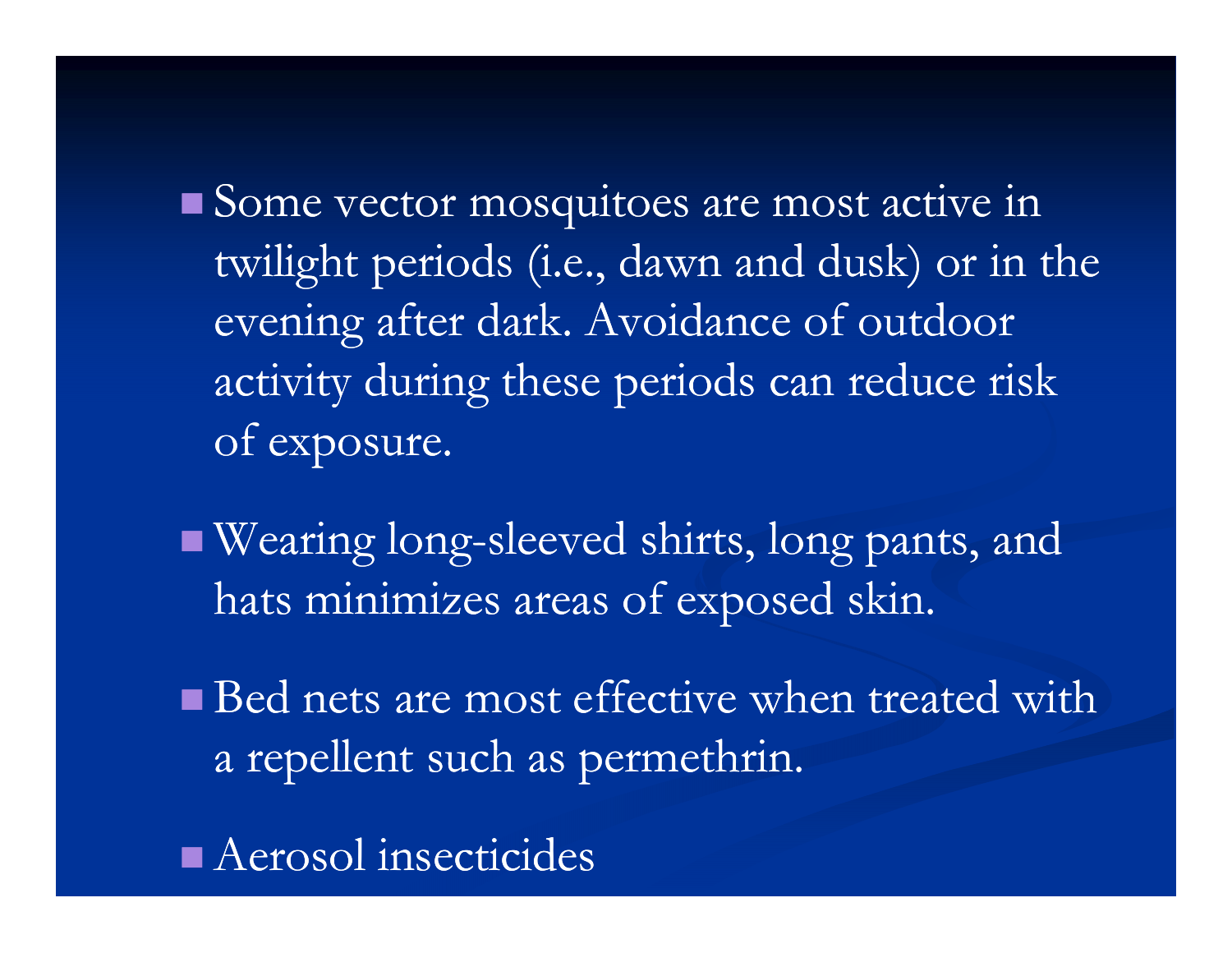Travelers should be advised to use the following precautions when using repellents:

- Use enough repellent to cover exposed skin or clothing. Do not apply repellent to skin that is under clothing. Heavy application is not necessary to achieve protection.
- $\blacksquare$  Do not apply repellent to cuts, wounds, or irritated skin.
- After returning indoors, wash treated skin with soap and water.
- Do not spray aerosol or pump products in enclosed areas; do not inhale the aerosol.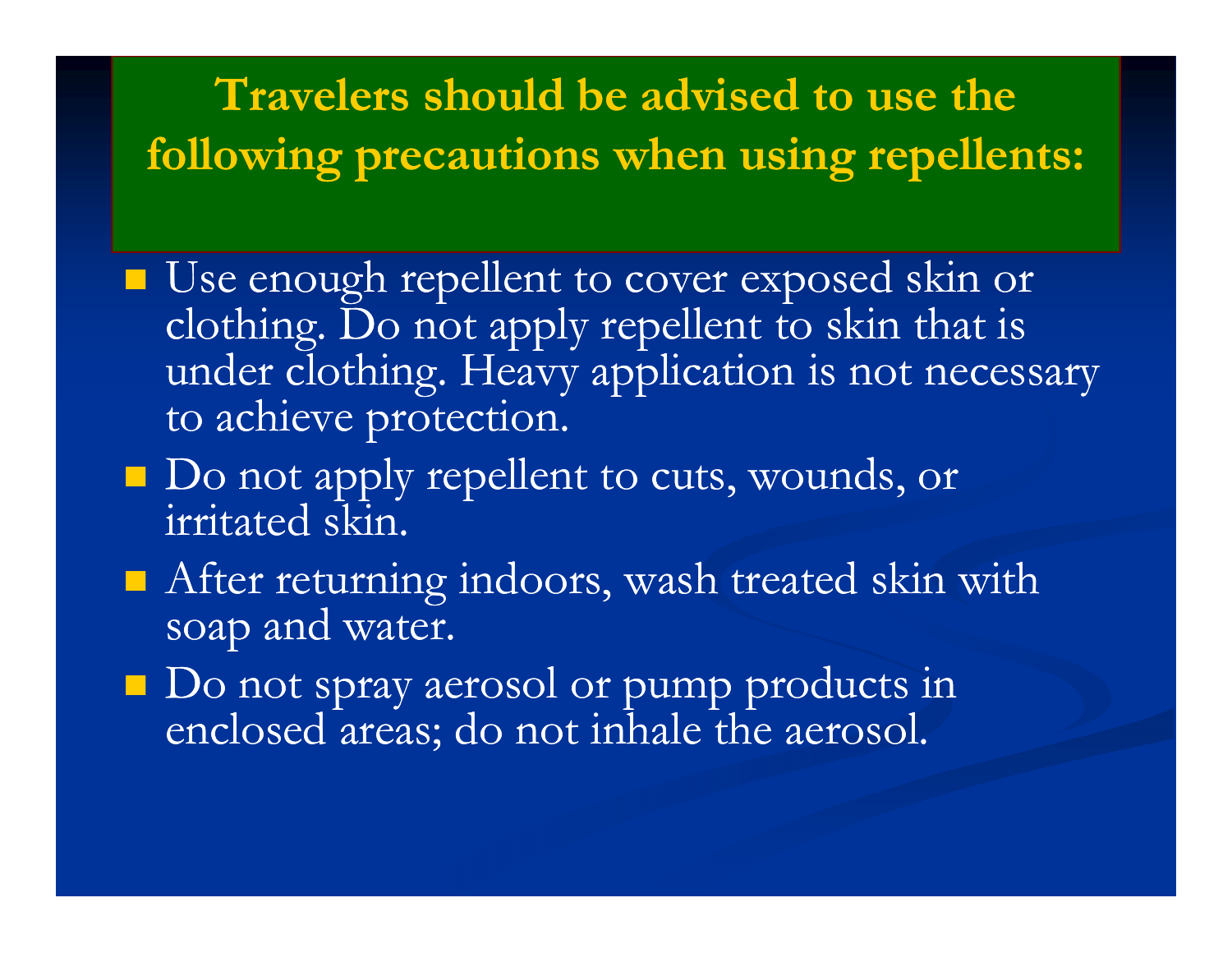- $\blacksquare$  Do not apply aerosol or pump products directly to the face. Spray hands and then rub them carefully over the face, avoiding eyes and mouth.
- When using repellent on a child, an adult should apply it to his or her own hands and then rub them on the child. Avoid the child's eyes and mouth and apply sparingly around the ears.
- Do not apply repellent to children's hands. (Children tend to put their hands in their mouths.)
- Do not allow children younger than 10 years old to apply insect repellent to themselves; an adult should do it for them. Keep repellents out of reach of children.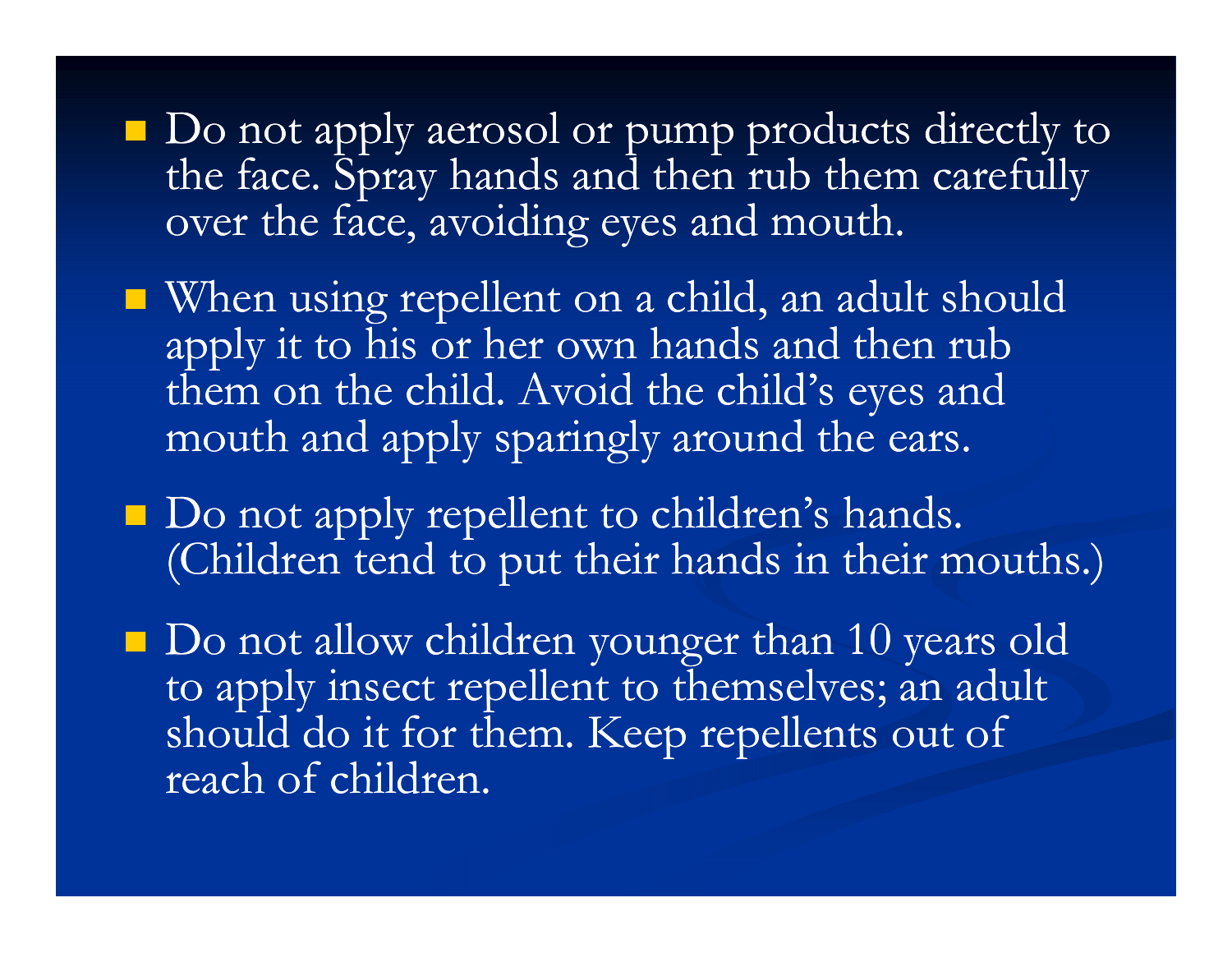#### B. Risks from Food and Water (Drinking & Recreational)

- $\blacksquare$  More common infections that travelers can acquire from contaminated food and drink:
	- Escherichia coli infections, shigellosis or bacillary dysentery, giardiasis, cryptosporidiosis, noroviruses, and hepatitis A.
- **Less common infectious disease risks for travelers:** 
	- typhoid fever and other salmonelloses, cholera, rotavirus infections, and a variety of protozoan and helminthic parasites.
- Accidental consumption of recreational water from lakes, rivers, oceans, and inadequately treated swimming pools can spread these same diarrheal diseases as well as ear, eye, skin, respiratory, and neurologic infections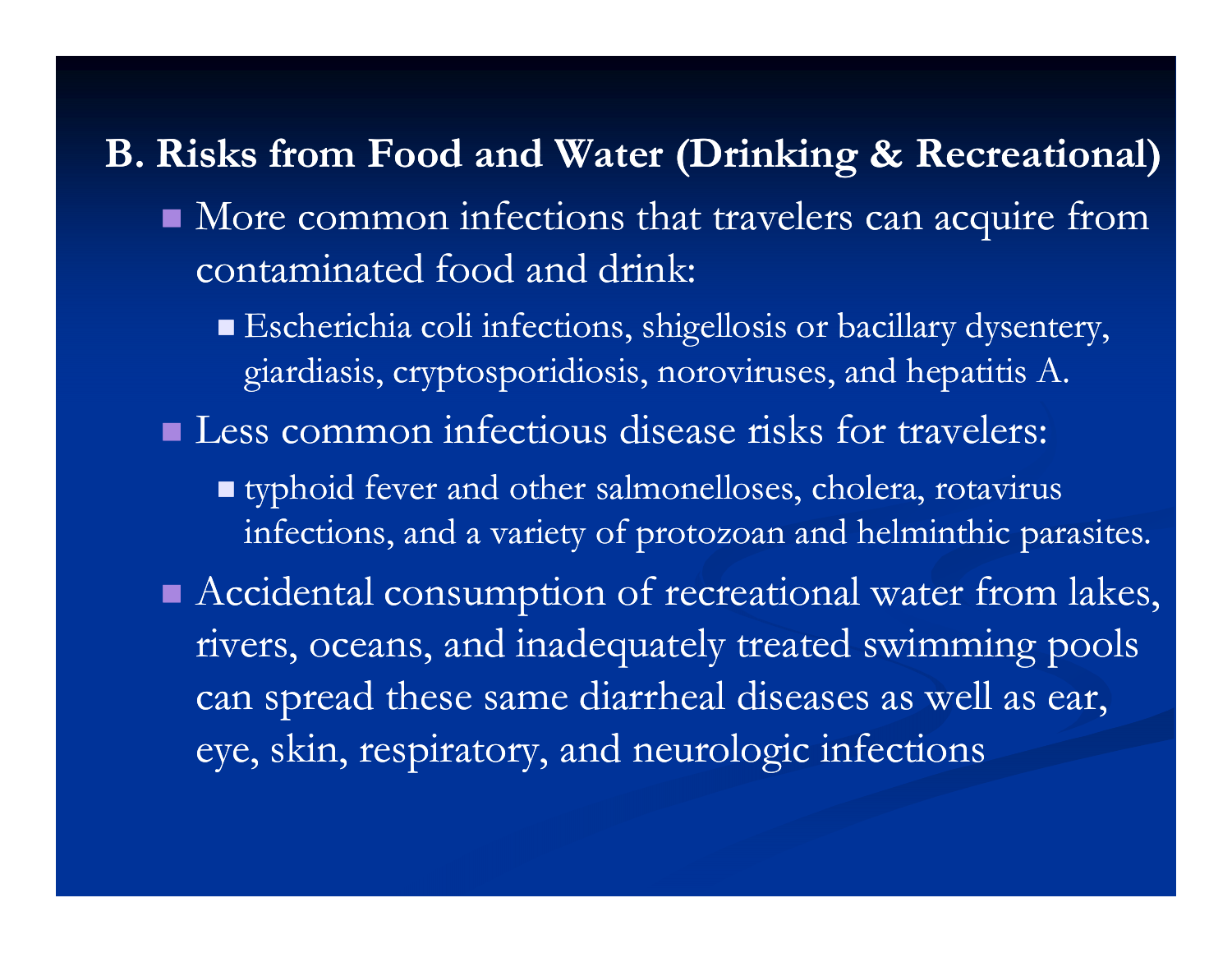■ Travelers should be advised to select food with care. Avoid raw food and eat only food that has been cooked and is still hot.

- **Travelers should be advised of the following** methods for treating water to make it safe for drinking and other purposes:
	- Boiling: the most reliable method to make water of uncertain purity safe for drinking.
	- Chemical disinfection
	- Water filters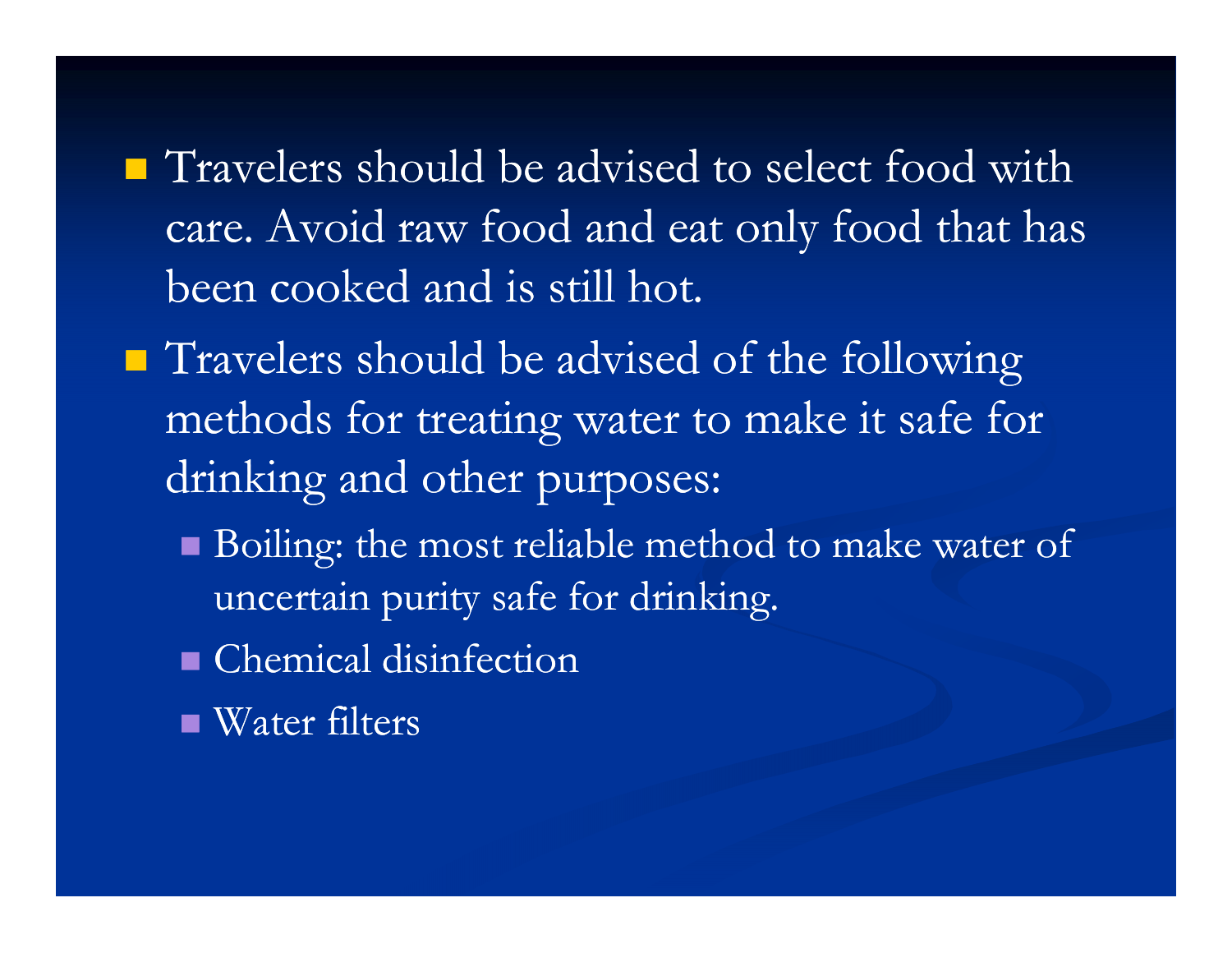### Travel Kit

■ To allow the traveler to take care of minor health problems as they occur and to treat exacerbations of pre-existing medical conditions.

■ Commercial medical kits are available for a wide range of circumstances, from basic first aid to advanced emergency life support.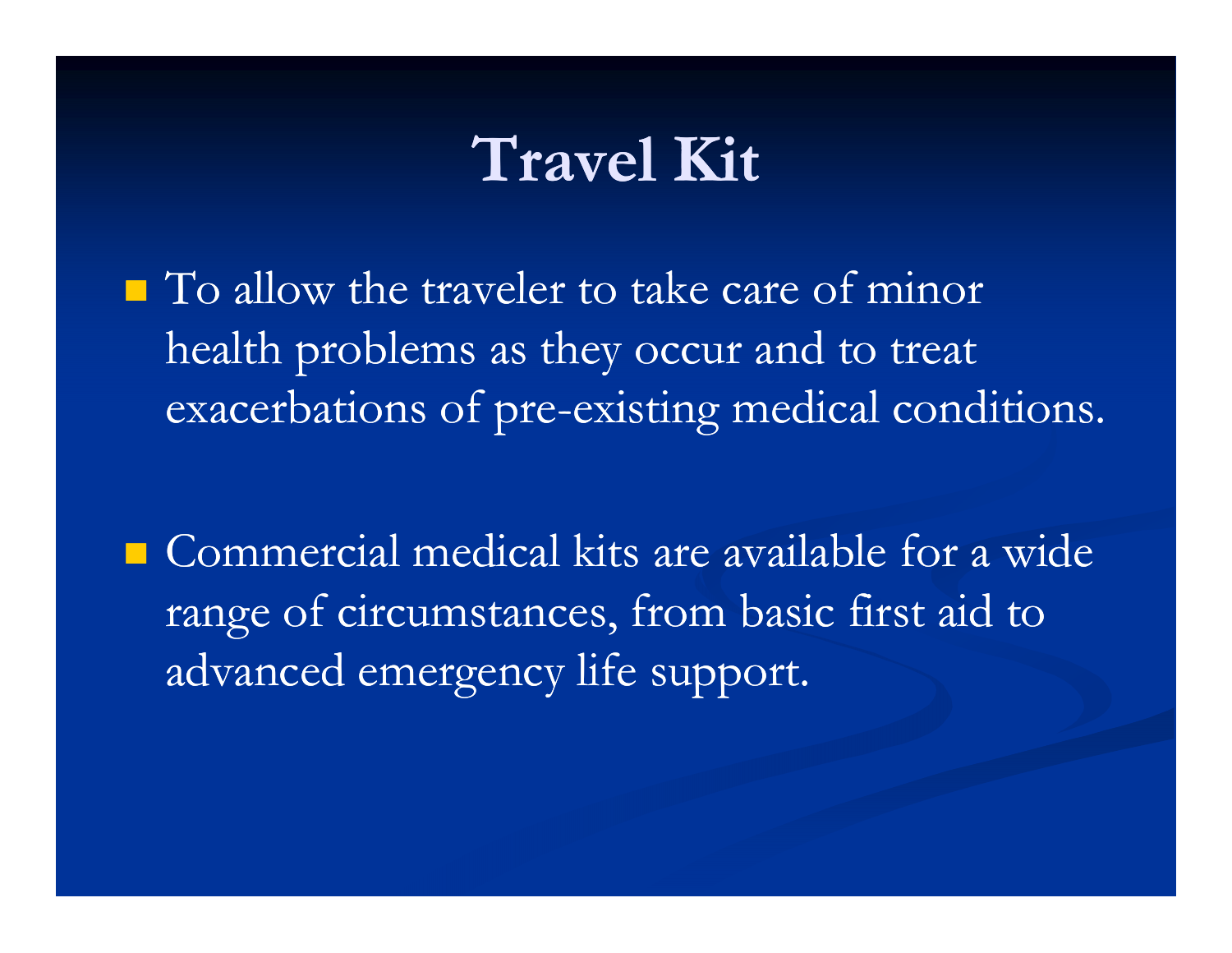## The Post-Travel Period

Some diseases present immediately after the traveler returns, while others may become evident weeks, months, or even years later.

■ Therefore, obtaining a travel history is crucial when evaluating any ill patient and it is particularly important to obtain an exact itinerary and details of pre-travel preparation, whether chemoprophylaxis was taken, and what exposures the traveler encountered during the trip.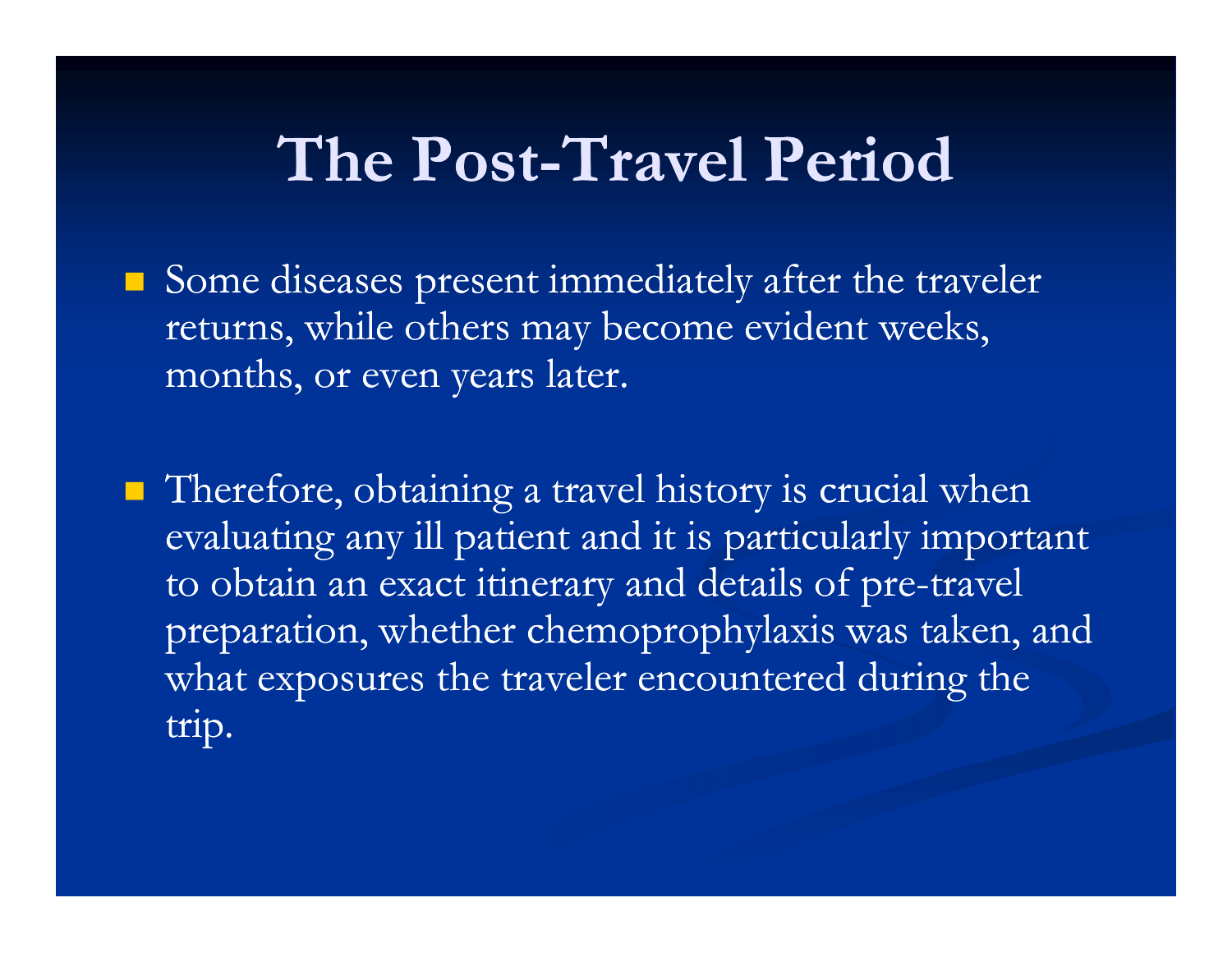It is essential to obtain a detailed history of exposures such as insect bites, swimming in freshwater, animal bites, eating raw meat, seafood, or unpasteurized dairy products, and sexual contacts. Answers to these questions may provide important clues for diagnosis of a particular illness or syndrome in returned travelers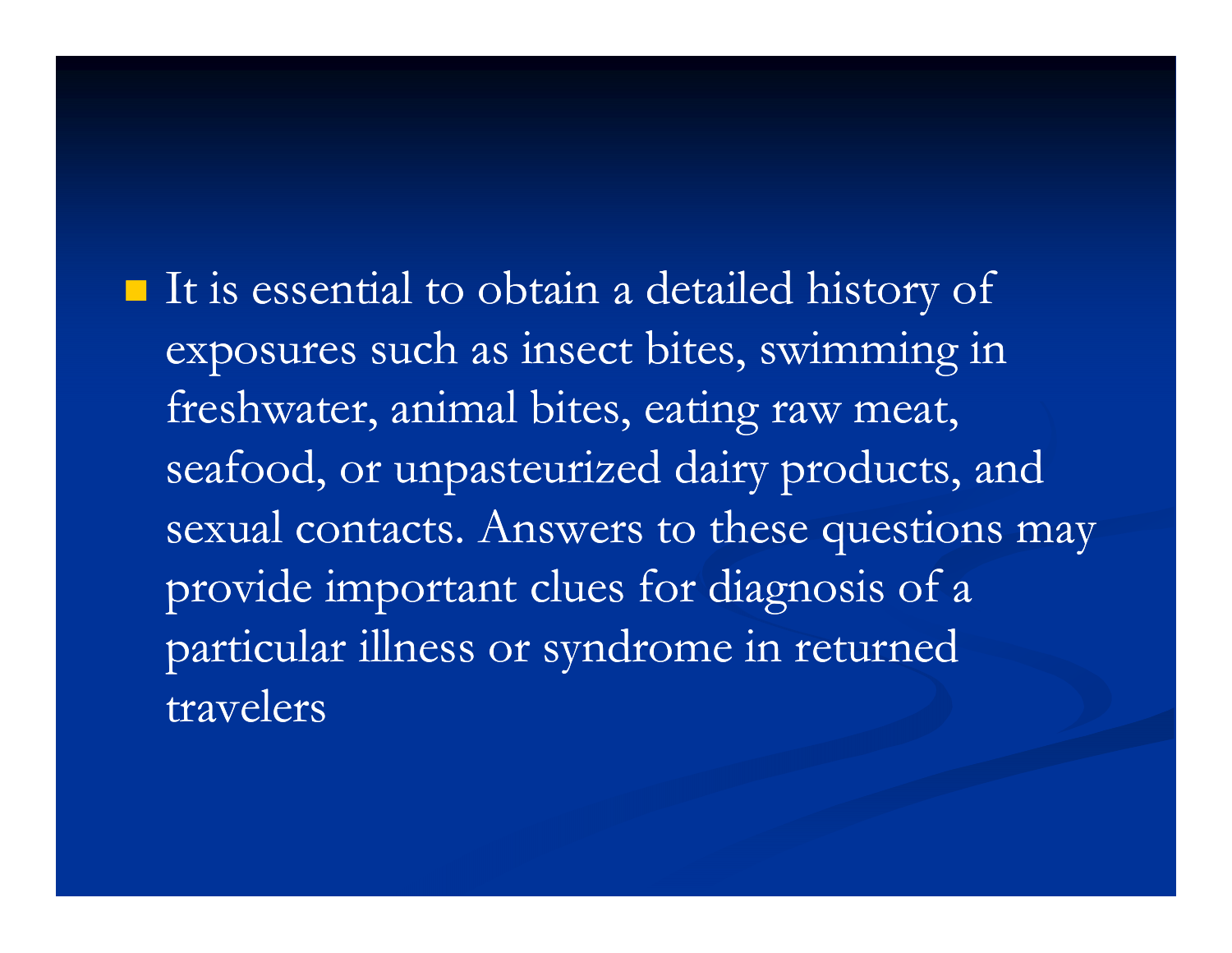## Geographic Distribution of Potential Health Hazards to Travelers

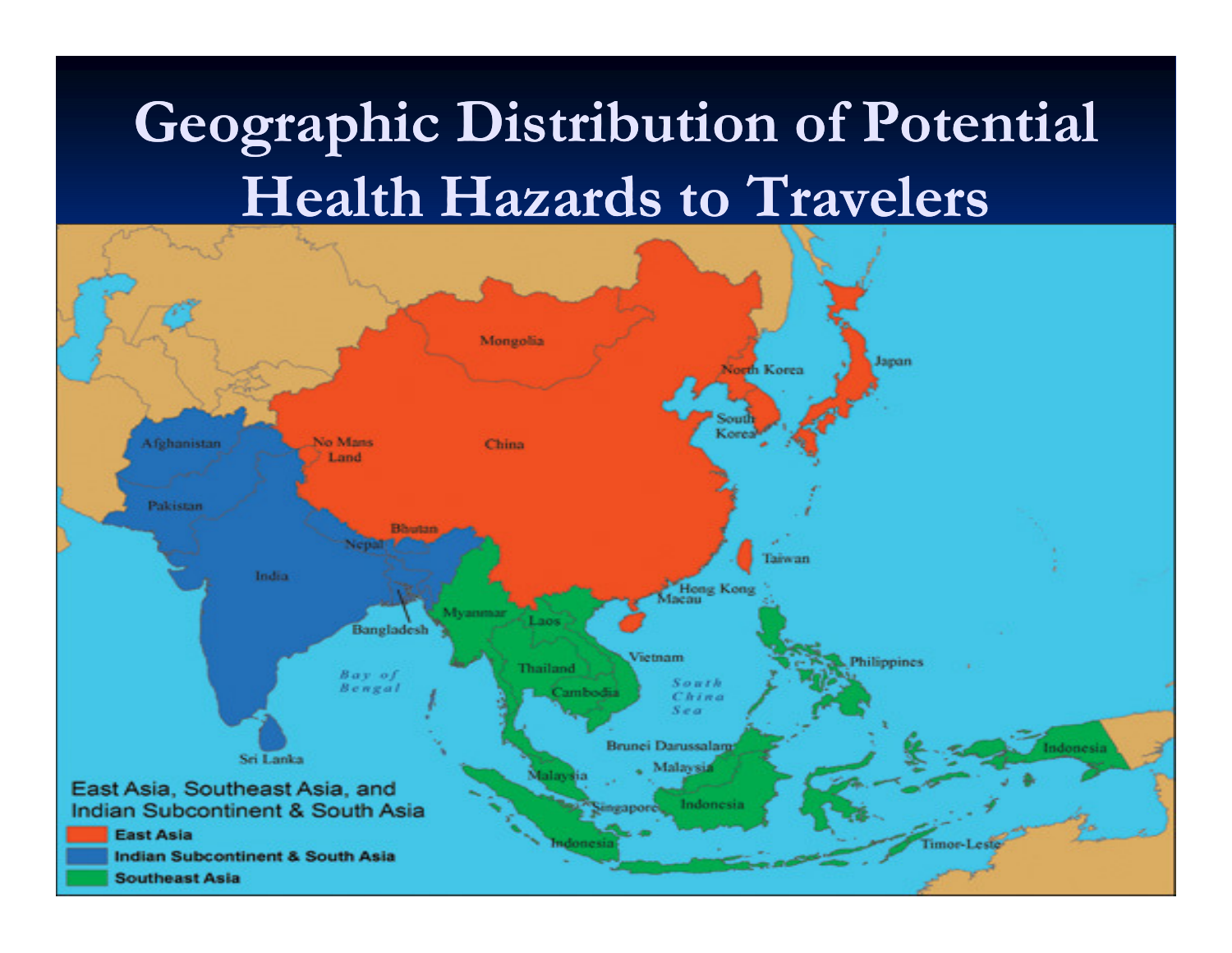### Geographic Distribution of Potential Health Hazards to Travelers

#### Southeast Asia:

- Brunei
- Burma (Myanmar)
- Cambodia
- **I**ndonesia
- Laos

 Malaysia  $\blacksquare$  Philippines a and a contract of the contract of the contract of the contract of the contract of the contract of the contract of the contract of the contract of the contract of the contract of the contract of the contract of the contra Singapore Thailand **Timor-Leste(East Timor)** Vietnam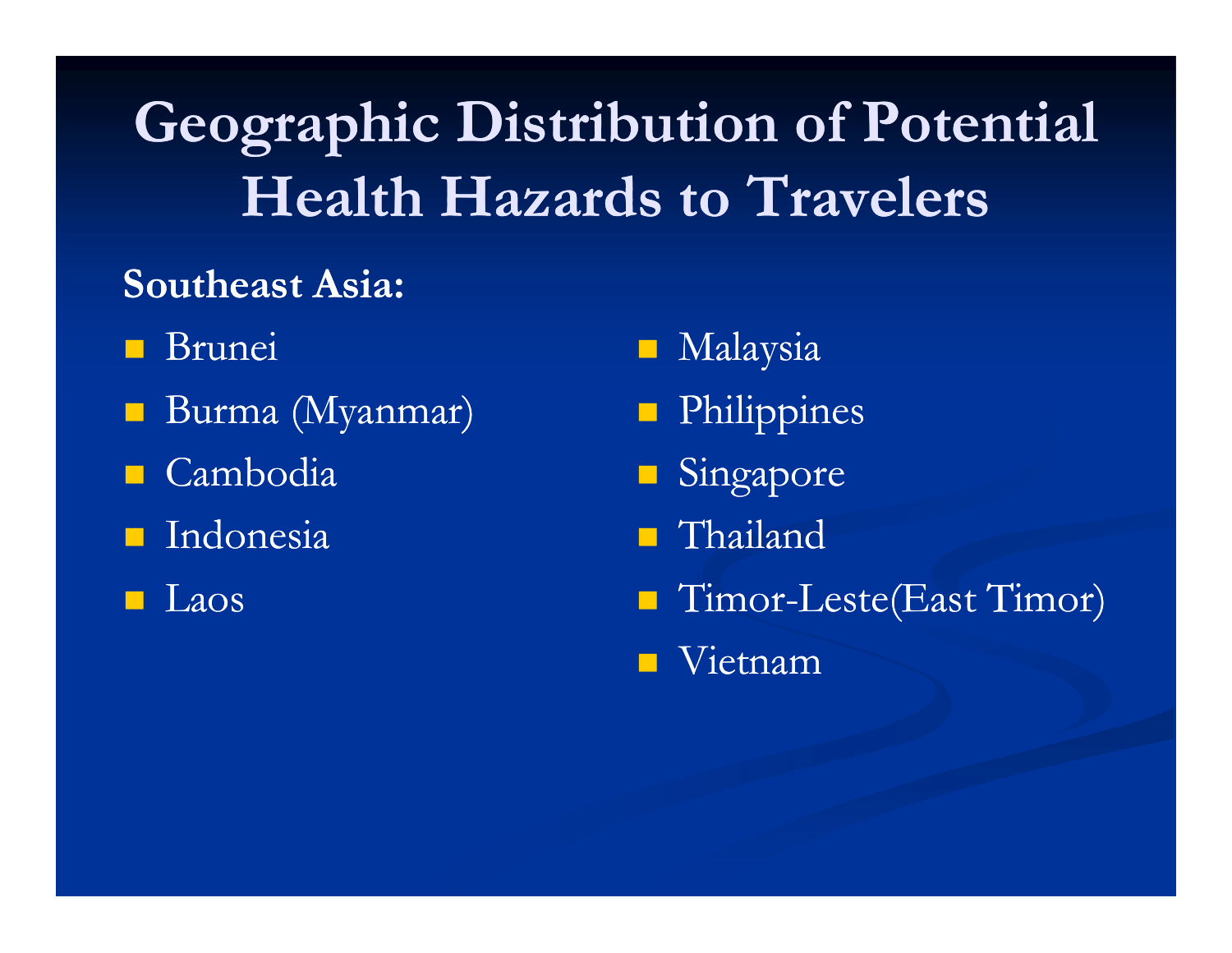#### Southeast Asia

More common infections in travelers to the area include dengue fever, respiratory infections, and diarrheal infections.

■ Chronic and latent infections in immigrants (and long-term residents) include tuberculosis, late complications of hepatitis B infection, intestinal helminth infections (including strongyloidiasis), and other helminth infections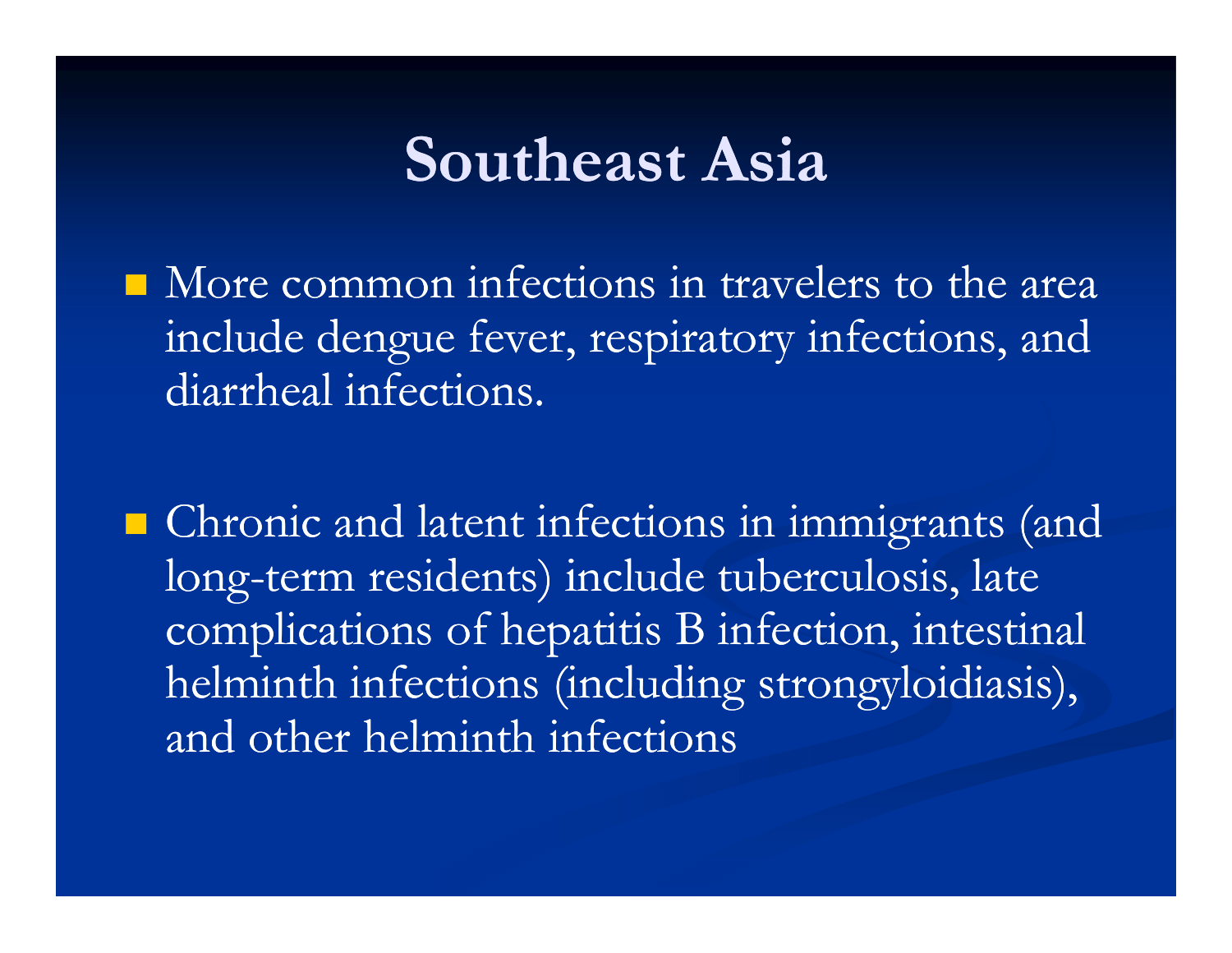#### <u>Vector-borne infections:</u>

- **Dengue fever is hyperendemic in the region, and** epidemics are common; cases occur in travelers to the region.
- Malaria is found in focal areas (primarily rural) in all these countries (except Brunei and Singapore), especially in rural areas.
- **Japanese encephalitis is widely distributed in the region** and is hyperendemic in some areas; risk is seasonal in some countries.
- Scrub typhus is a common cause of fever in the region. Other vector-borne infections include murine typhus, chikungunya virus, and relapsing fever.
- Foci of transmission of lymphatic filariasis are found throughout the area, with the exception of some of the Indonesian islands.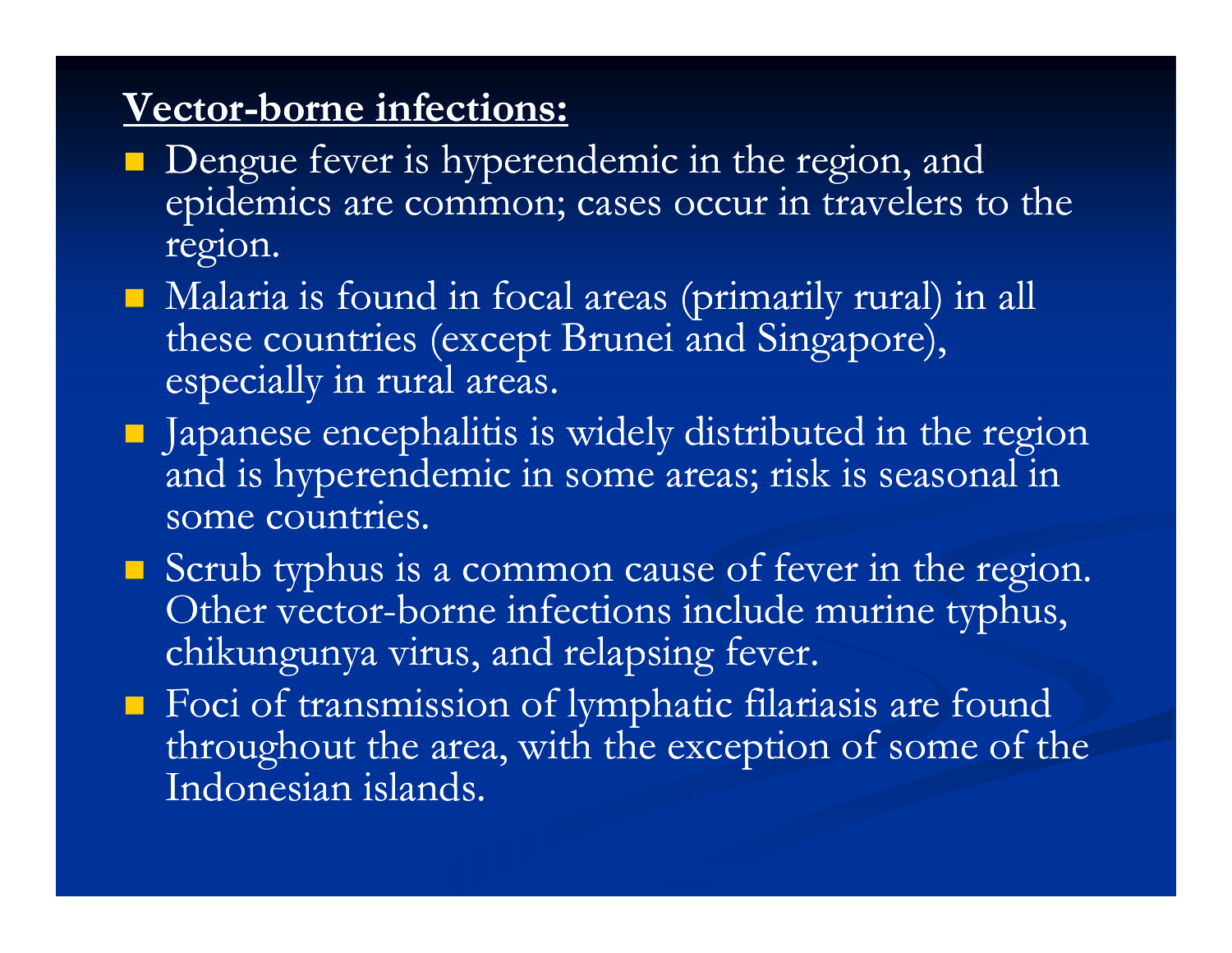#### Food- and water-borne infections:

 Risk of hepatitis A is widespread in the region. Risk of diarrhea caused by bacteria, viruses, and parasites is high in parts of the area.  $\blacksquare$  An outbreak of polio (more than 300 virusconfirmed cases) occurred in Indonesia in 2005 after importation of the virus from Nigeria.

Gampylobacter infections are especially common in Thailand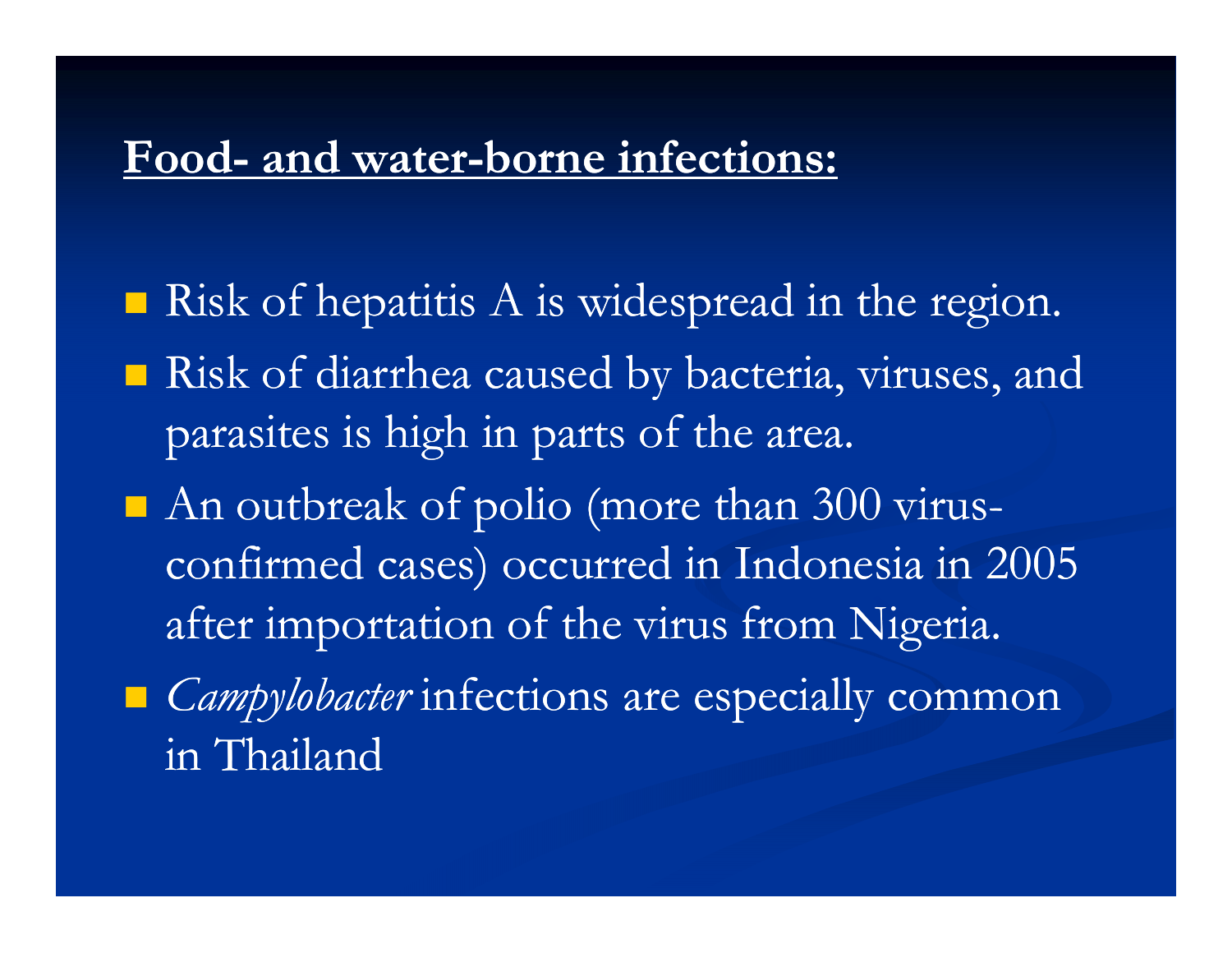- Cholera epidemics have been common in the past; cases were reported from Cambodia, Malaysia, and the Philippines in 2004.
- **Outbreaks of hepatitis E have been reported** from the region (Indonesia and Burma).
- **EXECUTE CALCE CONSTANDER IN EXECUTE:** Cysticercosis is especially common in Indonesia.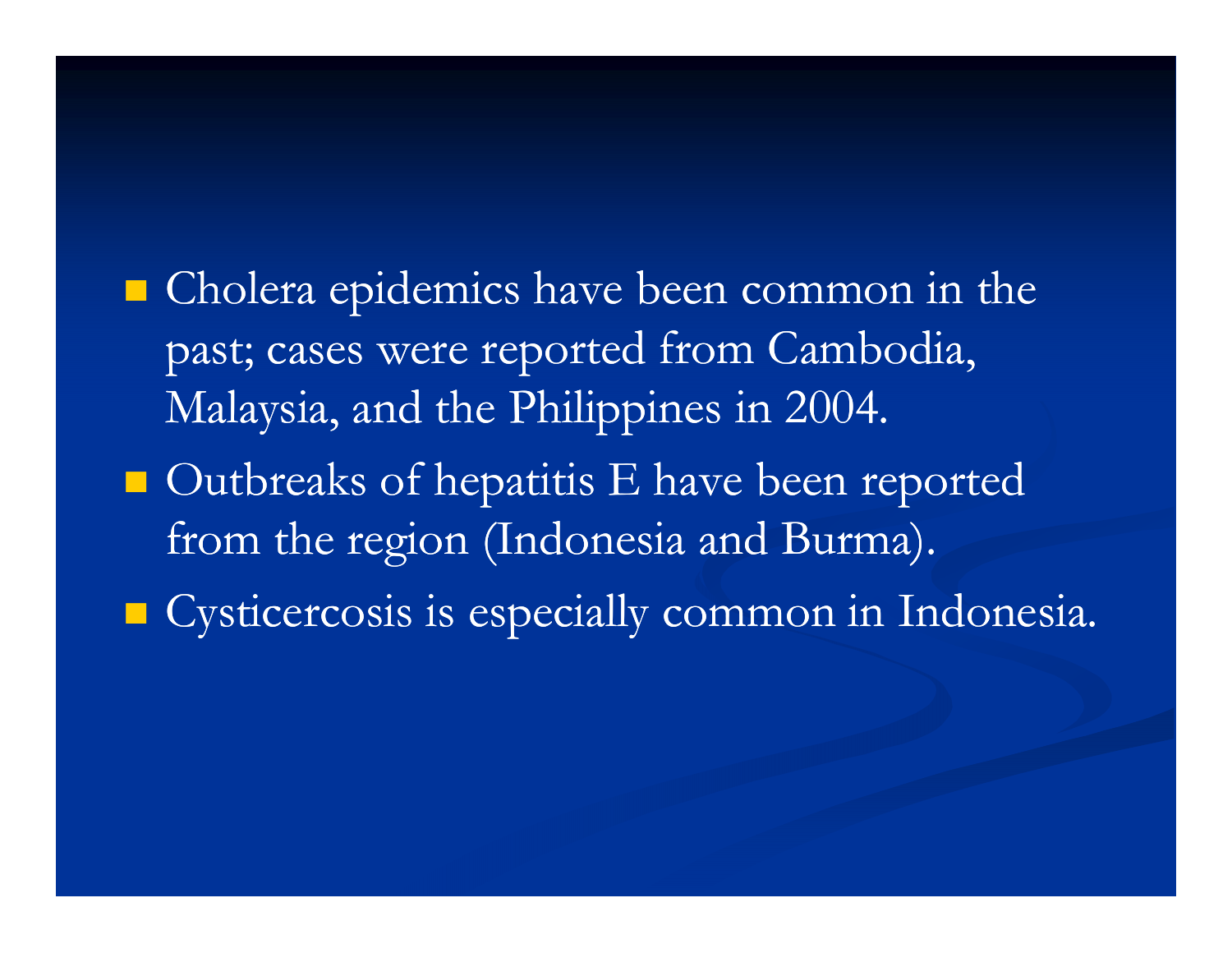### <u>Airborne and person-to-person transmission:</u>

- The annual incidence rate of tuberculosis per 100,000 population is estimated to be more than  $300$  in Cambodia and  $100$ - $300$  in the rest of the region.
- Measles transmission persists in the region, although vaccination coverage is improving in some countries.
- SARS outbreaks occurred in the region (especially in Singapore and Vietnam) in 2003.
- Influenza infections can occur throughout the year in tropical areas.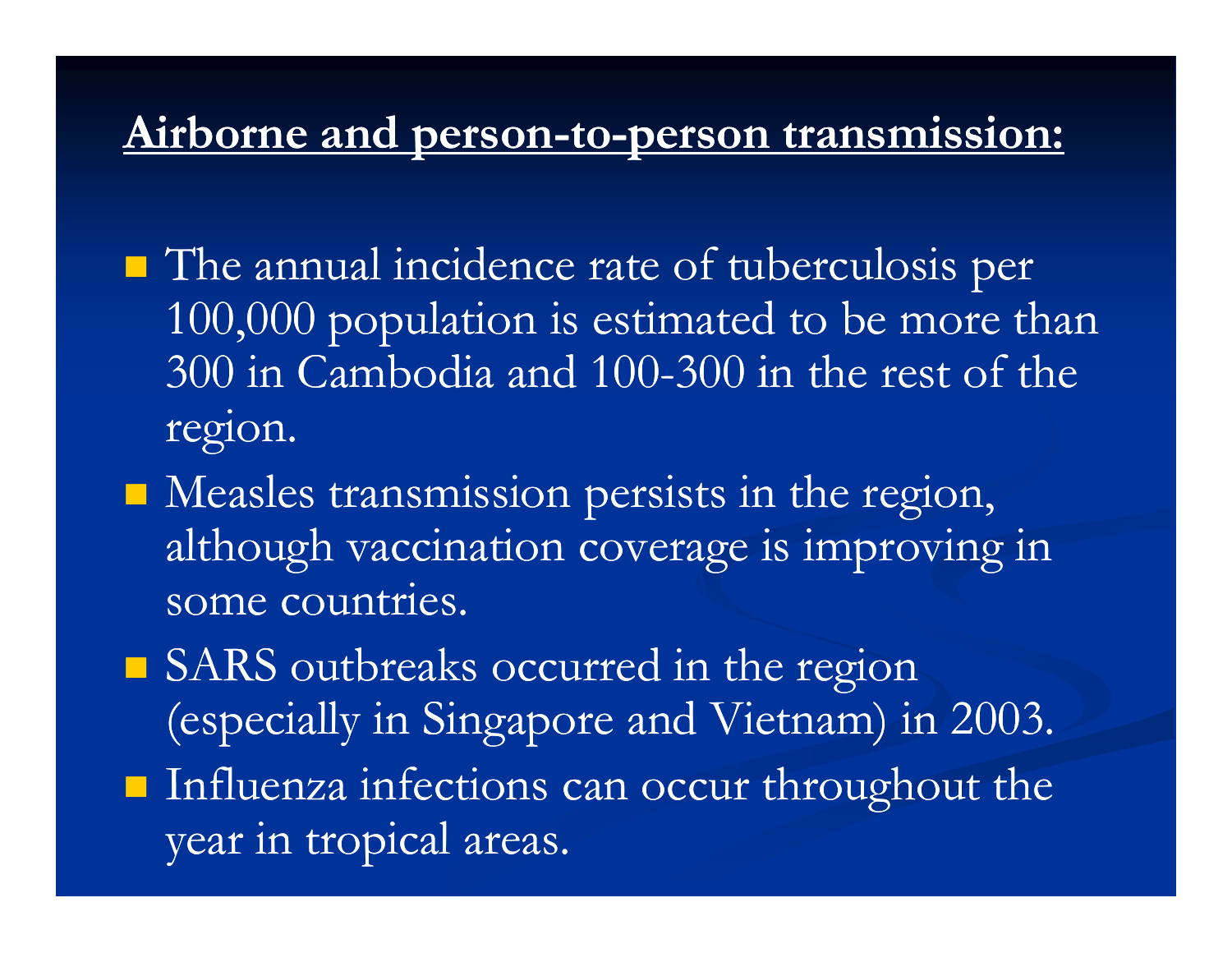### <u>Sexually transmitted & blood-borne infections:</u>

- The prevalence of HIV in adults is  $1\%$ - $\leq$ 5% in Thailand, Burma (Myanmar), and Cambodia and  $\langle 1\%$  in the rest of the region. Higher prevalences may be found in specific populations.
- The prevalence of hepatitis B chronic carriage exceeds 8% in many parts of region.
- $\blacksquare$  The prevalence of chronic hepatitis C is 1%-2.4%. ■ Chancroid is a common cause of genital ulcer disease.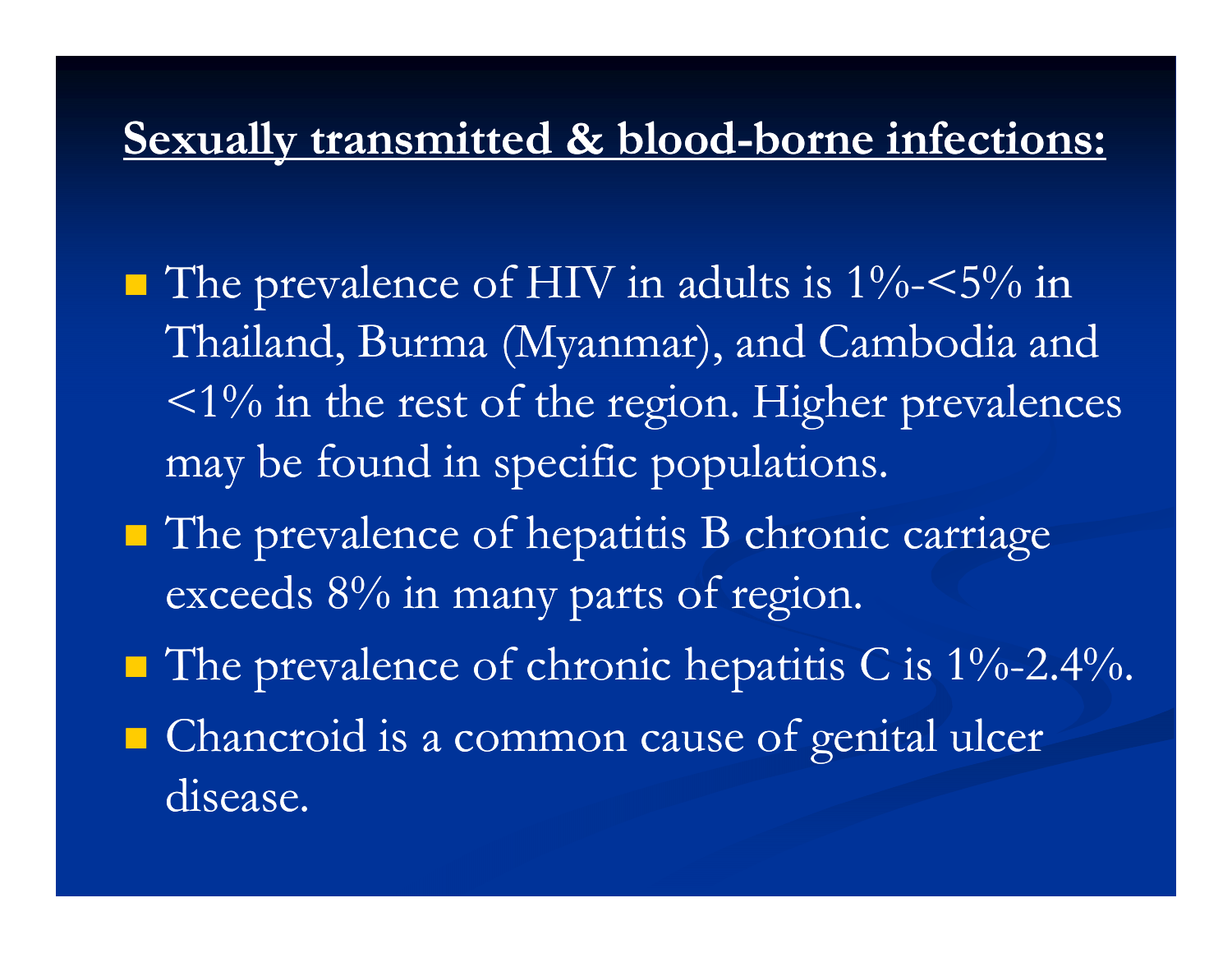#### Zoonotic infections:

Rabies is common in the region.

 Highly pathogenic avian influenza (H5N1) has been found in poultry populations in most countries of the region. Human cases and deaths have been reported in Thailand, Vietnam, Indonesia, and Cambodia. In 2006, the virus continued to spread in poultry populations in Indonesia.

 Anthrax is hyperendemic in Burma; sporadic cases occur in much of the rest of the region.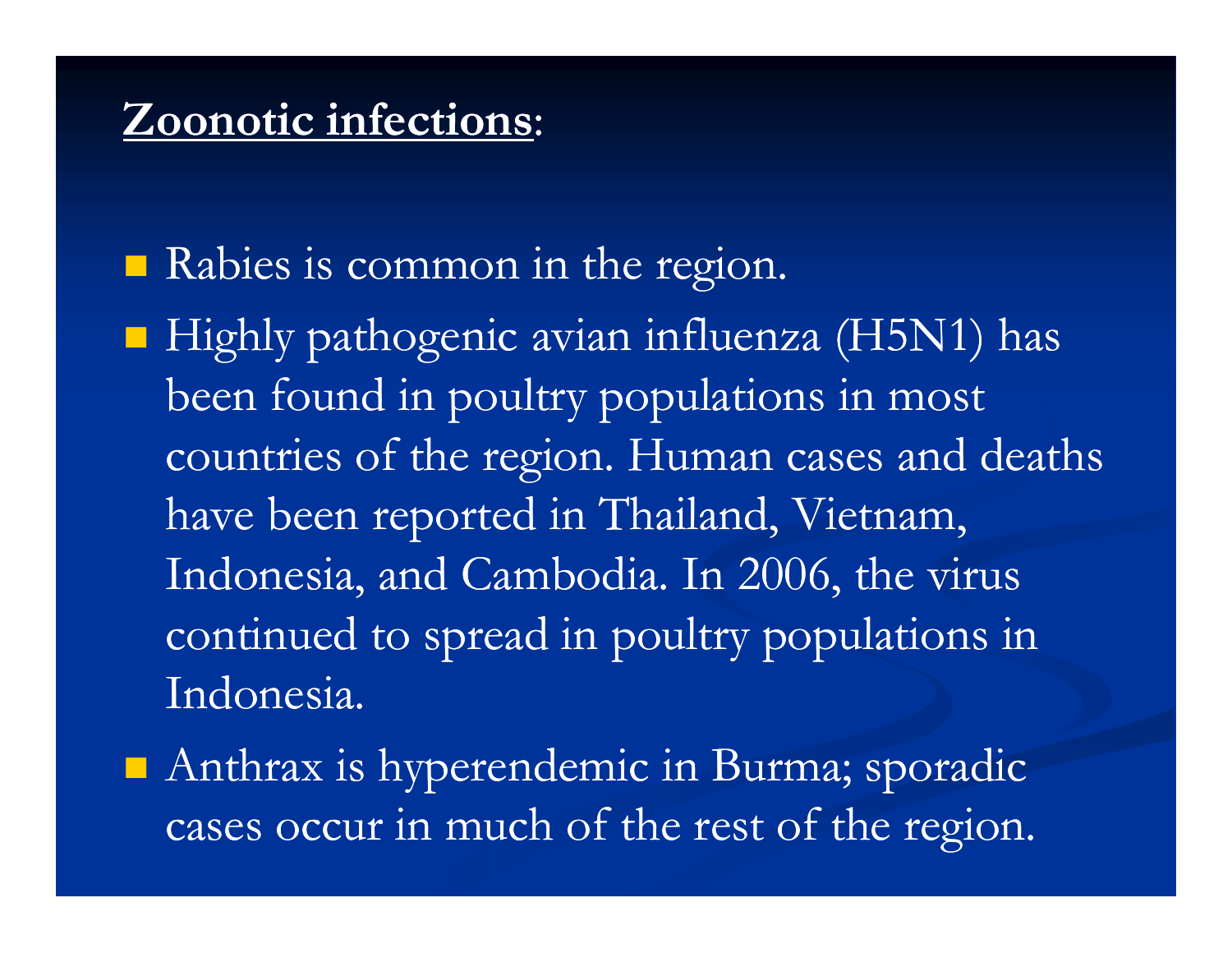#### Soil- and water-associated infections:

- Schistosomiasis caused by S. japonicum is found in the Philippines and Indonesia (Sulawesi [Celebes]); caused by S. mekongi in Cambodia and Laos; and caused by S. *malayensis* in peninsular Malaysia.
- **Leptospirosis is common in tropical areas and** has been reported in travelers to the area.
- **Cutaneous larva migrans is common on warm** coastal areas.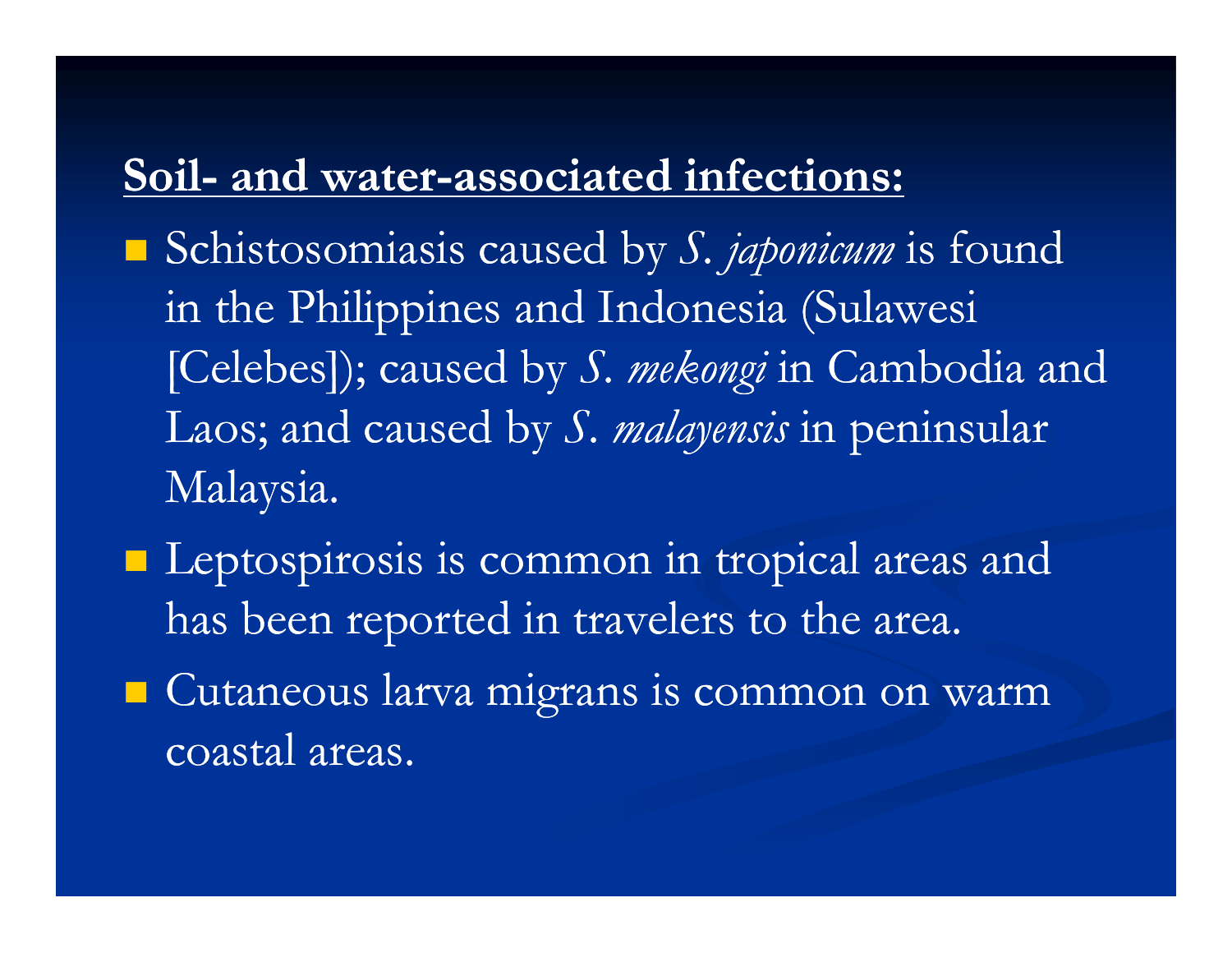# Prevention of Specific Infectious Diseases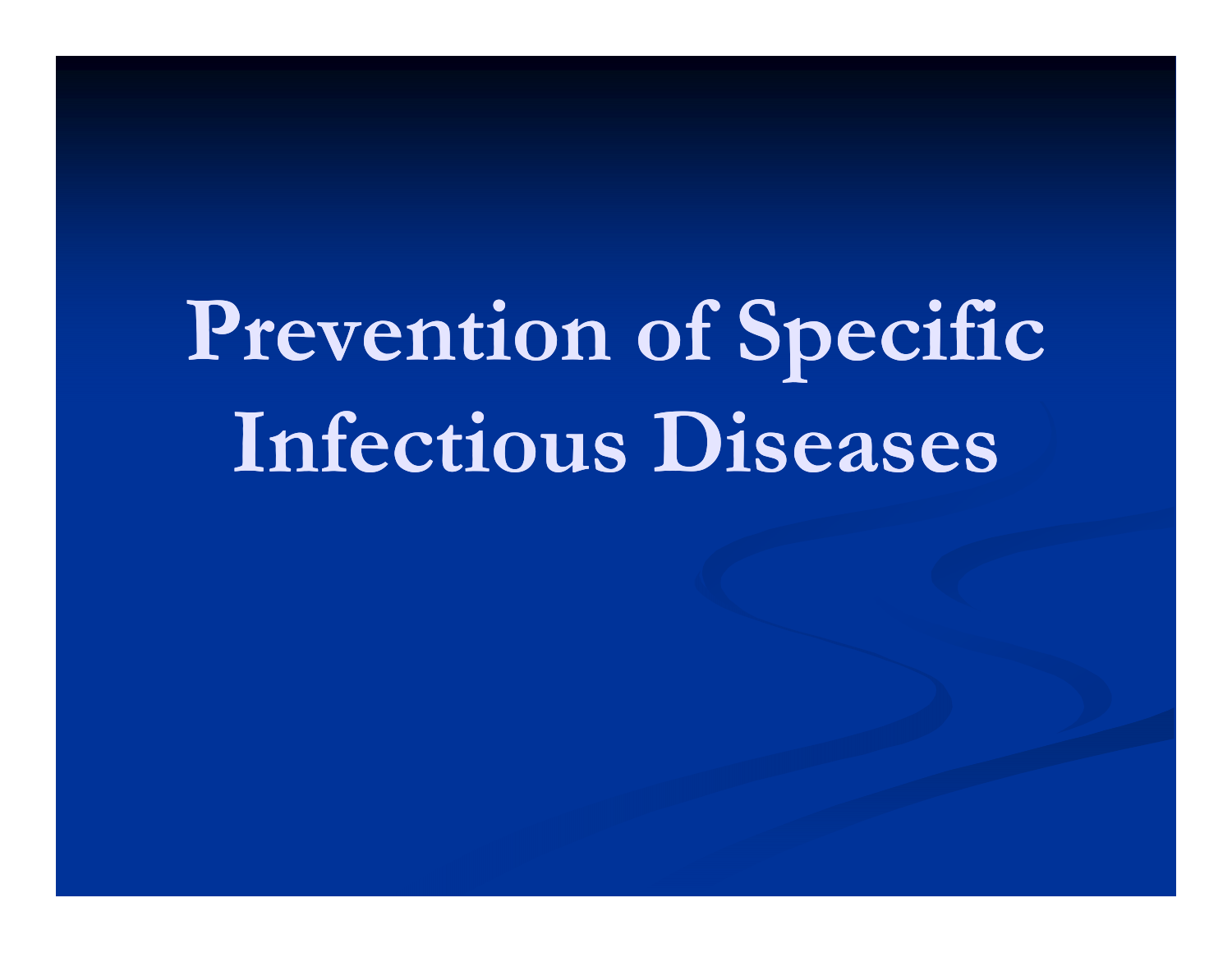### Dengue Fever

Dengue fever and dengue hemorrhagic fever (DHF) are viral diseases transmitted by Aedes mosquitoes, usually Aedes aegypti.

#### Prevention

No vaccine is available. Travelers should be advised that they can reduce their risk of acquiring dengue by remaining in well-screened or air-conditioned areas when possible, wearing clothing that adequately covers the arms and legs, and applying insect repellent to both skin and clothing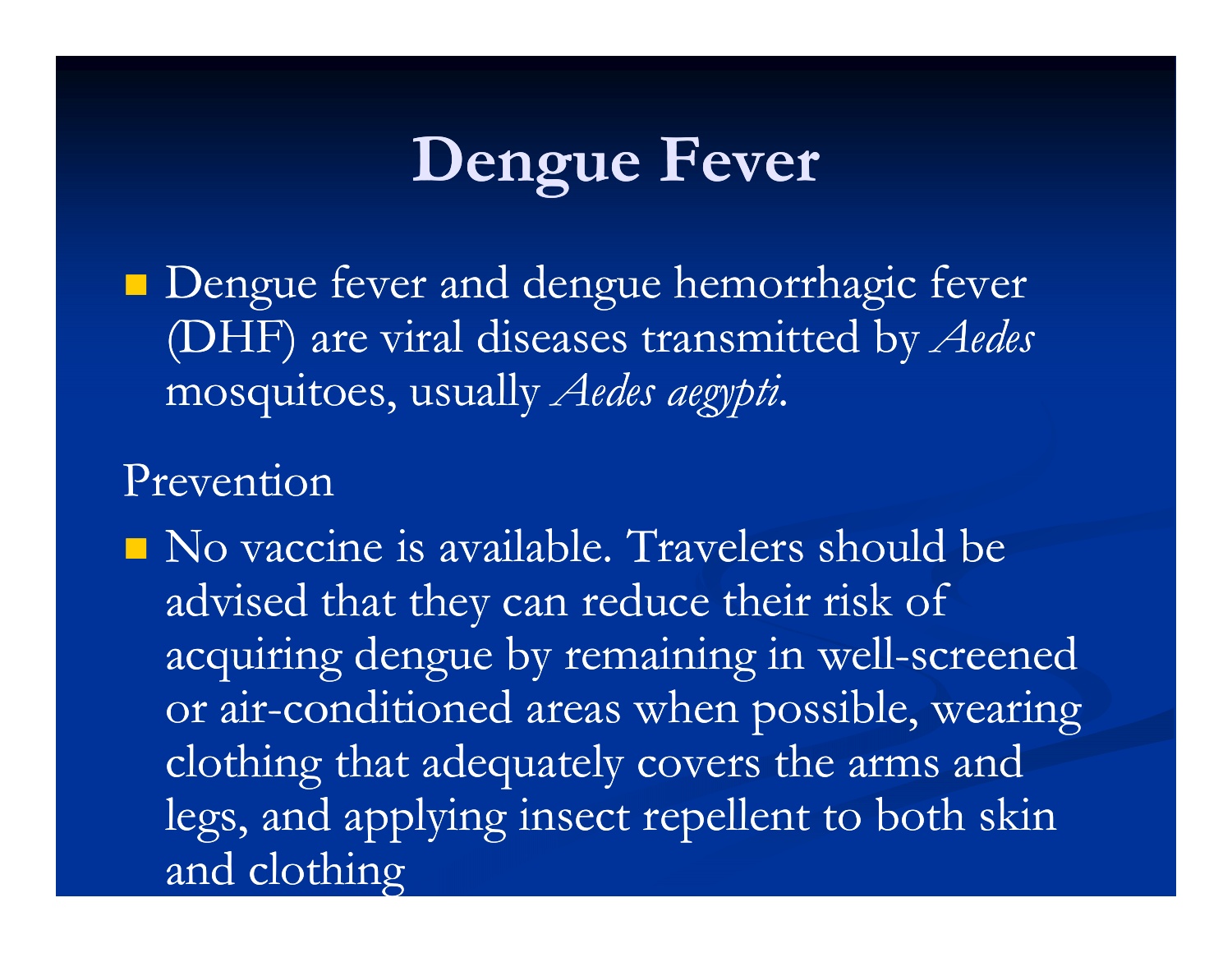### Filariasis, Lymphatic

The two major species of filariae that cause lymphatic disease in humans are Wuchereria bancrofti and Brugia malayi.

#### Prevention

No vaccine is available, nor has the effectiveness of chemoprophylaxis been well documented. Protective measures include avoidance of mosquito bites through the use of personal protection measures.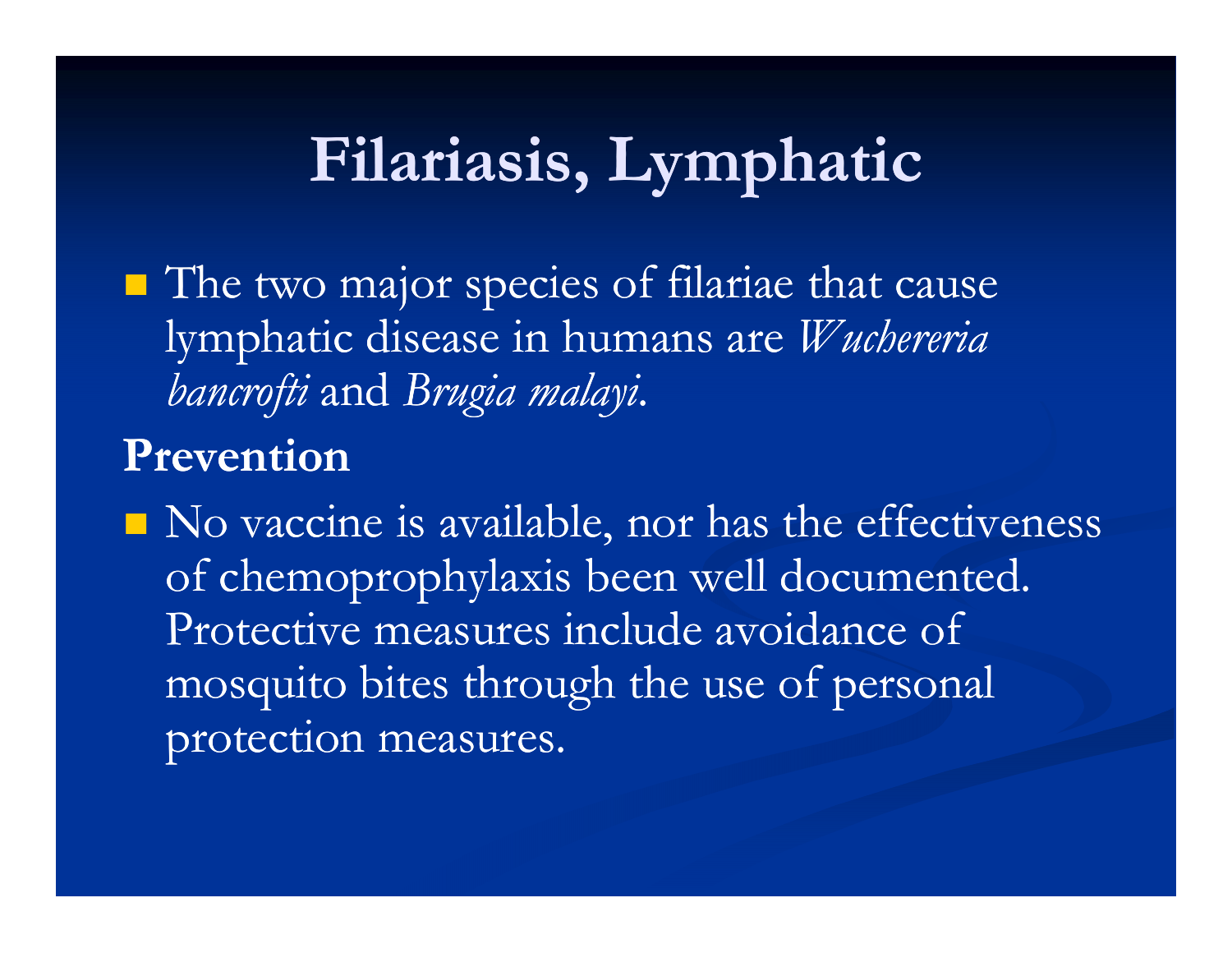### Japanese Encephalitis

- $\blacksquare$  Japanese encephalitis virus (JEV) is a mosquitoborne *Flavivirus* that is closely related to West Nile and St. Louis encephalitis viruses Prevention:
- JE vaccine

**The recommended primary immunization series** is three doses of 1.0 mL each, administered subcutaneously on days 0, 7, and 30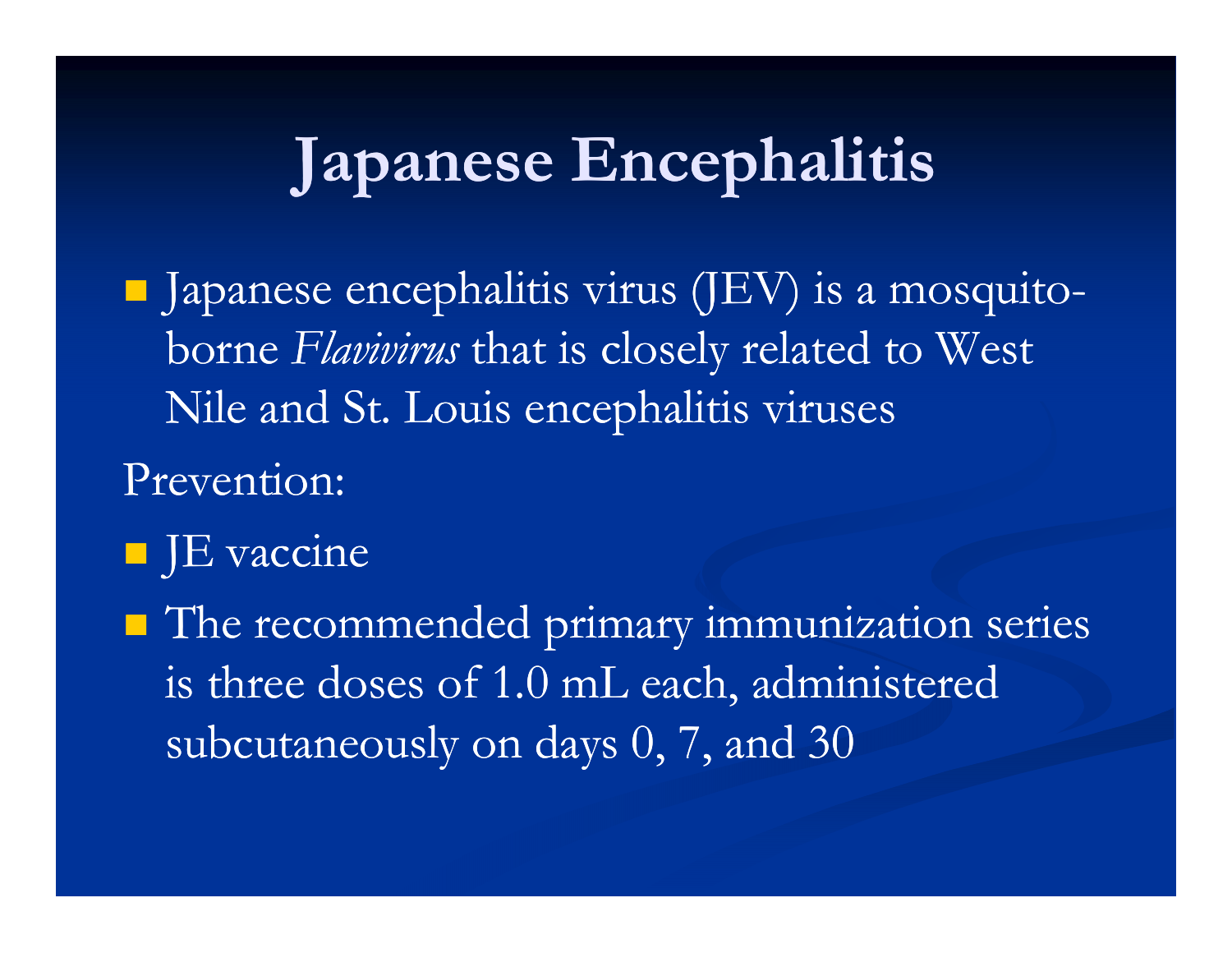Vaccination should be considered for persons who plan to live in areas where JE is endemic or epidemic, and for travelers whose activities include trips into rural farming areas.

Short-term travelers, especially those whose visits are restricted to major urban areas, are at lower risk for infection and generally do not require the vaccine.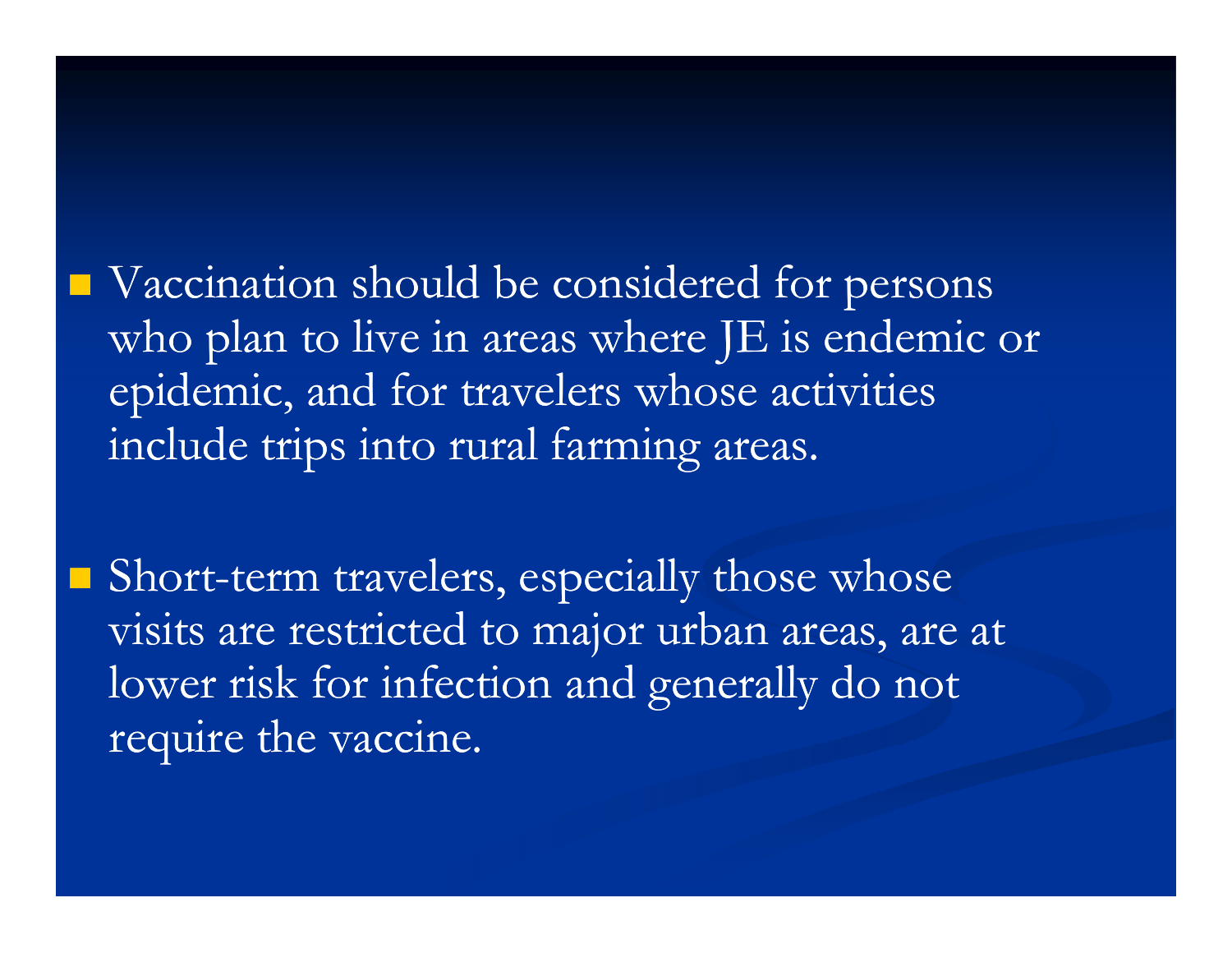#### Geographic distribution of Japanese encephalitis

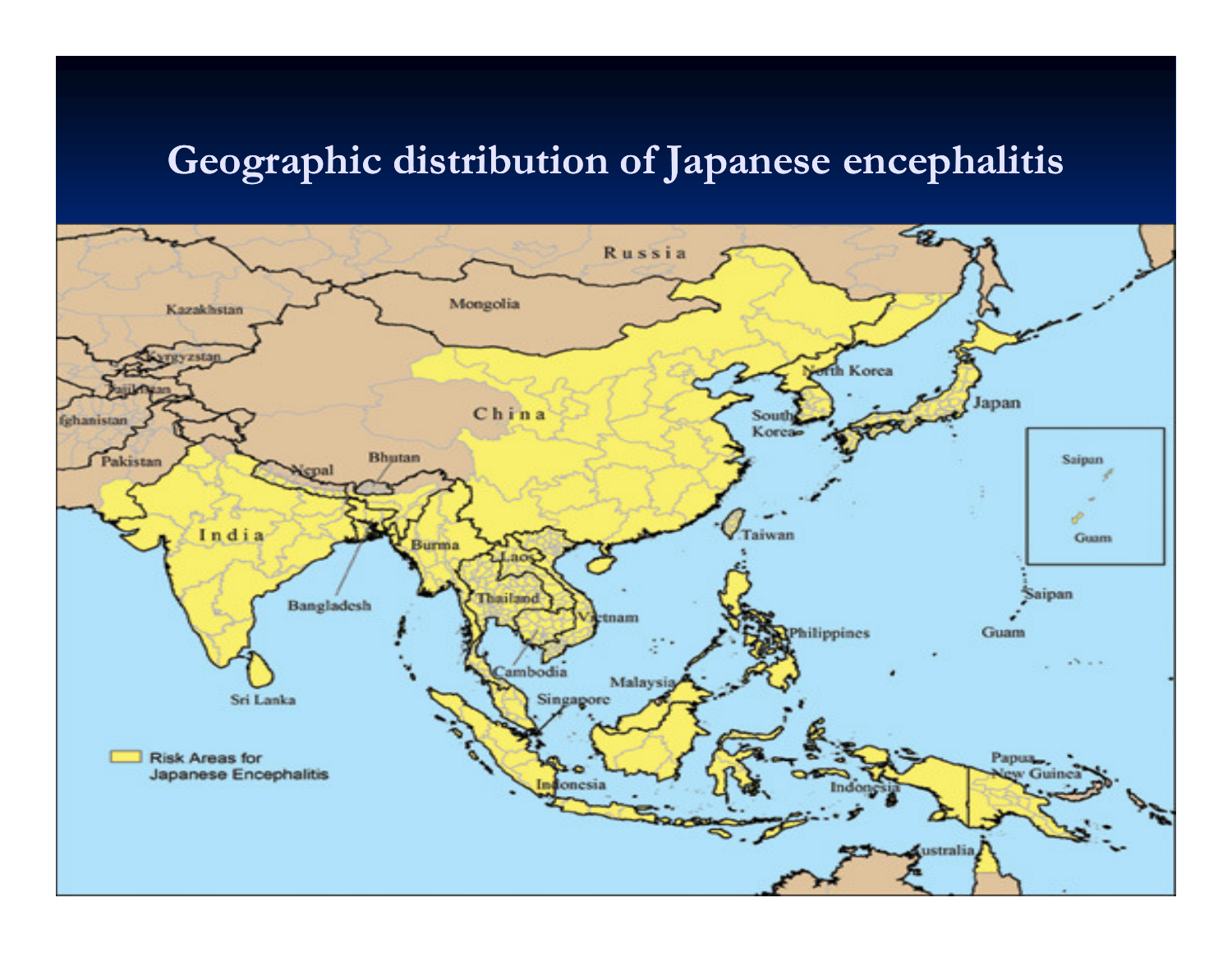## Japanese encephalitis vaccine

| DOSES <sup>1</sup>                                                                            | 1-2 YEARS<br>OF AGE | $\geq$ 3 YEARS<br><b>OF AGE</b> | <b>COMMENTS</b>                              |  |  |
|-----------------------------------------------------------------------------------------------|---------------------|---------------------------------|----------------------------------------------|--|--|
| Primary<br>series 1, 2,<br>and 3                                                              | $0.5$ mL            | $1.0$ mL                        | Days 0, 7, and 30                            |  |  |
| <b>Booster</b>                                                                                | $0.5$ mL            | $1.0$ mL                        | 1 dose at 24 months<br>or later <sup>2</sup> |  |  |
| 1. Administered by the subcutaneous route<br>2. For vaccinees who have completed a three-dose |                     |                                 |                                              |  |  |

primary series, the full duration of protection is unknown; therefore, definitive recommendations cannot be given.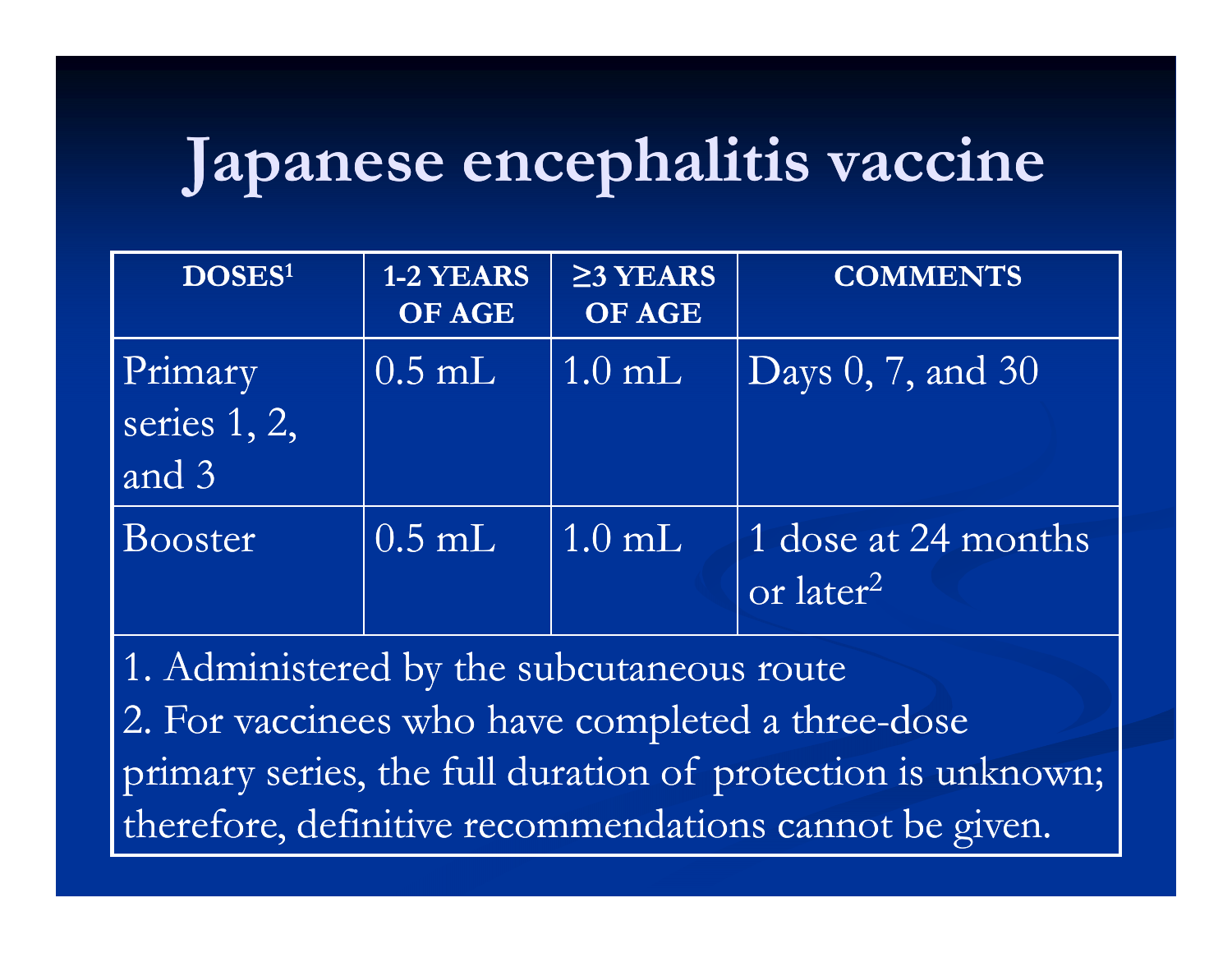#### Malaria

Malaria in humans is caused by one of four protozoan species of the genus Plasmodium: P. falciparum, P. vivax, P. ovale, or P. malariae.

All species are transmitted by the bite of an infected female Anopheles mosquito.

Occasionally, transmission occurs by blood transfusion, organ transplantation, needlesharing, or congenitally from mother to fetus.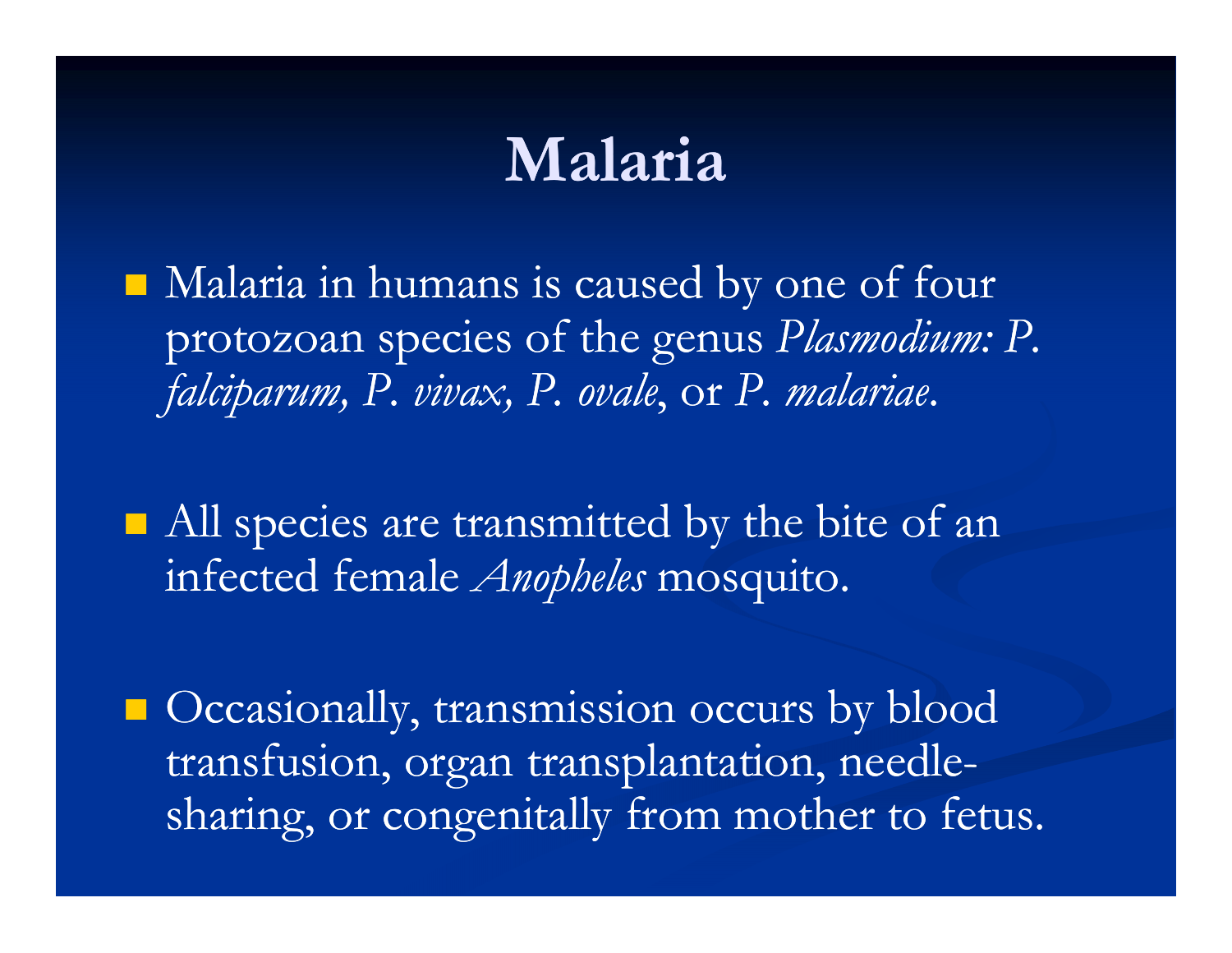#### Prevention:

- No vaccine is currently available
- Travelers should be advised to take protective measures to reduce contact with mosquitoes
- Malaria chemoprophylaxis with mefloquine or chloroquine should begin 1-2 weeks before travel to malarious areas; prophylaxis with doxycycline, atovaquone/proguanil, or primaquine can begin 1-2 days before travel.
- Chemoprophylaxis should continue during travel in the malarious areas and after leaving the malariousareas (4 weeks after travel for chloroquine, mefloquine, and doxycycline, and 7 days after travel for atovaquone/proguanil and primaquine).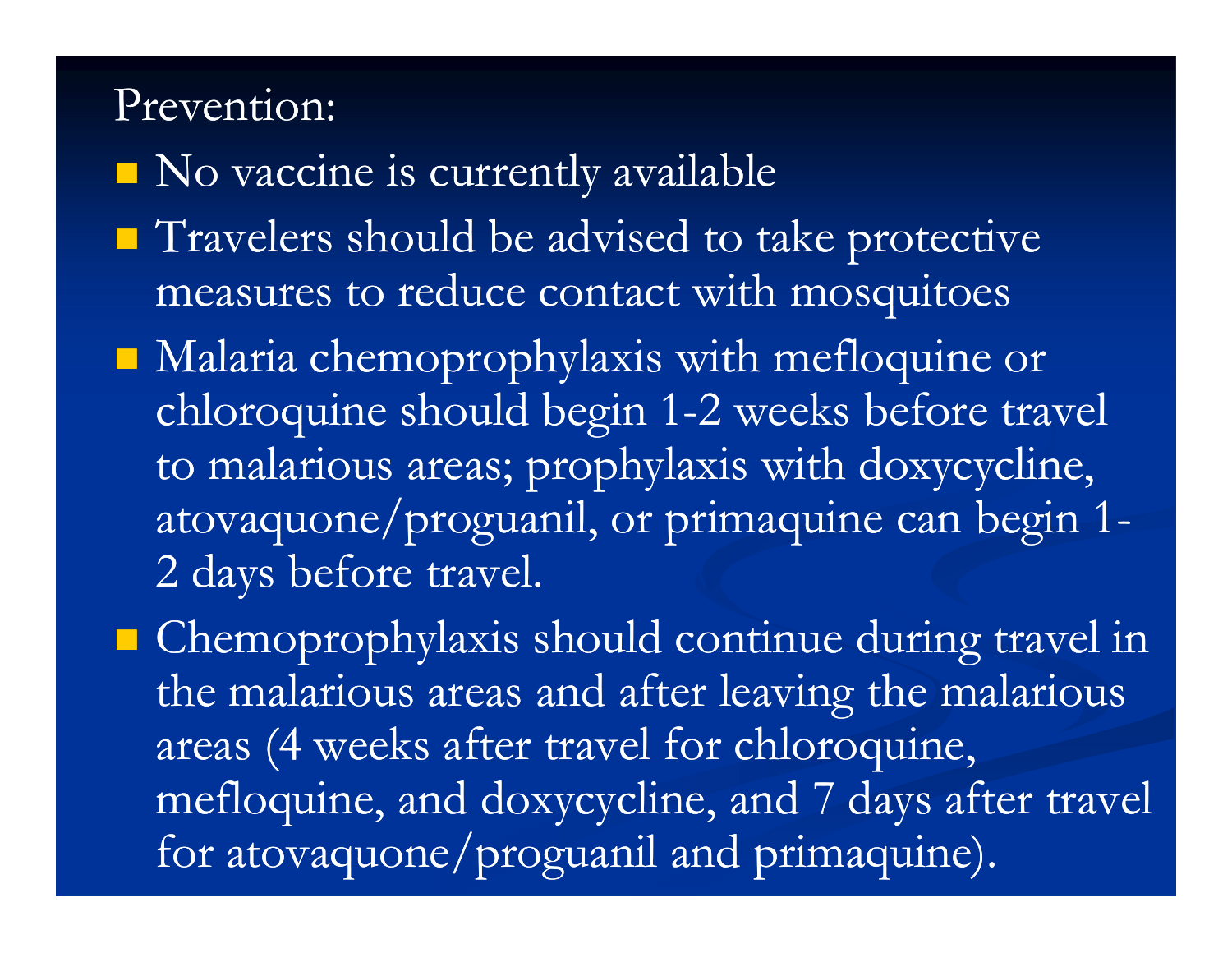#### Travel to Areas without Chloroquine-Resistant *P. falciparum*

Once-a-week use of chloroquine alone is recommended for prophylaxis. An alternative is hydroxychloroquine sulfate. Travelers unable to take chloroquine or hydroxychloroquine should take atovaquone/proguanil, doxycycline, or mefloquine.

■ Chloroquine prophylaxis should begin 1-2 weeks before travel to malarious areas. It should be continued by taking the drug once a week, on the same day of the week, during travel in malarious areas and for 4 weeks after a traveler leaves these areas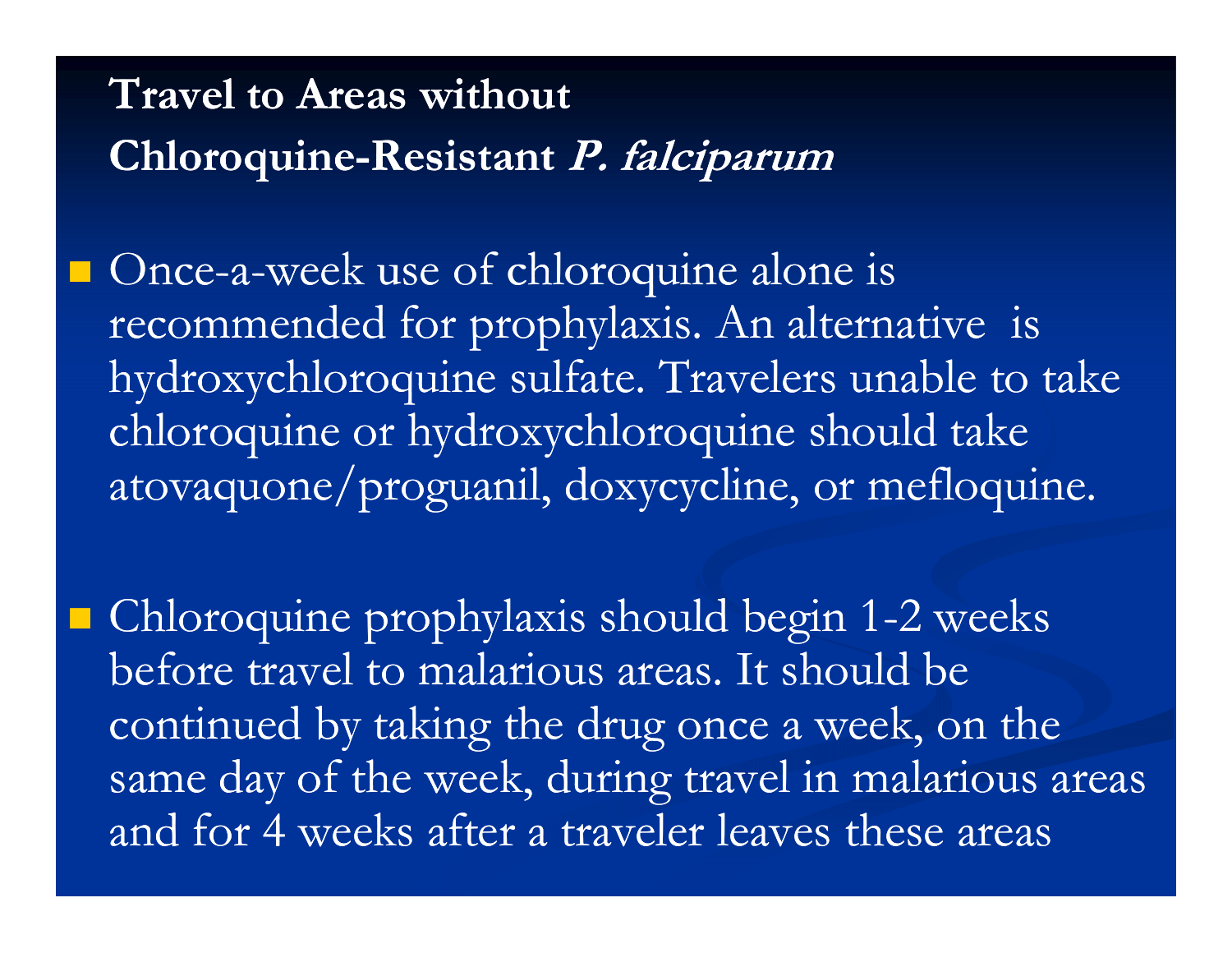| Drugs used in the prophylaxis of malaria |                                                                                                                                                                                                                                                                                                                                                                |  |  |  |
|------------------------------------------|----------------------------------------------------------------------------------------------------------------------------------------------------------------------------------------------------------------------------------------------------------------------------------------------------------------------------------------------------------------|--|--|--|
| Drug                                     | Atovaquone / proguanil (Malarone)                                                                                                                                                                                                                                                                                                                              |  |  |  |
| Usage                                    | Prophylaxis in areas with chloroquineresistant or mefloquine-<br>resistant P. falciparum.                                                                                                                                                                                                                                                                      |  |  |  |
| <b>Adult dose</b>                        | Adult tablets contain 250 mg atovaquone and 100 mg proguanil<br>hydrochloride. 1 adult tablet orally, daily                                                                                                                                                                                                                                                    |  |  |  |
| Pediatric dose                           | Pediatric tablets contain 62.5 mg atovaquone and 25 mg<br>proguanil hydrochloride.<br>5-8 kg: 1/2 pediatric tablet daily<br>>8-10 kg: 3/4 pediatric tablet daily<br>>10-20 kg: 1 pediatric tablet daily<br>>20-30 kg: 2 pediatric tablets daily<br>>30-40 kg: 3 pediatric tablets daily<br>>40 kg: 1 adult tablet daily<br>41 kg or more: 1 adult tablet daily |  |  |  |
| Comment                                  | Begin 1-2 days before travel to malarious areas. Take daily at the<br>same time each day while in the malarious area and for 7 days<br>after leaving such areas.                                                                                                                                                                                               |  |  |  |

<u> 1989 - Johann Barnett, mars eta idazlea (</u>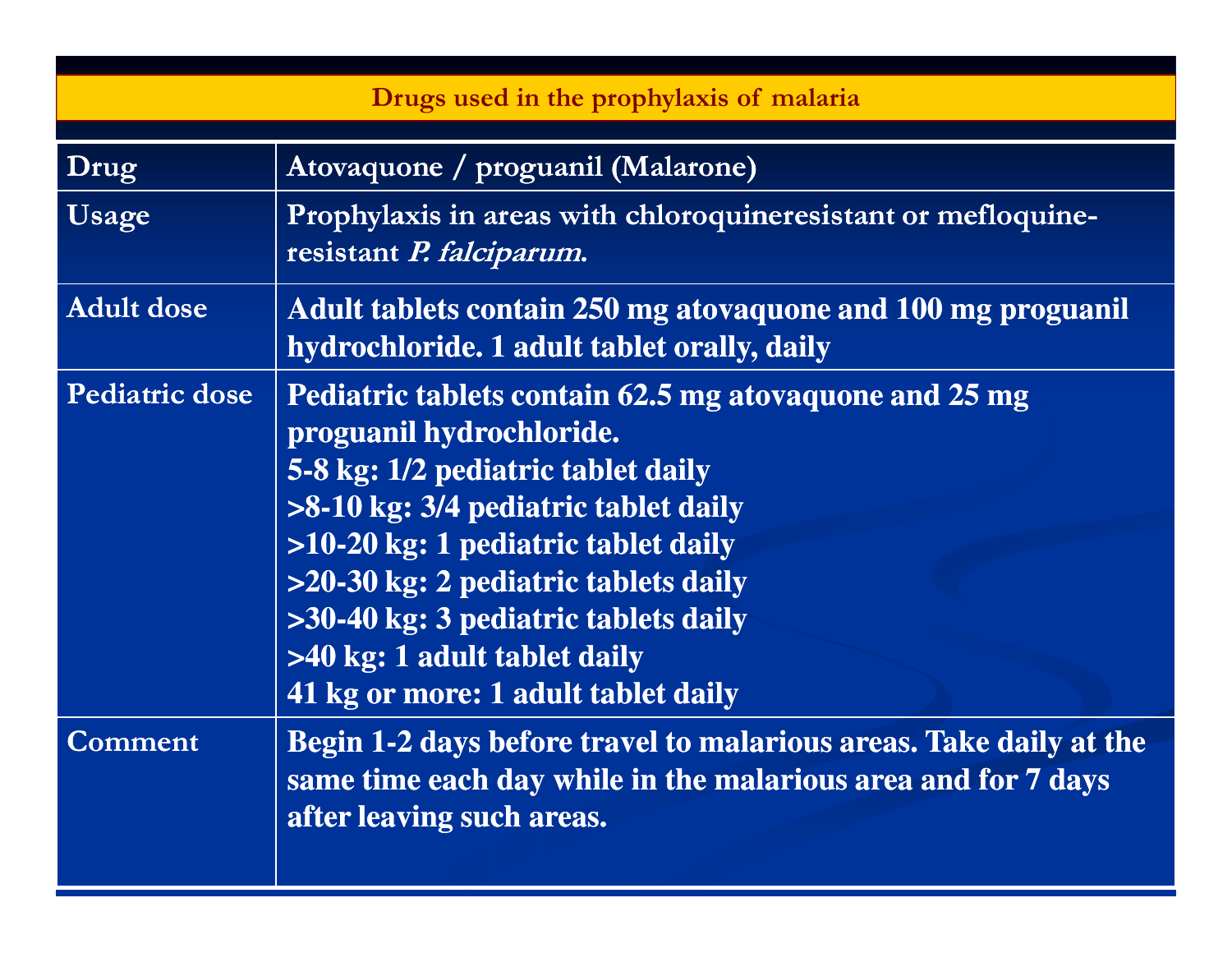| Drugs used in the prophylaxis of malaria |                                                                                                                                                                                 |  |  |
|------------------------------------------|---------------------------------------------------------------------------------------------------------------------------------------------------------------------------------|--|--|
| Drug                                     | <b>Chloroquine phosphate (Aralen and generic)</b>                                                                                                                               |  |  |
| Usage                                    | <b>Prophylaxis only in areas with chloroquinesensitive</b><br>P. falciparum.                                                                                                    |  |  |
| <b>Adult dose</b>                        | 300 mg base (500 mg salt) orally, once/ week                                                                                                                                    |  |  |
| Pediatric dose                           | 5 mg/kg base (8.3 mg/kg salt) orally, once/ week, up to<br>maximum adult dose of 300 mg base.                                                                                   |  |  |
| <b>Comment</b>                           | <b>Begin 1-2 weeks before travel to malarious areas. Take</b><br>weekly on the same day of the week while in the<br>malarious area and for 4 weeks after leaving such<br>areas. |  |  |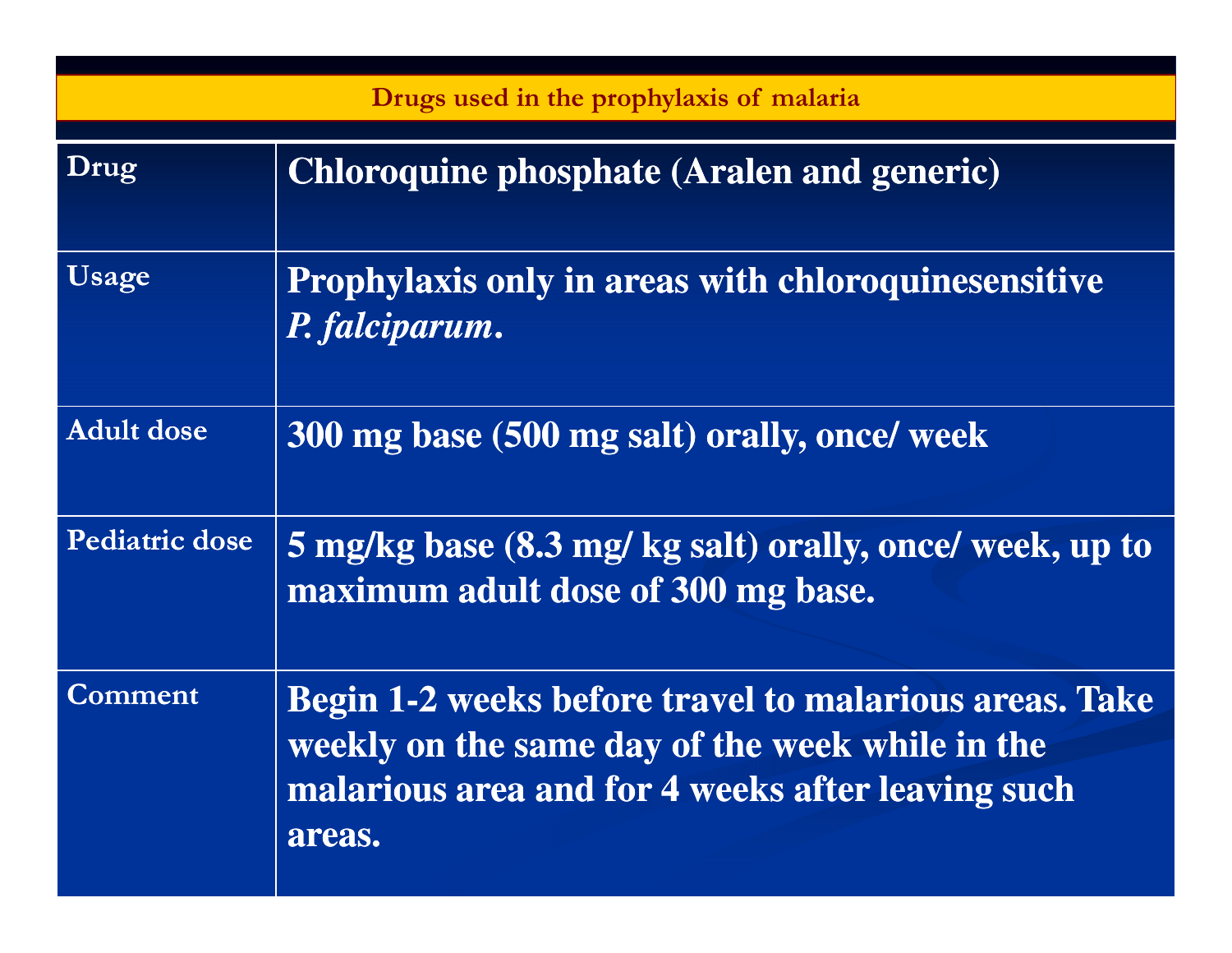| Drugs used in the prophylaxis of malaria |                                                                                                                                                                                                                                         |  |  |
|------------------------------------------|-----------------------------------------------------------------------------------------------------------------------------------------------------------------------------------------------------------------------------------------|--|--|
| Drug                                     | Doxycycline (Many brand names and generic)                                                                                                                                                                                              |  |  |
| Usage                                    | Prophylaxis in areas with chloroquine-resistant or<br>mefloquine-resistantP. falciparum.                                                                                                                                                |  |  |
| <b>Adult dose</b>                        | 100 mg orally, daily                                                                                                                                                                                                                    |  |  |
| Pediatric dose                           | $\geq$ 8 years of age: 2 mg/ kg up to adult dose of 100 mg/day.                                                                                                                                                                         |  |  |
| <b>Comment</b>                           | Begin 1-2 days before travel to malarious areas. Take<br>daily at the same time each day while in the malarious<br>area and for 4 weeks after leaving such areas.<br>Contraindicated in children <8 years of age and pregnant<br>women. |  |  |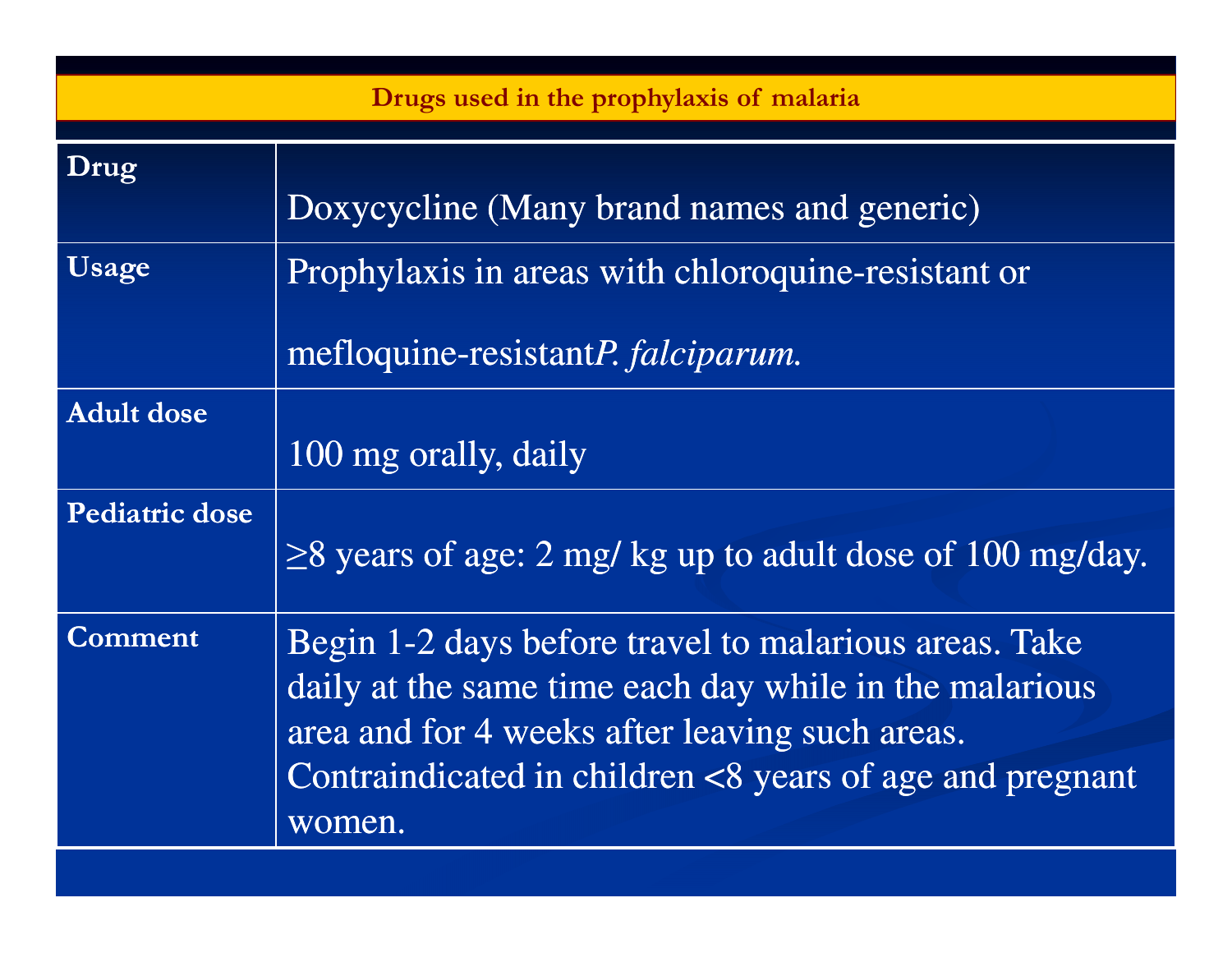| Drugs used in the prophylaxis of malaria |                                                                                                                                                                          |  |  |
|------------------------------------------|--------------------------------------------------------------------------------------------------------------------------------------------------------------------------|--|--|
| Drug                                     | Hydroxychloroquine sulfate (Plaquenil)                                                                                                                                   |  |  |
| Usage                                    | An alternative to chloroquine for prophylaxis<br>only in areas with chloroquine-sensitive <i>P</i> .<br>falciparum.                                                      |  |  |
| <b>Adult dose</b>                        | 310 mg base (400 mg salt) orally, once/ week                                                                                                                             |  |  |
| Pediatric dose                           | 5 mg/kg base (6.5 mg/kg salt) orally, once/ week,<br>up to maximum adult dose of 310 mg base.                                                                            |  |  |
| Comment                                  | Begin 1-2 weeks before travel to malarious areas.<br>Take weekly on the same day of the week while<br>in the malarious area and for 4 weeks after<br>leaving such areas. |  |  |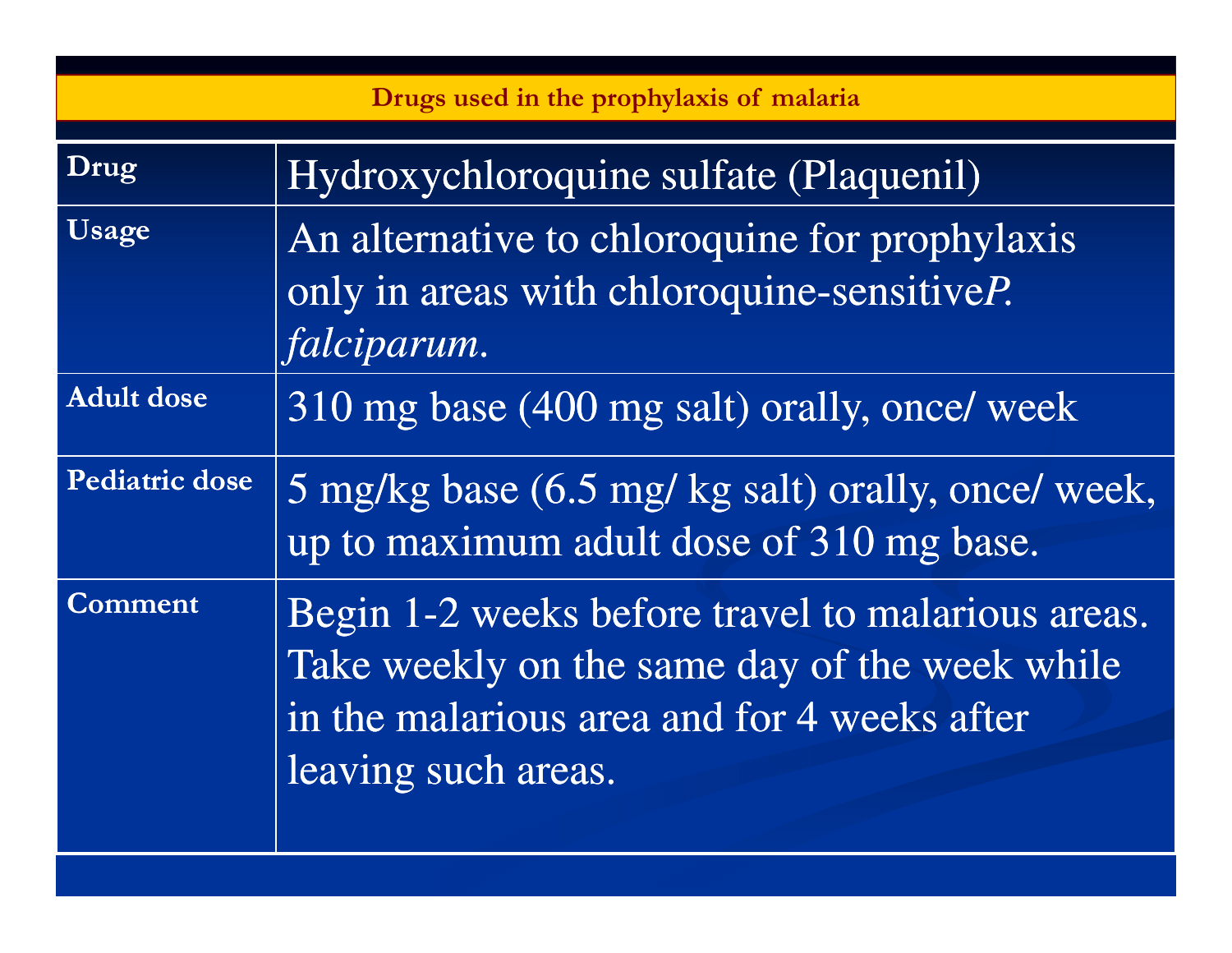| Drugs used in the prophylaxis of malaria |                                                                                                                                                                                           |  |  |
|------------------------------------------|-------------------------------------------------------------------------------------------------------------------------------------------------------------------------------------------|--|--|
| Drug                                     | Mefloquine (Lariam and generic)                                                                                                                                                           |  |  |
| Usage                                    | Prophylaxis in areas with chloroquine-resistant P.<br>falciparum.                                                                                                                         |  |  |
| Adult<br>dose                            | 228 mg base (250 mg salt) orally, once/ week                                                                                                                                              |  |  |
| Pediatric<br>dose                        | S9kg:4.6mg/kg base(5 mg/kg salt)orally,once/wk<br>10-19 kg: 1/4 tablet once/week<br>20-30 kg: 1/2 tablet once/week<br>31-45 kg: 3/4 tablet once/week<br>$\geq$ 46 kg: 1 tablet once/ week |  |  |
| <b>Comment</b>                           | Begin 1-2 weeks before travel to malarious areas.<br>Take weekly on the same day of the week while in<br>the malarious area and for 4 weeks after leaving<br>such areas.                  |  |  |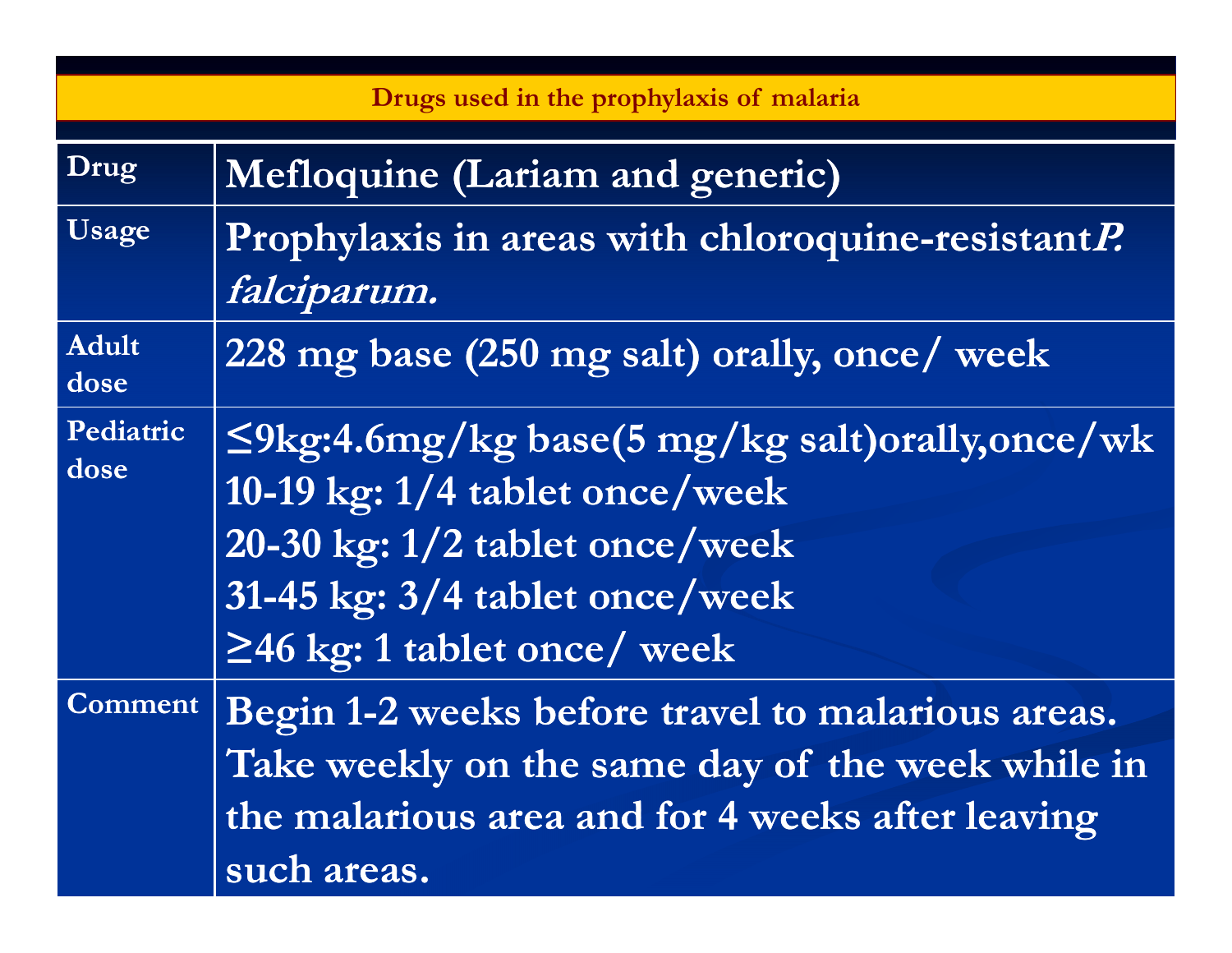| Drugs used in the prophylaxis of malaria |                                                                                                                                                              |  |  |  |
|------------------------------------------|--------------------------------------------------------------------------------------------------------------------------------------------------------------|--|--|--|
|                                          |                                                                                                                                                              |  |  |  |
| Drug                                     | Primaquine                                                                                                                                                   |  |  |  |
| Usage                                    | Used for presumptive anti-relapse therapy<br>(terminal prophylaxis) to decrease the risk of<br>relapses of P. vivax and P. ovale.                            |  |  |  |
| <b>Adult dose</b>                        | 30 mg base (52.6 mg salt) orally, once/ day for<br>14 days after departure from the malarious area.                                                          |  |  |  |
| Pediatric dose                           | $0.5$ mg/kg base $(0.8 \text{ mg/kg} \text{ salt})$ up to adult<br>dose orally, once/day for 14 days after<br>departure from the malarious area.             |  |  |  |
| Comment                                  | Indicated for persons who have had prolonged<br>exposure to P. vivax and P. ovale or both.<br>Contraindication: G6PD deficiency, pregnancy<br>and lactation. |  |  |  |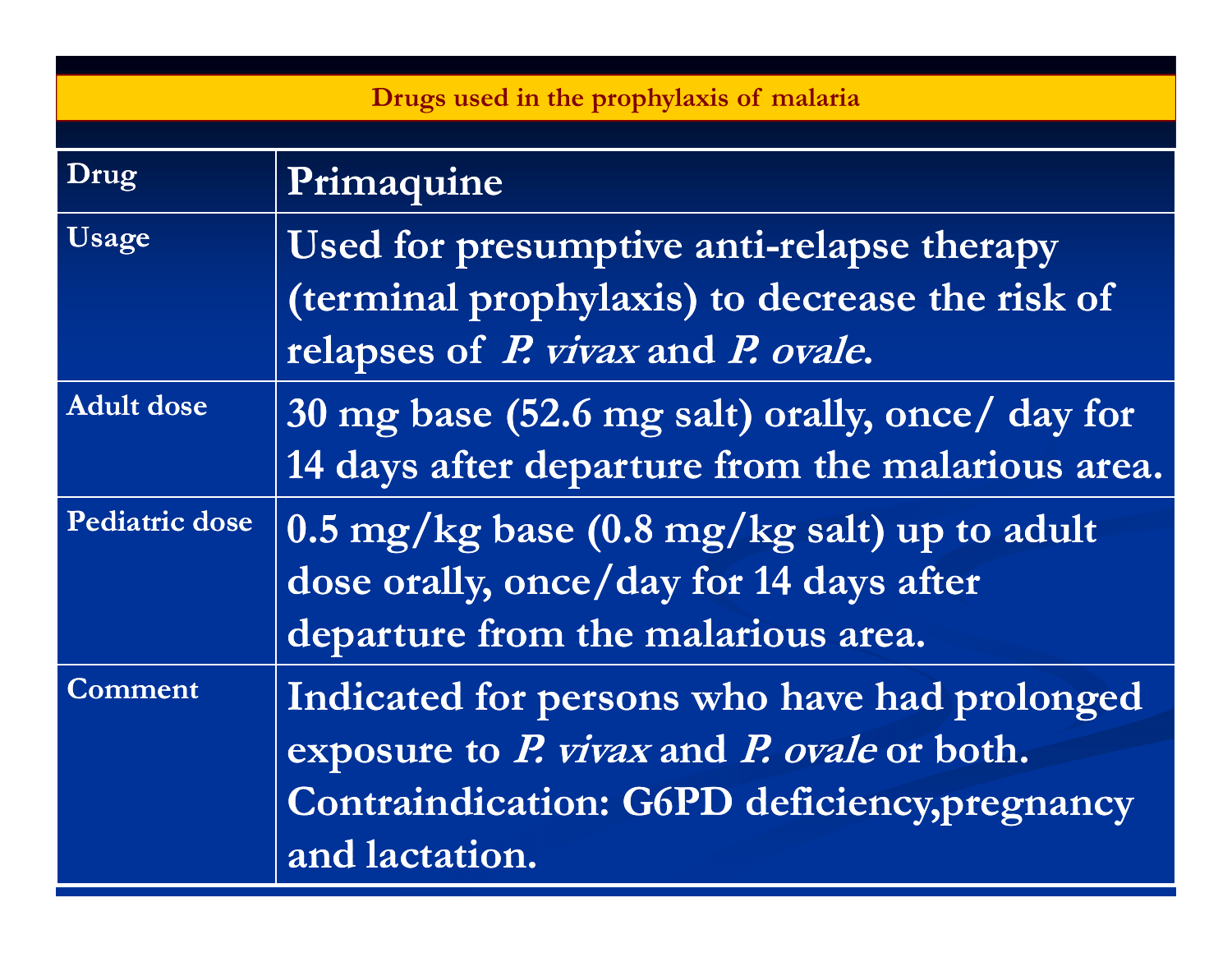### Rabies

- Rabies is an acute, progressive, fatal encephalomyelitis caused by neurotropic viruses in the familyRhabdoviridae, genus Lyssavirus. The disease is almost always transmitted by an animal bite that inoculates the virus into wounds.
- Rabies vaccination is not a requirement for entry into any country. However, travelers to rabies-endemic countries should be warned about the risk of acquiring rabies and educated in animal bite prevention strategies.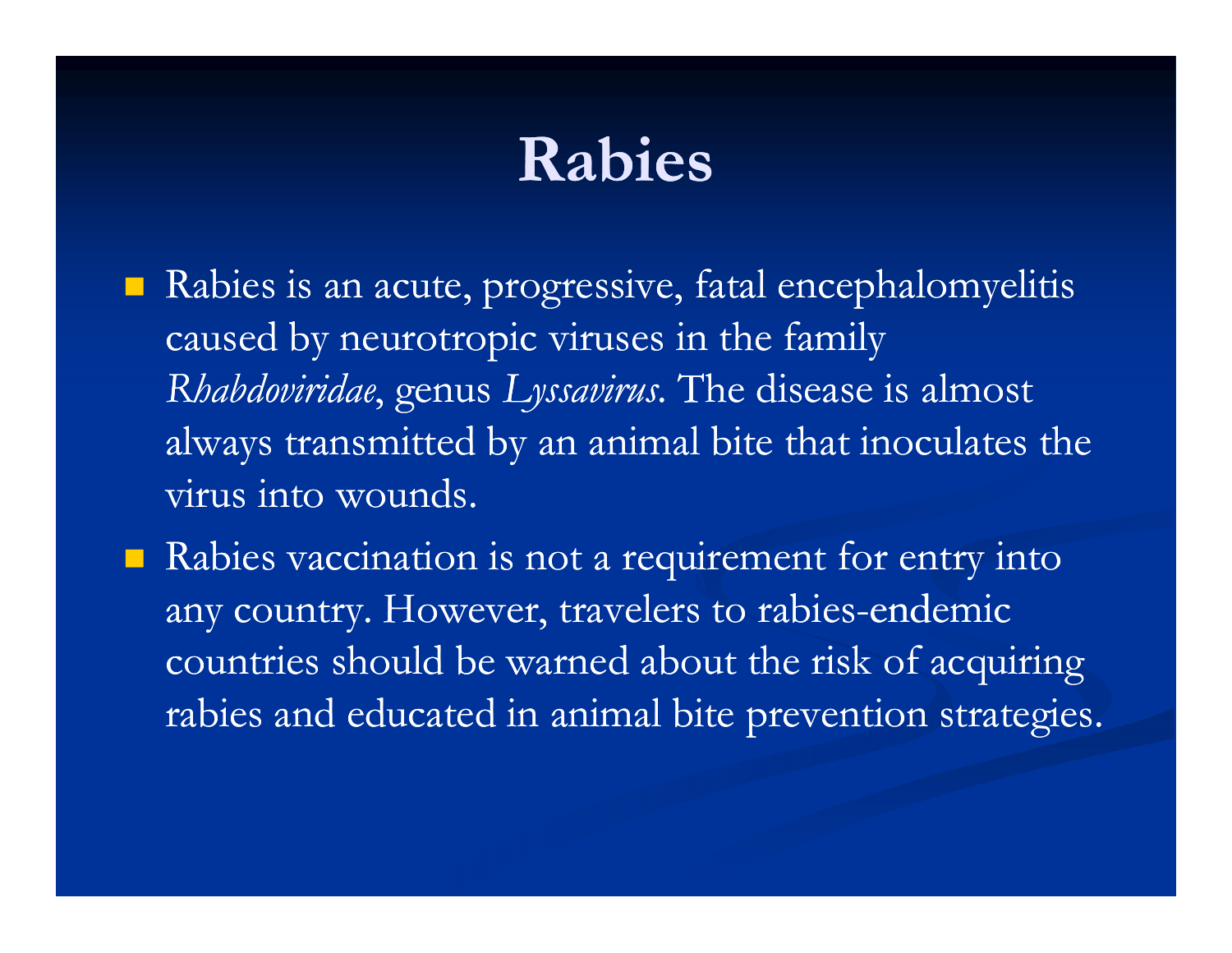### **Prevention**

- $\blacksquare$  Pre-exposure vaccination with human diploid cell rabies vaccine (HDCV), or purified chick embryo cell (PCEC) vaccine.
- Postexposure prophylaxis: rabies immune globulin (RIG).
- Travelers should be advised that any animal bite or scratch should receive prompt local treatment by thorough cleansing of the wound with copious amounts of soap and water (and povidone iodine, if available).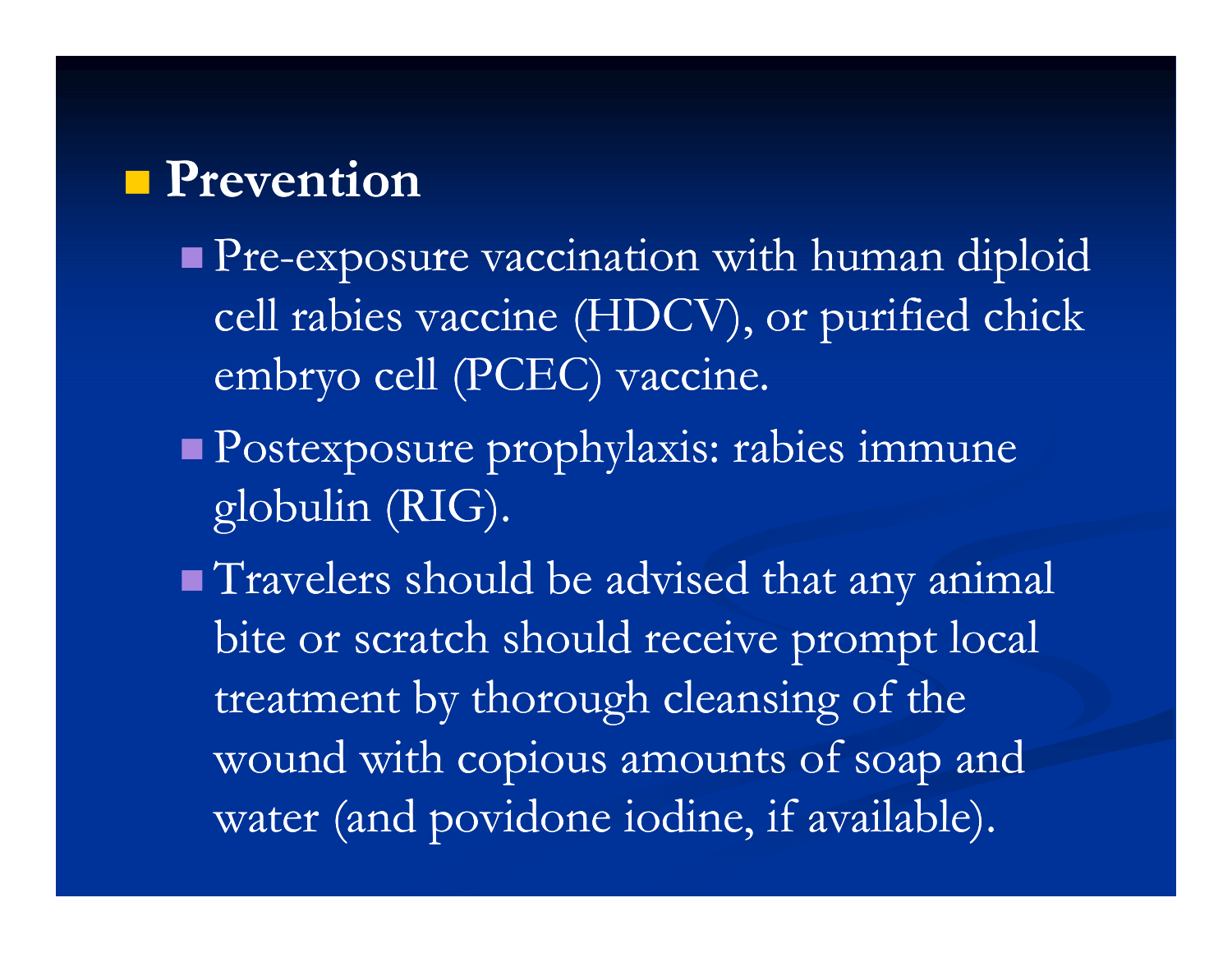#### Preexposure immunization for rabies

| <b>VACCINE</b> | <b>DOSE</b><br>(mL) | NO. OF<br><b>DOSES</b> | <b>SCHEDULE</b><br>(DAYS)             | <b>ROUTE</b>  |
|----------------|---------------------|------------------------|---------------------------------------|---------------|
| <b>HDCV</b>    | 1.0                 |                        | $\vert 0, 7, 21 \text{ or } 28 \vert$ | Intramuscular |
| <b>PCEC</b>    | 1.0                 |                        | $(0, 7, 21 \text{ or } 28)$           | Intramuscular |

| Postexposure immunization for rabies    |                                    |                                               |                                  |                                   |                                                                                          |
|-----------------------------------------|------------------------------------|-----------------------------------------------|----------------------------------|-----------------------------------|------------------------------------------------------------------------------------------|
| <b>IMMUNIZAT</b><br><b>ION STATUS</b>   | VACCINE /<br><b>PRODUCT</b>        | <b>DOSE</b>                                   | NO. OF<br><b>DOSES</b>           | <b>SCHEDULE</b><br>(DAYS)         | <b>ROUTE</b>                                                                             |
| Not previously<br>immunized             | RIG plus<br>HDCV or<br><b>PCEC</b> | $20 \text{ IU/kg}$ body<br>weight<br>$1.0$ mL | $\overline{1}$<br>$\overline{5}$ | $\overline{0}$<br>0, 3, 7, 14, 28 | Infiltrated at bite site<br>(if possible); remainder<br>intramuscular. Intramu<br>scular |
| Previously<br>immunized <sup>2, 3</sup> | <b>HDCV PCEC</b>                   | $1.0$ mL                                      | 2                                | 0, 3                              | Intramuscular                                                                            |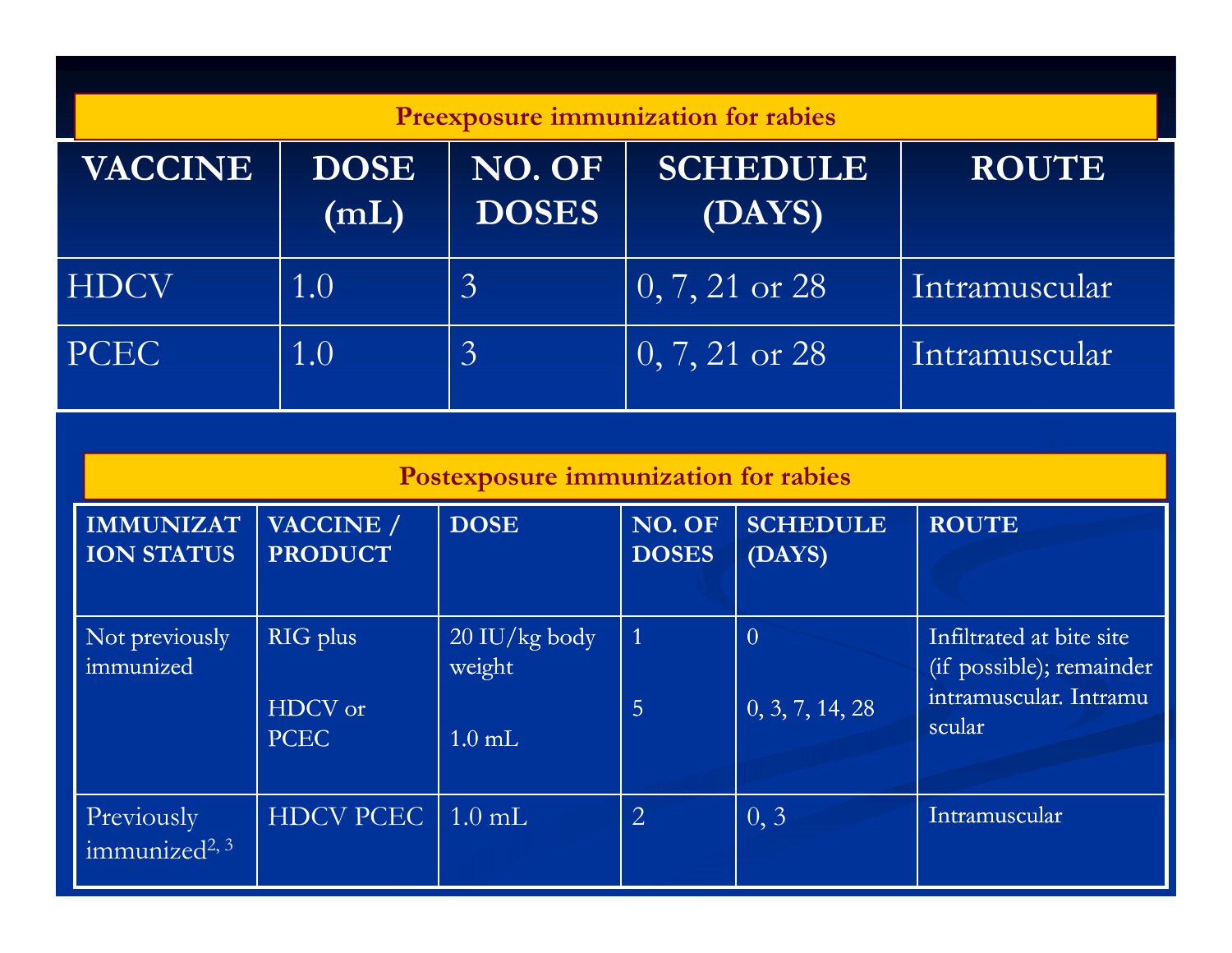# Non-Infectious Risks During Travel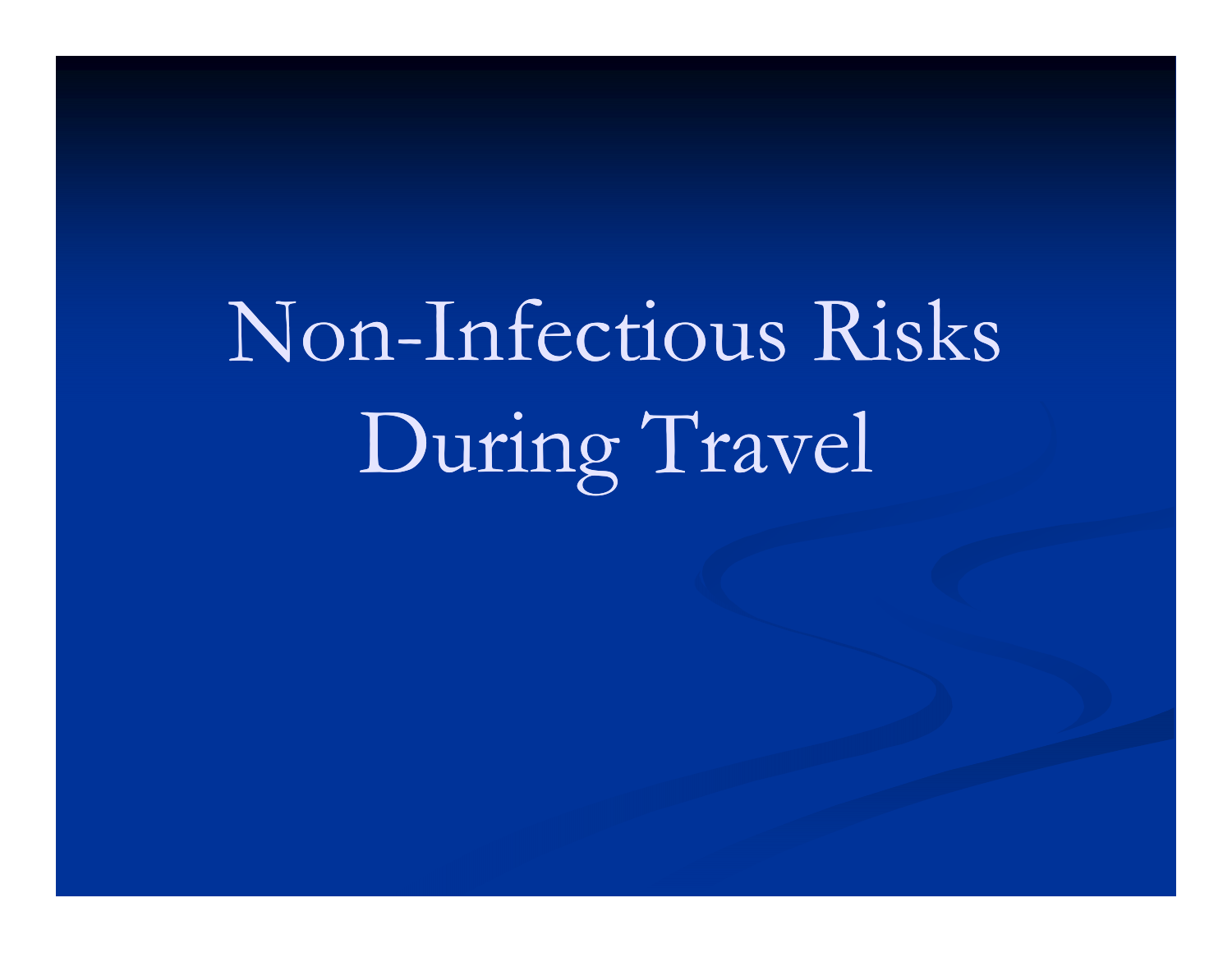### Motion Sickness

#### Risk for Travelers

- All individuals, given sufficient stimulus, will develop motion sickness.
- Children 2–12 years of age are especially susceptible, while infants and toddlers seem relatively immune.
- Women, especially when pregnant, menstruating, or on hormones, are more likely to have motion sickness.
- Persons with migraine are more prone to either migraine or motion sickness at the same time as theother malady.
- Those who expect to be sick are more apt to experience symptoms.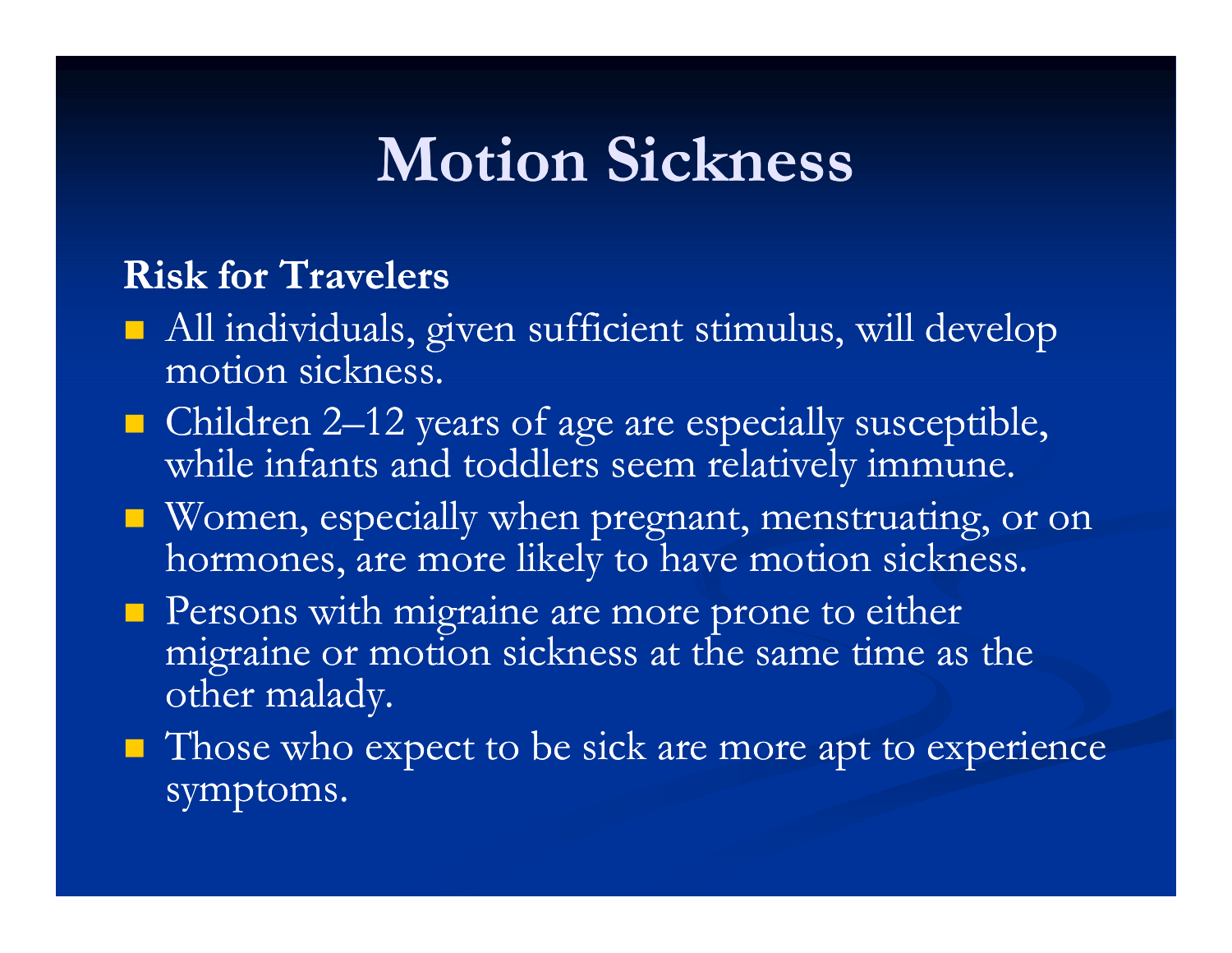### Management of motion sickness: Nonpharmacologic interventions. Being aware of those situations which tend to trigger symptoms.

- Optimizing positioning—Driving a vehicle instead of riding in it, as well as sitting in the front seat of a car or bus, sitting over the wing of an aircraft or being in the central cabin on a ship can help reduce symptoms.
- Eating or drinking—Eating before the onset of symptoms may hasten gastric emptying, but in some individuals, can aggravate motion sickness. Drinking caffeinated beverages along with taking one of the medications suggested can help manage motion sickness.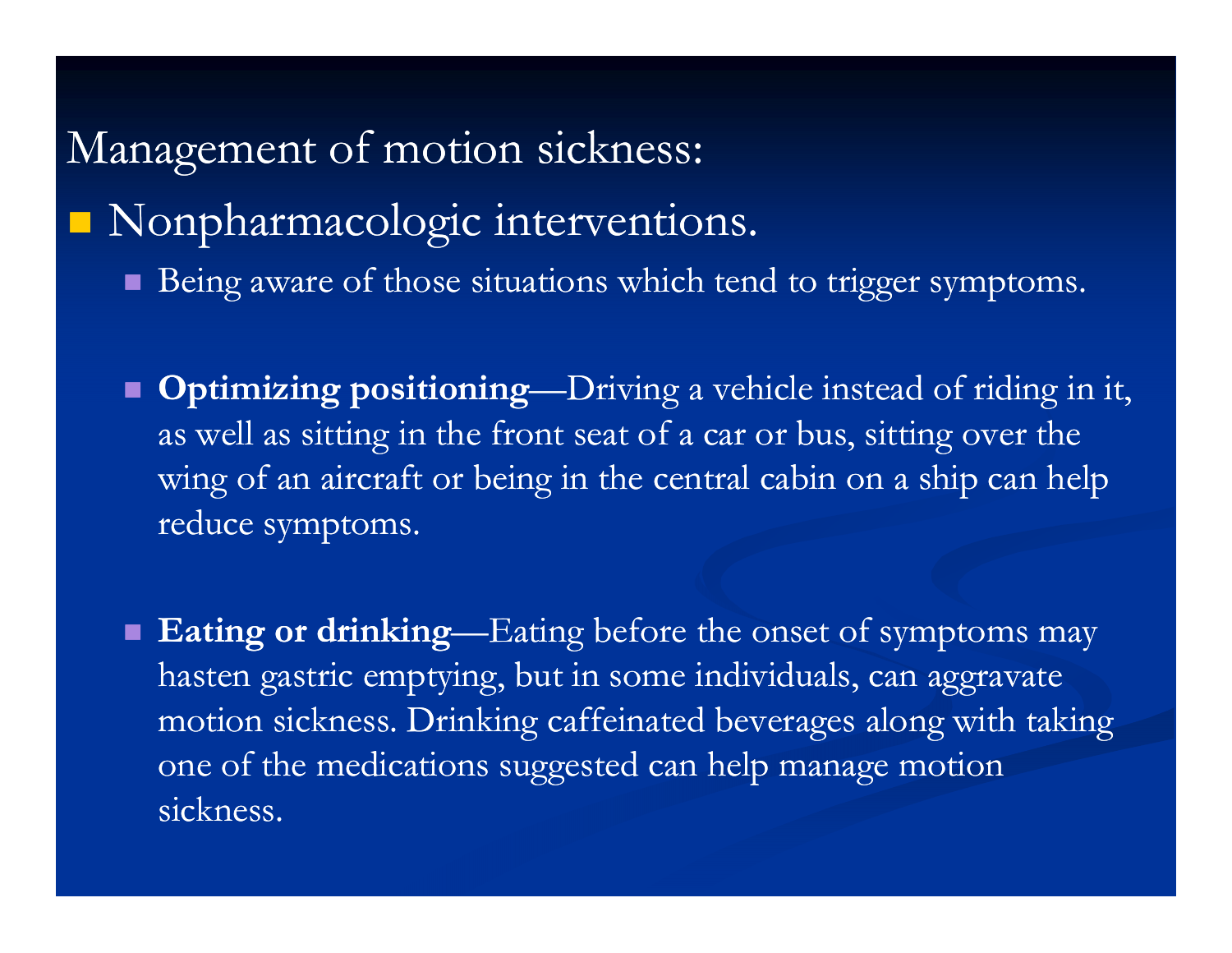Reducing sensory input—The reduction of aggravating stimuli (e.g., lying prone, looking at the horizon, or shutting eyes) can help alleviate symptoms.

- $\blacksquare$  Adding distractions—Aromatherapy using mint, lavender, or ginger (oral) helps some; flavored lozenges may help as well. They may function as placebos or, in the case of oral ginger, may hasten gastric emptying.
- $\blacksquare$  Using acupressure or magnets—Advocated by some to prevent or treat nausea (not specifically for motion sickness), although scientific data are lacking.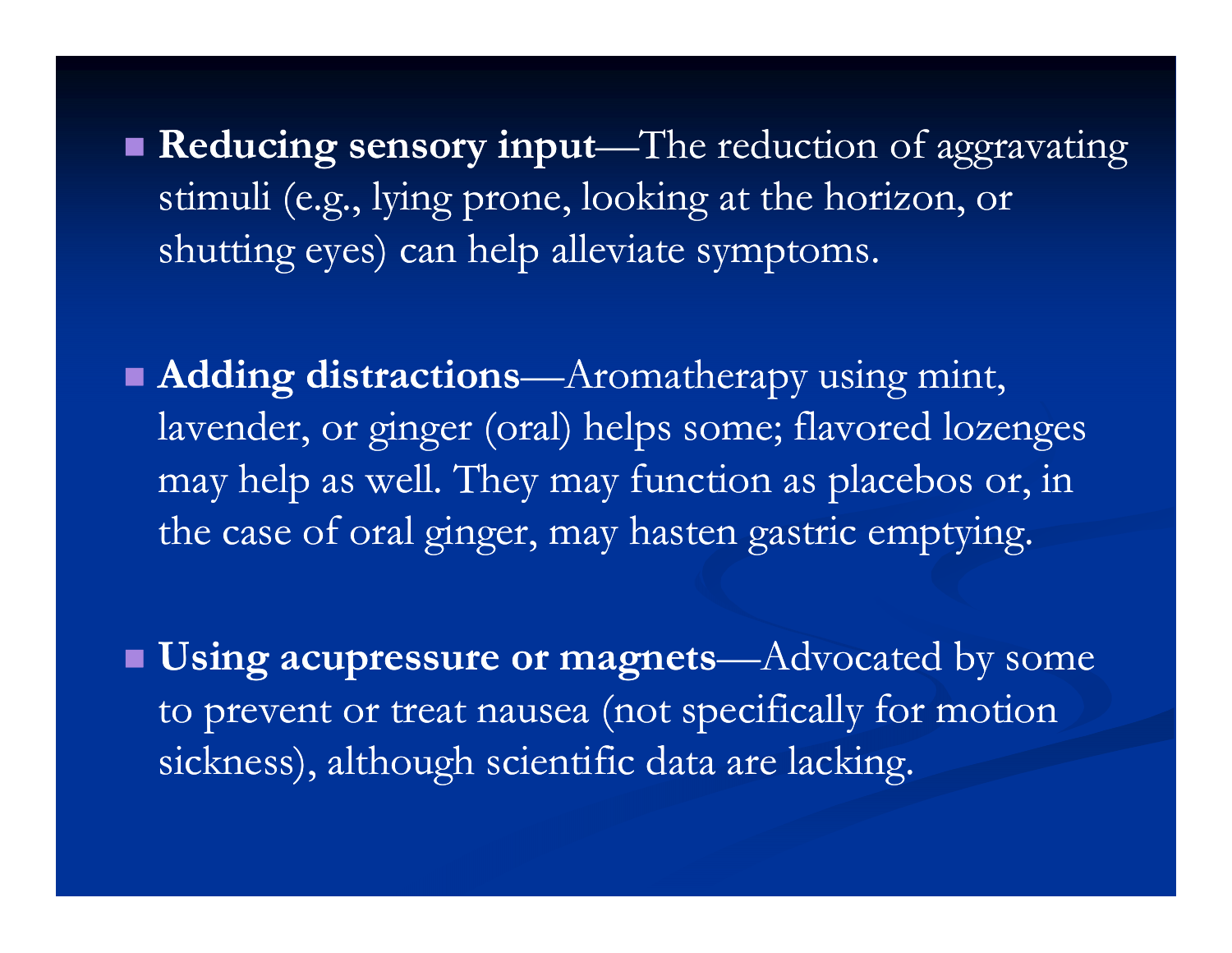#### Pharmacologic interventions.

- Antihistamines are the most commonly used and available medications, although nonsedating ones appear to be the least effective.
- Pyridoxine hydrochloride (vitamin B6) plus doxylamine succinate (an antihistamine).
- Sedation is the primary side effect of all the efficacious drugs.
- Sedation is problematic when treating patients who perform essential tasks such as flying a plane or acting as crew on a ship.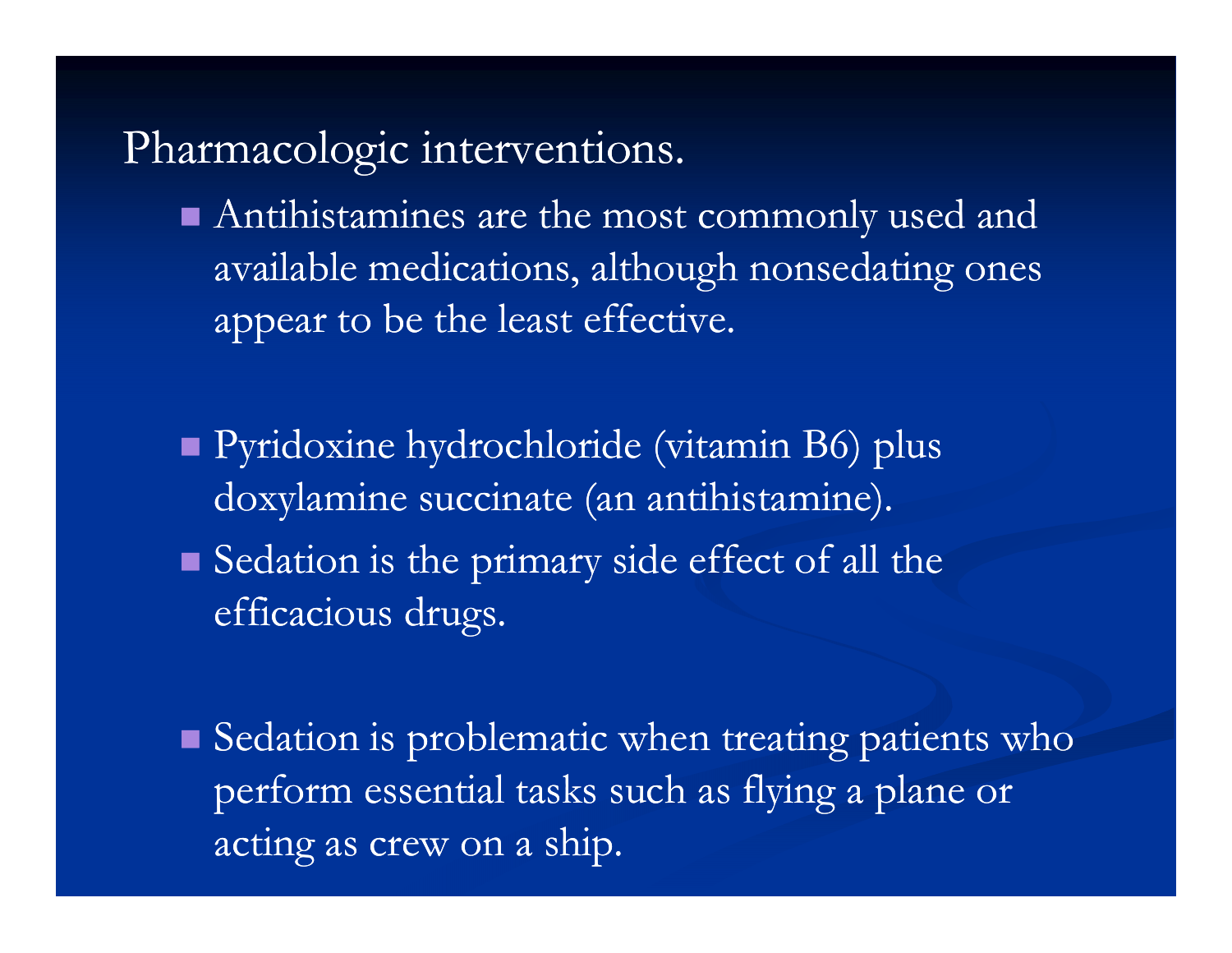### Sunburn

**Travelers to the tropics and subtropics are at increased risk of** overexposure to the sun. Important consequences include sunburn, premature aging of the skin, wrinkling, and skin cancer, including melanoma.

Sunlight consists of ultraviolet (UV) rays (UVA, UVB, and UVC)

- $\blacksquare$  UVA rays are present throughout the day and are the most important cause of premature aging of the skin. In addition, UVA rays are responsible for photosensitivity reactions and also contribute to skin cancer.
- UVB rays are intense from 10 am to 4 pm and are most responsible for sunburn and skin cancer development.
- $\blacksquare$  UVC rays are filtered by the ozone layer and do not reach the earth's surface.